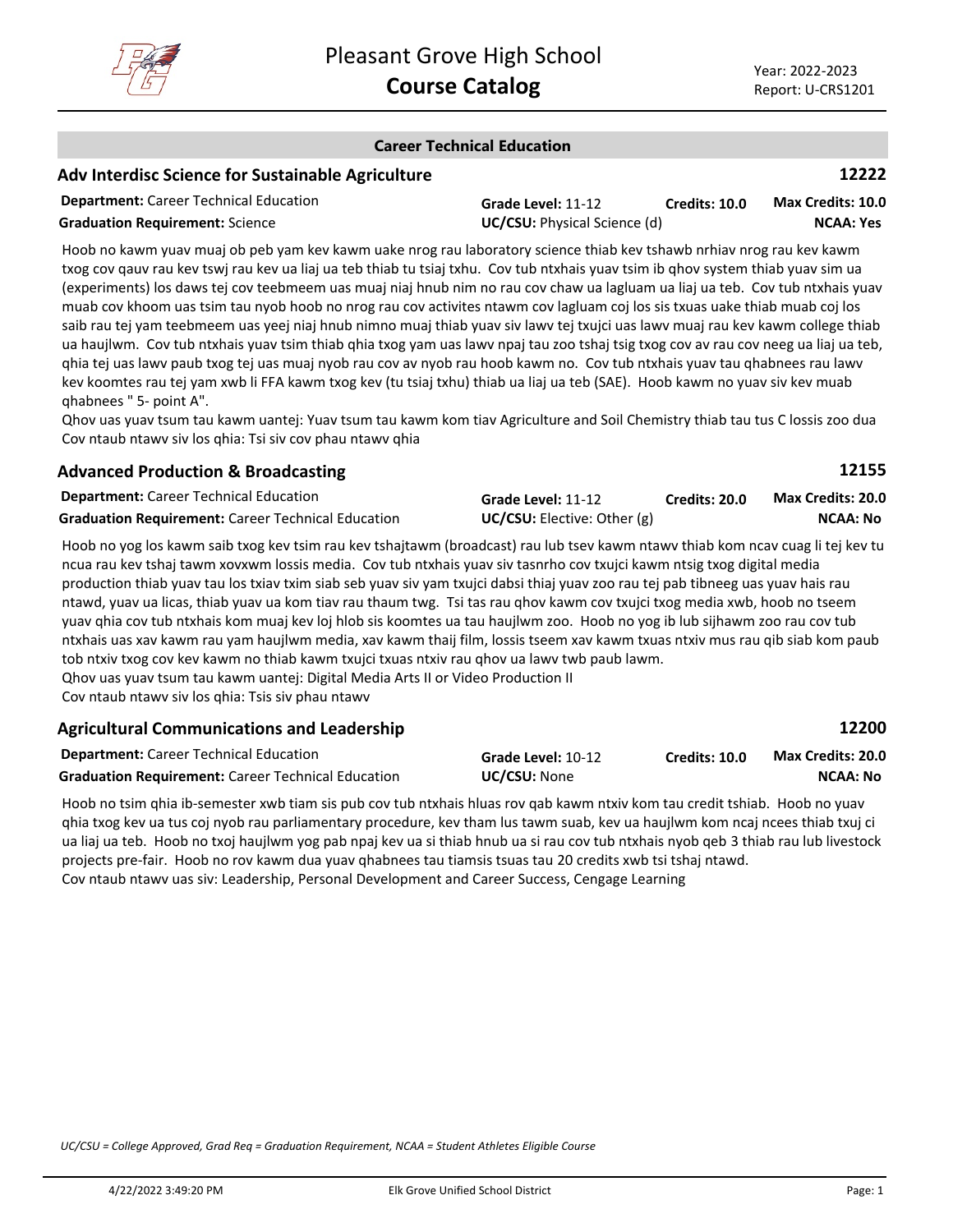## **Animal Anatomy and Physiology of Plants**

**Department:** Career Technical Education

**Graduation Requirement:** Science **UC/CSU:** Biological Science (d)

**Grade Level:** 10-11 **Credits: 10.0**

**NCAA: Yes Max Credits: 10.0**

Hoob no muaj kev qhia, cov kev ua, thiab xyaum ua uas siv scientific method, cov kev muab nws cais, kev tso kua mis, kev tswj kev tu thiab yug, kev khomob, lub cev zoo licas, kev ua haujlwm ntawm lub cev, kev yug menyuam, tej zaubomv noj, kev sib faib/ncau (mitosis), meiosis, kev ua pa thiab cajces. Yuav kawm ntau txog cov tsiaj uas tseemceeb rau tibneeg, li peb ib txwm paub. Homework yog ua raws cov unit, tabsis feem ntau yog ua ib daim toj ib lub limtiam. Yuav nquag muaj xeem thiab xav kom cov menyuam kawm ntawv koomtes rau cov kev ua, kev sib tham hauv hoob, thiab lwm yam kev ua uas muaj. Yuavtsum tau muaj ib phau ntawv los sau txog tej uas kawm thiab nyob nyob yuav muab qhab-nees ib zaug rau. Cov menyuam kawm ntawv yuav muaj sijhawm mus kawm txog FFA, mus xyaum ua, xyaum kev Cog Qoob Loo. Cov menyuam kawm ntawv yuav tau ua lawv cov projects thiab tej yam uas yuav tau ua ntev (long-term assignments). Hoob no suav tau ua lub District cov hoob science xyoo-peb thiab suav tau ua ib feem ntawm cov hoob lab science hauv kev kawm nkag mus rau CSU thiab UC.

Qhov uas yuav tsum tau kawm uantej: Biology thiab Sustainable Agriculture

Cov ntaub ntawv uas siv: Introduction to Veterinary Science, Cengage Learning

## **AP Computer Science A**

**07513**

| <b>Department:</b> Career Technical Education | Grade Level: 10-12                 | <b>Credits: 10.0</b> | <b>Max Credits: 10.0</b> |
|-----------------------------------------------|------------------------------------|----------------------|--------------------------|
| <b>Graduation Requirement: Mathematics</b>    | <b>UC/CSU:</b> Mathematics III (c) |                      | NCAA: No                 |

Hoob kawm no yeej kawm tau qhabnees sis npaug zog li thawj-lub semester uas kawm nyob rau tom college rau computer science. Hoob kawm no qhia txog kev daws teebmeem thiab programming uas siv Java. Cov ntsiab lus kawm hauv hoob no yog program class design, implementation techniques, programming constructions, java library classes, thiab interfaces uas muaj nyob hauv AP Java subset, testing, debugging, runtime exceptions, program correctness, algorithm analysis, primitive data types, strings, classes, lists, one and two-dimensional arrays, sorting, searching, thiab operations on data structures. Yam tsawg yuav tsum tau nqis tes ua haujlwm hauv hoob (lab) li 20 xamoos, qhov no yog ib feem yuav tau ua nyob rau hoob kawm no. Hoob kawm no raug txais yuav los ntawm UC/ CSU li xyoo 4 rau kev kawm lej.

Hoob yuav tau kawm uantej: Mathematics II

Cov ntaub ntawv siv los kawm: Introduction to Java Programming, AP Edition; Pearson Education; code.org

#### **Biology and Sustainable Agriculture**

**12220**

| <b>Department:</b> Career Technical Education | Grade Level: 09-10                    | Credits: 10.0 | <b>Max Credits: 10.0</b> |
|-----------------------------------------------|---------------------------------------|---------------|--------------------------|
| <b>Graduation Requirement: Life Science</b>   | <b>UC/CSU:</b> Biological Science (d) |               | NCAA: Yes                |

Hoob kawm no yuav muaj cais ua plaub unit loj kawm thiab yuav muaj kev kawm kev xyaum rau biology sicience thiab kom paub txog kev ua liaj ua teb kev tu ntsiaj txhu. Cov lus nug nram qab no yuav teb rau: Unit ib, sustainable agriculture yog dabtsi? Unit ob, sustainable agriculture haum rau peb tej chaw nyob tej huab cuab li cas? Unit peb, molecular cov biology qauv dabtsi coj lossis tswj tau sustainable agriculture licas? Thiab unit plaub, peb yuav txiav txim siab licas thiaj yuav xyaum ua tau zoo nyob rau sustainable agriculture kom zoo rau txhua yam uas muaj sia xws li tibneeg, tej tsiaj txhu thiab tej cuab cua. Nyob rau txhua unit uas kawm, yeej muaj ib cov qauv rau life science uas kawm nrog rau cov qauv rau agricultural thaum cov tub ntxhais kawm thiab paub txog ob qhov no thiab nws ua haujlwm licas, tsim koj cov qauv rau kev ua liaj ua teb kom muaj kev txhawb rau tus tub ntxhais qhov portfolio rau kev tshawb nrhiav. Hoob no kawm tau 10 credit qhabnees rau Life Science uas yuav tsum tau muaj thiaj yuav kawm ntawv tiav.

Qhov uas yuav tsum tau kawm uantej(s): Tsi Muaj Cov ntaub ntawv siv los qhia: STEMscopes CA-NGSS-3D, The Living Earth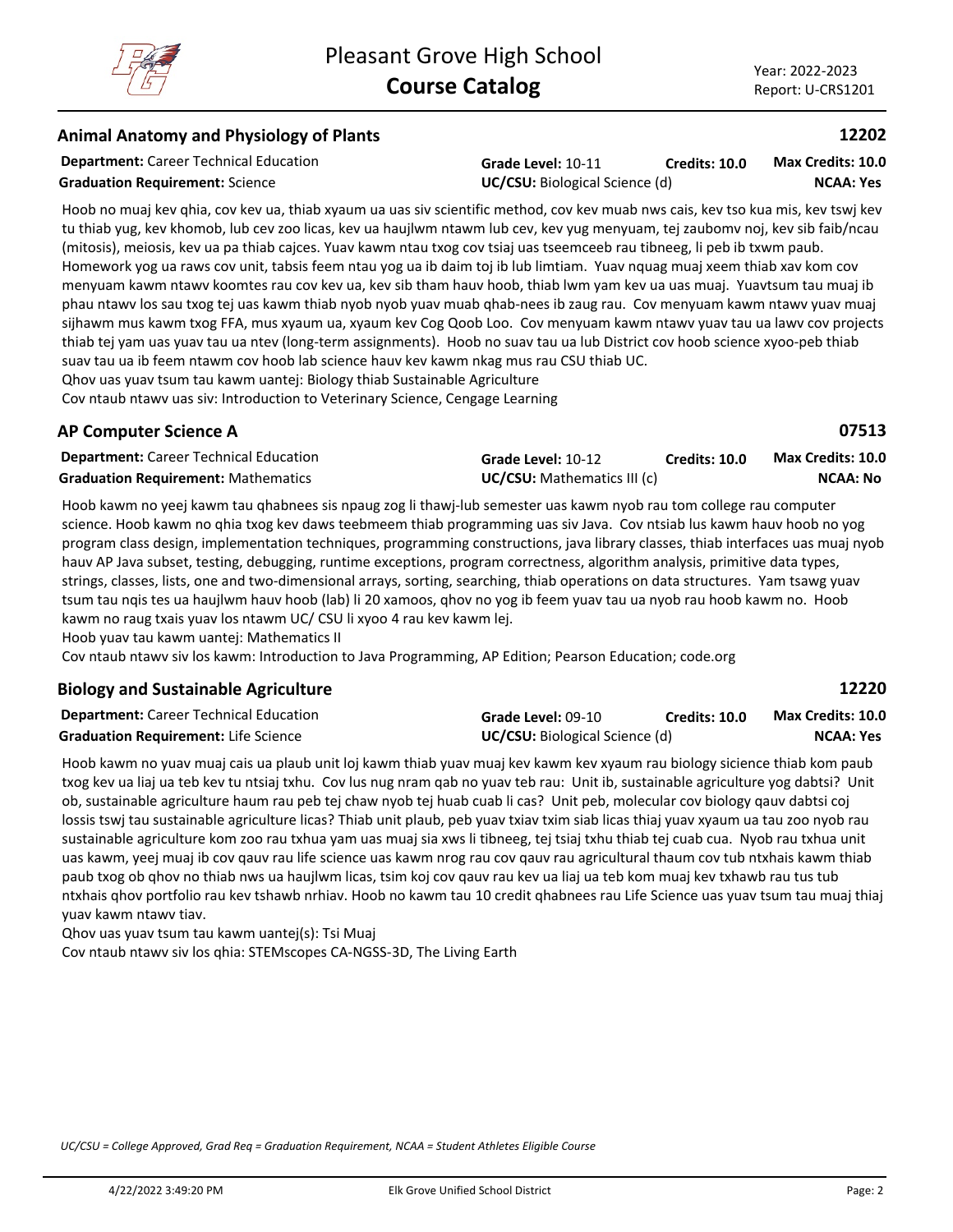#### **Department:** Career Technical Education **12406** Hoob kawm kawg no yuav qhia txog tibneeg lub cev thiab seb ua haujlwm licas kom thiaj paub tsim nrhiav kev daws tej teebmeem rau kev tsim tej tshuaj, physiology, biomedical engineering, thiab pejxeem kev noj qab haus huv. Cov tub ntxhais yuav los nrhiav kev daws tej yam teebmeem tshwjxeeb, tej yam teebmeem uas muaj uantej lawv ua lawv qhov experimental project. Hoob kawm no kawm tau li UC thiab CSU tej qhabnees elective science requirements. EGUSD hoob kawm siab (honors) no yeej raug lees paub los ntawm UC/CSU thiab yeej kawm tau GPA mus rau ob qhov tibsi EGUSD thiab UC/CSU. Cov ntaub ntawv uas tau txais yuav los kawm: Project Lead the Way, https://www.pltw.org/ **Biomedical Innovation Honors (PLTW) Grade Level:** 12 **Graduation Requirement:** Career Technical Education **UC/CSU:** Biological Science (d) **Credits: 10.0 NCAA: No Max Credits: 10.0 Department:** Career Technical Education **12010** Hoob no yog tsim los kom cov menyuam kawm ntawv tau siv lawv txoj kev paub txog lej rau tuskheej thiab kev lagluam: teev txog nyiaj txiag, laij tias khwv tau nyiaj los npaum licas, feem yus tau (commissions), khaws thiab tso nyiaj ua lagluam, laij nqi tsev thiab nqi tsheb, cov se, nyiaj muag khoom, thiab lwm yam. Yuav muaj kev ua homework ua ntu zus. Cov menyuam uas kawm dhau **Business Finance Grade Level:** 12 **Graduation Requirement:** Mathematics **UC/CSU:** Elective: Other (g) **Credits: 10.0 NCAA: No Max Credits: 10.0**

hoob no yuav tau txais credit rau lej rau kev kawm kom tiav. Hoob no suav tau ua ib hoob lej rau xyoo plaub (senior) hauv kev kawm kom tiav. Yam yuavtsum tau kawm uantej: Kawm tas Mathematics I

Cov ntaub ntawv uas siv: Mathematics for Business and Personal Finance, McGraw-Hill Education

| <b>Chemistry and Agriscience</b>              |  |
|-----------------------------------------------|--|
| <b>Donartmont:</b> Caroor Tochnical Education |  |

| <b>Department:</b> Career Technical Education   | Grade Level: 10-11                  | <b>Credits: 10.0</b> | <b>Max Credits: 10.0</b> |
|-------------------------------------------------|-------------------------------------|----------------------|--------------------------|
| <b>Graduation Requirement: Physical Science</b> | <b>UC/CSU:</b> Physical Science (d) |                      | NCAA: Yes                |

Hoob no kawm txog kev tshawb nrhiav txog physical thiab chemical uas muaj nyob rau tej av nrog, tej nroj tsuag, tej tsiaj, thiab kev kawm xyaum ua liaj ua teb thiab tu tsiaj. Cov tub ntxhais yuav los ua tib zoo sojntsuam txog cov av thiab tej thaj av thiab tej nroj tsuag, tej tsiaj seb lawv kev nyob uke sis xyaw li no ua rau tej nroj tsuag loj hlob thiab tej tsiaj huaj vam licas. Cov tub ntxhais yuav tsim ib qhov kev tshawb nrhiav rau Agriscience thiab yuav ua ntu zus nyob rau thawj lub semester rau hoob kawm no. Cov tub ntxhais yuav tshawb nrhiav thiab yuav (test) rau tej yam lus nug uas lawv muaj rau Agriscience lossis hais tsig txog nyob rau qhov kev kawm, saib txog tej yam lawv xav tias yuav muaj raws li kev tshawb nrhiav tau, mus sim ua qhov test seb puas muaj li xav ntawd, muab teev cia seb muaj npaum licas, thiab muab xaus los ntawm kev uas saib txog cov kev qhia (data). Cov kev uas tshawb nrhiav tau nyob rau qhov program no yog ib qhov kev tshawb nrhiav uas tob thiab muaj ntaub ntawv sau txog cov experiment raws li cov kevcai muaj rau science thiab tej uas muaj rau APA formatting. Cov tub ntxhais yuav tsim thiab qhia txog yam uas lawv npaj tau zoo tshaj tsig txog cov av rau cov neeg ua liaj ua teb, qhia tej uas lawv paub txog tej uas muaj nyob rau cov av nyob rau hoob kawm no. Cov tub ntxhais yuav tau qhabnees rau lawv kev koomtes rau tej yam xwb li FFA kawm txog kev (tu tsiaj txhu) thiab ua liaj ua teb (SAE). Qhov uas kawm hoob no tiav, nrog rau hoob uas kawm Agriscience System management, uas yog hoob thib peb (3) rau cov kev kawm no, ncav cuag li lub district qhov qhabnees rau General Science rau kev kawm ntawv tiav. Qhov uas yuav tsum tau kawm uantej: Yuav tsum tau kawm kom tiav Sustainable Agriculture thiab tau tus C lossis zoo dua Cov ntaub ntawv siv los qhia: Experience Chemistry in the Earth System, Copyright 2021, Pearson Education, Inc.

*UC/CSU = College Approved, Grad Req = Graduation Requirement, NCAA = Student Athletes Eligible Course*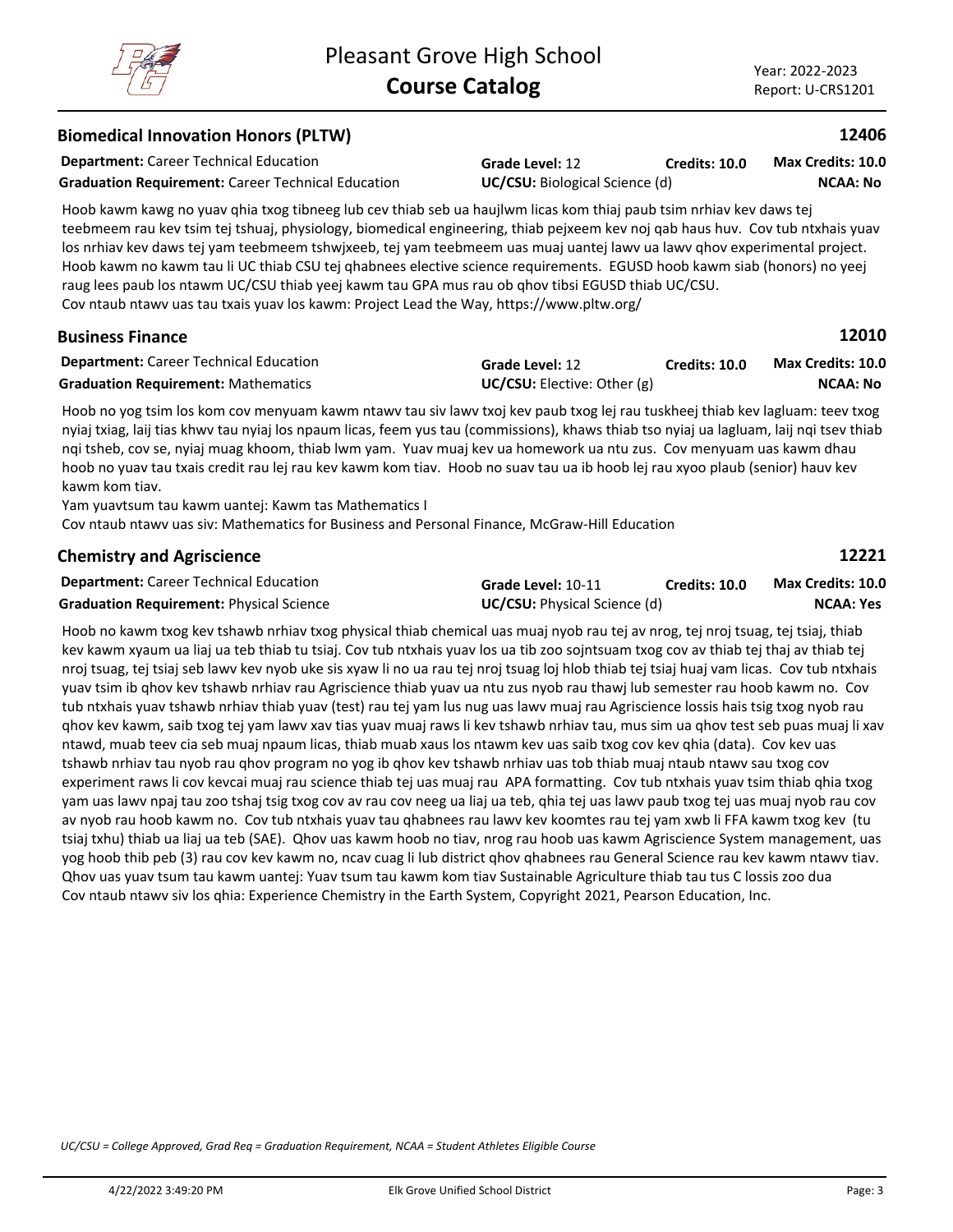| <b>Graduation Requirement: Electives</b>              | <b>UC/CSU:</b> None |
|-------------------------------------------------------|---------------------|
| <b>Graduation Requirement: Technology Proficiency</b> |                     |

**Department:** Career Technical Education

**Computer Aided Design/Drafting (CADD)**

Hoob kawm no yog lub hauvpuas tsim kawm rau cov hoob kawm CADD. Hoob kawm no yuav kawm txog kev tsim computer- aided design/thiab tej txujci kawm rau drafting, yog rau cov tsi paub lossis paub me me xwb txog kev siv software rau CADD. Yuav qhia cov tub ntxhais txog cov hardware thiab tej program tshiab thiab tej lawv muaj. Kev piav qhia (lectures) thiab tej yuav ua licas xws li tej xim,dimensioning, layers, thiab blocks. Cov projects xws li tsim tej vise yog los kawm thiab xyaum ntau yam kev kos duab uas siv tej txujci kawm los tsim. Hoob kawm no yeej kawm tej uas tseemceeb rau kev ua kos duab (full-fledged drawing los ntawm scaling mus rau plotting).

**Grade Level:** 09-10

Cov ntaub ntawv siv los qhia: Applying Auto-Cad, Glencoe

| <b>Computer Technology</b>                            |                                 |              | 12111                   |
|-------------------------------------------------------|---------------------------------|--------------|-------------------------|
| <b>Department:</b> Career Technical Education         | Grade Level: 09-12              | Credits: 5.0 | <b>Max Credits: 5.0</b> |
| <b>Graduation Requirement: Computer Technology</b>    | $UC/CSU:$ Elective: Other $(g)$ |              | <b>NCAA: No</b>         |
| <b>Graduation Requirement: Technology Proficiency</b> |                                 |              |                         |

Hoob no yog kawm txog computer technologies thiab siv los pab kom muaj kev kawm nceqib. Cov menyuam kawm ntawv yuav los kawm txog kev siv daim keyboard, kev sau ntawv, cov kev siv computer, spreadsheets, database, kev siv technologies los nrhiav ntaub ntawv hauv library, thiab kev tuaj deb nrog lwm tus sib txuas lus. Cov menyuam kawm ntawv yuav siv tej uas lawv kawm tau hauv hoob no los ua lawv cov ntawv (assignments) hauv lwm hoob uas kawv kawm rau xyoo ntawd, uas siv computer mus nrhiav kev qhia, npaj lawv cov ntawv, daws teebmeem, thiab ceev kev qhia.

Cov ntaub ntawv uas siv: Century 21 Computer Applications & Keyboarding, South Western

| <b>Computers, Intermediate</b>                                                                                 |                     |              | 12131                   |
|----------------------------------------------------------------------------------------------------------------|---------------------|--------------|-------------------------|
| <b>Department:</b> Career Technical Education                                                                  | Grade Level: 09-12  | Credits: 5.0 | <b>Max Credits: 5.0</b> |
| <b>Graduation Requirement: Career Technical Education</b>                                                      | <b>UC/CSU: None</b> |              | NCAA: No                |
| Hoob no muab sijhawm ntxiv rau cov menyuam kawm ntawy los xyaum siv computer. Cov menyuam kawm ntawy yuav kawm |                     |              |                         |

txog kev sau program, kev siv kev sau ntawv qibsiab, kev luam ntawv (publishing) uas suav multimedia thiab lwm yam. Yam yuavtsum tau kawm uantej: Computer Technology thiab tau qhab-nees C lossis siab dua Cov ntaub ntawv uas siv: Microcomputer Applications for Business, South Western

| Digital Media Arts I                                  |                                           |               | 12157             |
|-------------------------------------------------------|-------------------------------------------|---------------|-------------------|
| <b>Department:</b> Career Technical Education         | Grade Level: 09-10                        | Credits: 10.0 | Max Credits: 10.0 |
| <b>Graduation Requirement: Visual/Performing Arts</b> | <b>UC/CSU:</b> Visual/Performing Arts (f) |               | <b>NCAA: No</b>   |

Hoob no qhia cov tub ntxhais txog ntau yam digital media thiab tej art uas txhawb rau. Hoob no kawm txog kev ua digital media los ntawm video thiab audio rau tej yam kev kos dua thiab tej suab.

Hoob kawm no ncav cuag district qhov Fine Arts rau kev kawm ntawv tiav. Qhib rau txhua tus menyuam hauv EGUSD Cov ntaub ntawv uas siv: Tsi muaj muab rau lawv

*UC/CSU = College Approved, Grad Req = Graduation Requirement, NCAA = Student Athletes Eligible Course*



# **12100**

**NCAA: No**

**Max Credits: 10.0**

**Credits: 10.0**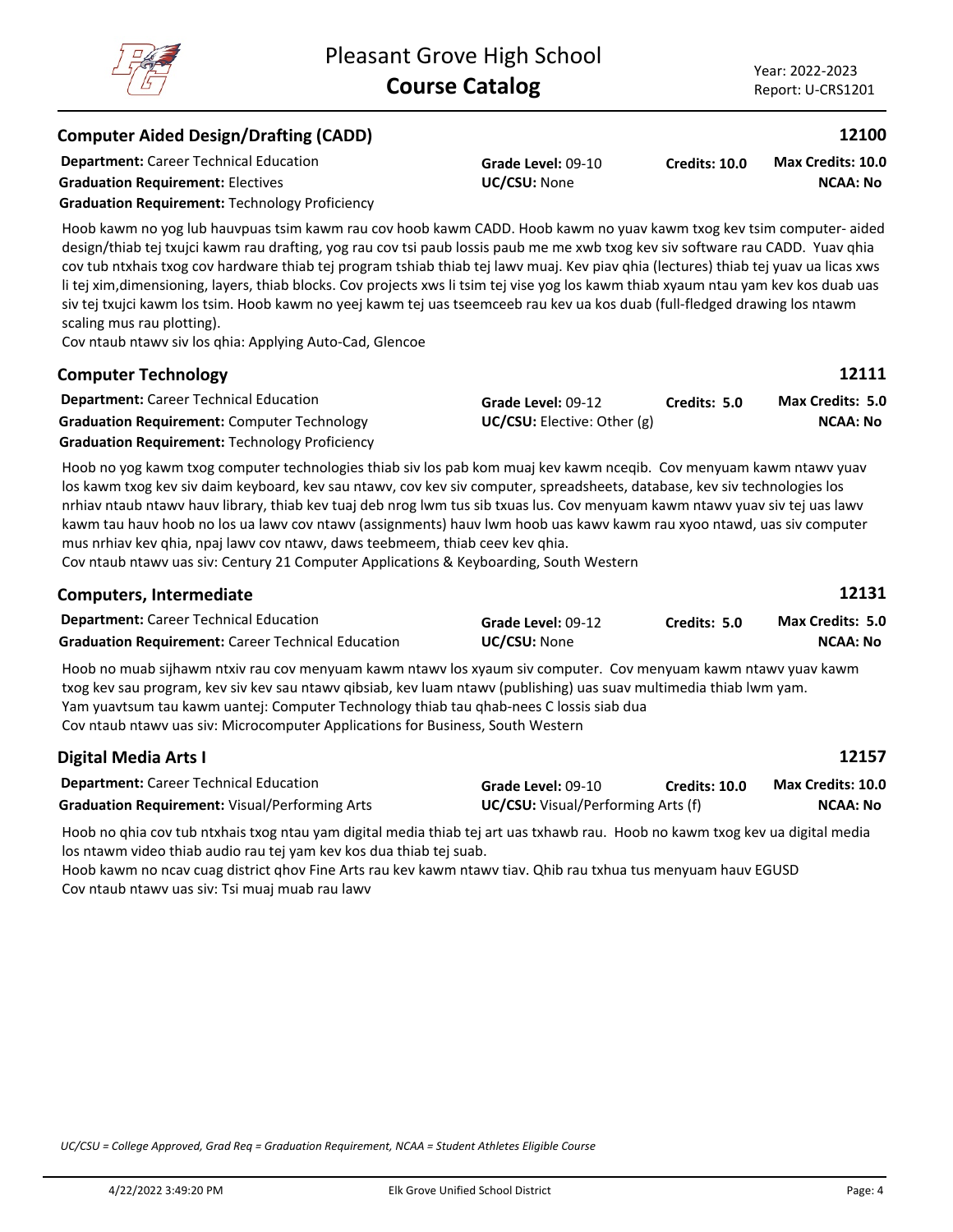**12215**

## **Digital Media Arts II**

**Department:** Career Technical Education **Graduation Requirement:** Visual/Performing Arts **UC/CSU:** Elective: Other (g)

**Grade Level:** 10-11

**Credits: 10.0 NCAA: No Max Credits: 10.0**

Hoob no yog tsim los npaj cov tub ntxhais kom paub siv cov khoom (tools) rau tiam 21, nrog rau tej tswvyim uas tsim, kom txawj kaw tej suab, thaij tau xenemas thiab thaij tau duab kom zoo heev. Digital Media Arts II yog kawm tshwjxeeb rau ntiajteb kev tsim rau (digital media production) uas yog kaw suab, thaij duab, thiab thaij video kaw suab nrog rau cov duab taslauv. Hoob kawm siab no yuav kawm txog cov kev tsim ntau yam rau kev thaij duab, kev kaw suab thiab lwm cov duab uas txhawb rau thiab kom muaj sijhawm rau cov uas xav kawm kom muaj kev kawm nce qib thiab kom muaj kev kawm ntau ntxiv txog thiab npaj tau rau lawm mus kawm college thiab kev ua haujlwm. Qhib rau txhua tus menyuam hauv EGUSD.

Qhov yuav tsum tau kawm uantej: Digital Media Arts I lossis Animation I

Cov ntaub ntawv uas siv: Television Production Handbook, Tenth Edition, Wadsworth Cengage Learning

#### **Economics in Agriculture**

| <b>Department:</b> Career Technical Education | Grade Level: 12                    | Credits: 10.0 | <b>Max Credits: 10.0</b> |
|-----------------------------------------------|------------------------------------|---------------|--------------------------|
| <b>Graduation Requirement: Economics</b>      | <b>UC/CSU:</b> Elective: Other (g) |               | <b>NCAA: Yes</b>         |

Hoob agri-business no yog tsim los qhia kom cov menyuam kawm ntawv paub cov qauv txog txhua yam kev lagluam (basic principles of all economic systems) thiab hais tau txog tej tus menyuam kawm ntawv txoj kev txiavtxim siab thiab kev lagluam thoob qabntuj (world economy) txog tsiaj txhu thiab qoob loo. Lwm yam uas yuav los kawm txog yog a) kev ua lagluam ywjpheej (free enterprise business types); b) Tseemfwv thiab txoj cai txog kev lagluam (government and law in the economy); c) credit thiab; d) se. Cov menyuam kawm ntawv yuav tau los xyaum ua ib tus tswv lagluam lossis tsis yog tswv lagluam uas hais txog ib yam kev yug tsiaj lossis cog qoob loo. Hoob no yog ib hoob ntawm ntau hoob uas npaj cov menyuam kawm ntawv mus kawm college thiab yuav kawm nkag mus rau ntau yam uas hais txog kev yug tsiaj txhu thiab cog qoob loo. Cov menyuam kawm ntawv yuav muaj sijhawm mus kawm txog FFA, mus xyaum ua, xyaum kev Cog Qoob Loo (Agriculture Business). Hoob no suav tau ua ib hoob Economics hauv kev kawm kom tiav. Hoob no suav tau ua ib hoob tuamyeem kawm rau kev nkag mus rau UC thiab CSU. Cov ntaub ntawv uas siv: Impact California Social Studies: Principles of Economics, Copyright 2019, McGraw-Hill Education

## **Floral Design II**

| <b>Department:</b> Career Technical Education         | Grade Level: 10-12         | <b>Credits: 10.0</b> | <b>Max Credits: 10.0</b> |
|-------------------------------------------------------|----------------------------|----------------------|--------------------------|
| <b>Graduation Requirement: Visual/Performing Arts</b> | UC/CSU: Electric: Other(g) |                      | NCAA: No                 |

Hoob kawm no qhia cov tub ntxhais hluas txog cov haujlwm kho paj kom zoo nkauj, hoob uas qeb siab thiab nyuaj tshaj plaws. Lawv yuav tsum siv tswv yim los kho paj, to taub yam zoo nkauj, to taub txog kev xav, thiab kawm txog keeb kwm nrog rau kev lig kev cai. Yuav tau siv cov nqe lus tseem ceeb thiab kev cai tswj kev kho paj hauv txhua lub unit uas kawm. Cov tub ntxhais yuav tau ua haujlwm kho paj siv rau ib rooj tshoob los sis ib lub koos txoos, nrog rau kev pab tibneeg xaiv paj, kho paj, thiab teeb tsa paj.

Hoob yuav tsum tau kawm ua ntej: Elements and Principles of Floral Design Cov ntaub ntawv uas siv: Tsis muaj

## **Human Body Systems Honors (PLTW)**

| <b>Department:</b> Career Technical Education | Grade Level: 10                       | Credits: 10.0 | <b>Max Credits: 10.0</b> |
|-----------------------------------------------|---------------------------------------|---------------|--------------------------|
| <b>Graduation Requirement: Science</b>        | <b>UC/CSU:</b> Biological Science (d) |               | NCAA: No                 |

Hoob kawm no sojntsuam txog tibneeg lub cev seb nws ua haujlwm licas. Cov tub ntxhais yuav tshawb nrhiav txog lub cev thiab kawm tej npe kom paub tias yog dabtsi, nws muaj zog ua tau dabtsi, txav mus los licas, kev tiv thiav lub cev licas thiab lub cev yuav tsum tau ua haujlwm licas tej roj tshav thiaj khiav ua haujlwm zoo; lawv yuav los puab ib cov siab ntsws thiab nqaij rau ntawm tus qauv pobtxha; siv cov kev qhia (data) software los sojntsuam lub cev kev ua haujlwm xws li cov muscle kev txav mus los zoo licas, reflex thiab voluntary action, thiab kev ua pa; thiab xyaum ua txoj haujlwm li ib tus biomedical professionals los daws tej kev kab mob uas muaj tiag. EGUSD hoob kawm siab (honors) no yeej raug lees paub los ntawm UC/CSU thiab yeej kawm tau GPA mus rau ob qhov tibsi EGUSD thiab UC/CSU.

Hoob yuav tau kawm uantej: Biology and Principles of Biomedical Science (PLTW) Hoob uas kawm thooj txhim uake nrog: Mathematics I thiab cov tub ntxhais yuav tsum kawm nyob rau hauv Biomedical Academy Cov ntaub ntawv siv los qhia: Project Lead the Way, https://www.pltw.org/

*UC/CSU = College Approved, Grad Req = Graduation Requirement, NCAA = Student Athletes Eligible Course*

**12219**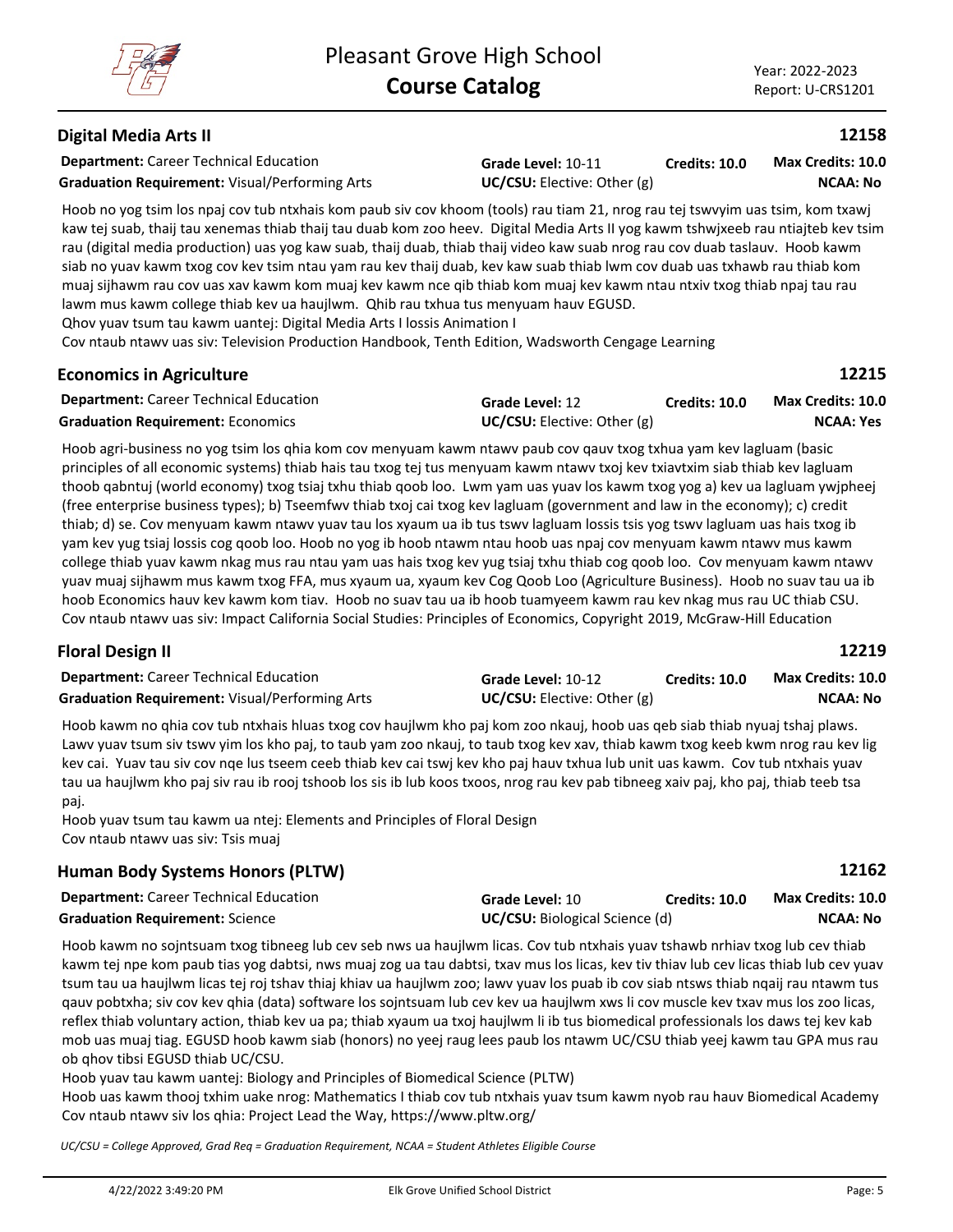*UC/CSU = College Approved, Grad Req = Graduation Requirement, NCAA = Student Athletes Eligible Course*

**Credits: 10.0**

## **Medical Interventions Honors (PLTW)**

kabmob. Tej yam kev kawm yuav qhia cov tub ntxhais txog tej kev tshawb nrhiav tshiab txog lub cev kev yuav tiv thaiv tej kabmob licas, kev phais, tej roj ntshav, tshuaj noj, tej khoom siv los kho mob, thiab kev kuaj mob. Lub ntsiab lus loj kawm rau biology yog kev tiv thaiv thiab kev tua kabmob, ua tibzoo saib thiab sojntsuam txog DNA code, thiab kev tiv thaiv rau cancer, kev kuaj thiab kev kho. EGUSD hoob kawm siab (honors) no yeej raug lees paub los ntawm UC/CSU thiab yeej kawm tau GPA mus rau ob qhov tibsi EGUSD thiab UC/CSU.

**Grade Level:** 11

Cov ntaub ntawv uas tau txais yuav los kawm: Project Lead the Way, https://www.pltw.org/

## **Ornamental Horticulture**

| <b>Department:</b> Career Technical Education             | Grade Level: 11-12                   | Credits: 10.0 | <b>Max Credits: 10.0</b> |
|-----------------------------------------------------------|--------------------------------------|---------------|--------------------------|
| <b>Graduation Requirement:</b> Career Technical Education | <b>UC/CSU:</b> Elective: Science (g) |               | NCAA: No                 |

Hoob no tshawb fawb txog tej kev cai tswj thiab xyaum nyob ntawm kev cog zaub cog paj mus rau txiv hmab txiv ntoo (horticulture), uas yuav pab txhawb kev txawj ntse ntawm cov kws ua teb noj nrog rau cov ua uas nrhiav haujlwm ua. Hoob no tsim los cob qhia tej tub ntxhais hluas txog kev loj hlob, kev tsim ua, thiab pab tu tej xyoob ntoos siv rau kev dai khoom (ornamental purposes) xwb. Yuav tham txog kev tu ntoo kom loj hlob, kev cim npe rau tej ntoo, kev ua haujlwm ntawm tej xyoob ntoo, kev tsim kom muaj ntoo ntau me ntsis, kab mob ntawm tej xyoob ntoos, xovxwm cog, kev saibxyuas qho yuav tau xyaum, kev xaiv thiab tu xyoob ntoos, thiab cov haujlwm nyob rau Ornamental Horticulture. Cov tub/ntxhais yuav kawm txog FFA thiab tej supervised occupational experience programs. Hoob no ua tau raws li UC thiab CSU qho Elective Requirement. Hoob kawm ua ntej mam kawm tau lwm hoob: Mathematics I (or Algebra 1) thiab Agricultural Biology los yog Biology Cov ntaub ntawv uas siv: Introductory Horticulture, 7th Edition, Delmar Cengage Learning

#### **Principles of Engineering A**

| <b>Department: Career Technical Education</b>             | Grade Level: 10-12                   | <b>Credits: 10.0</b> | <b>Max Credits: 10.0</b> |
|-----------------------------------------------------------|--------------------------------------|----------------------|--------------------------|
| <b>Graduation Requirement:</b> Career Technical Education | <b>UC/CSU:</b> Elective: Other $(g)$ |                      | NCAA: No                 |

Hoob tsim los qhia cov tub ntxhais hluas pab cev tes ua tej num muaj nyob rau cov haujlwm ua tshuab, ua kev, ua choj, thiab lwm yam ntau heev (engineering fields). Lub sijhawm no, lawv yuav kawm txog kev kawm ntawv qeb siab ntawm ib tug kws engineer, kev txawj yuav tsum muaj, thiab paub txog lub luag haujlwm. Kev xyaum daws teeb meem muaj xyaum kho tshuab hlau (mechanical engineering), tshuab fais fab (electronic engineering), tshuab teeb tsa (structural engineering), thiab tshuab hluav taws xob (electrical engineering). Cov tub ntxhais yuav tau siv txoj engineering process thaum tsim tus qauv duab, npaj ua yam khoom, muab teeb tsa saib, thiab sim/tw ib yam lus teb rau teeb meem saib nws puas raug tus qauv ntsuam. Cov tub ntxhais kawm yuav nyias tsim nyias ib qho engineer's portfolio uas piav txog nws kev txawj ntse log yog kev paub ua haujlwm zoo thoob xyoo kawm ntawv ntawd thiab sau txog txoj kev npaj tsim lawv qho student projects.

Hoob kawm ua ntej mam kawm tau lwm hoob: Mathematics I and CADD or Engineering Technology Cov ntaub ntawv uas div: Tsi siv cov phau ntawv.

**Department:** Career Technical Education

**Graduation Requirement:** Science **UC/CSU:** Biological Science (d)

Hoob kawm yuav cia cov tub ntxhais los mus tshawb nrhiav txog ntau yam tshiab rau kev tivthiav, kev sojntsuam, thiab kev kho tej

| /22/2022 3:49:20 PM |  |
|---------------------|--|



**NCAA: No**



**12217**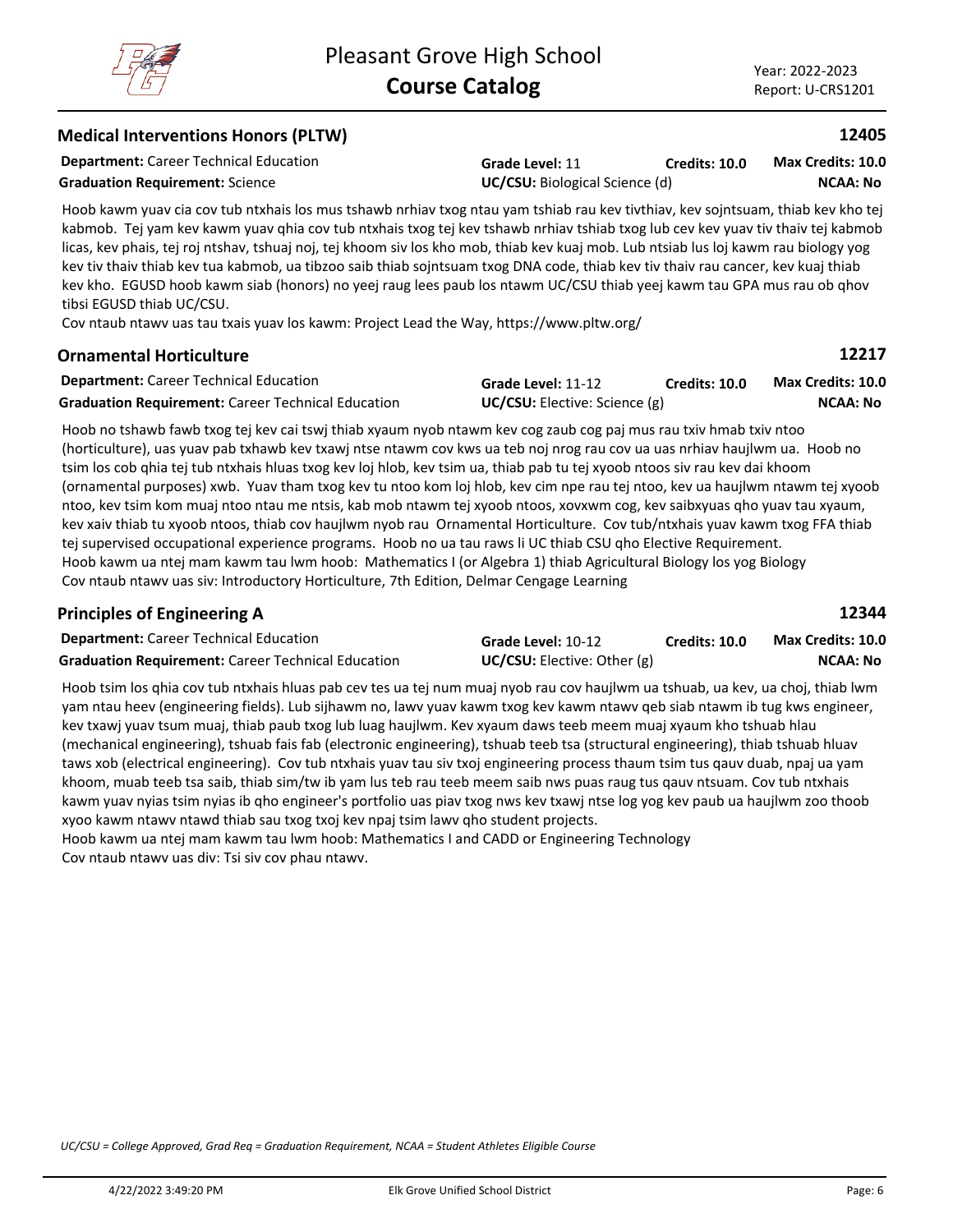## **Principles of Engineering B**

**Department:** Career Technical Education

**Graduation Requirement:** Career Technical Education **UC/CSU:** Elective: Other (g)

**Grade Level:** 10-12 **Credits: 10.0**

**NCAA: No Max Credits: 10.0**

Hoob no tsim los qhia ntxiv rau hoob Principles of Engineering A tau kawm tas los no. Cov tub ntxhais hluas yuav tau rov qab soj ntsuam kev cai loj qhuab qhia thiab tswj ntawm engineering los pab daws teeb meem ntxiv mus. Hoob kawm yuav tsom txog engineering thiab technology muaj nyob rau green energy uas yog kev siv tswv yim tshiab pab txuag khoom/fais fab. Tej tub/ntxhais yuav tau siv txoj kev process tsim tus qauv raws li kev kawm ntawm hoob Principles of Engineering A, yuav tau koom tes los tsim kom tau lus teb rau los yog pab kom tau cov teeb meem muaj nyob rau kev tsim tus qauv. Yuav qhia txog tej yam ntawm physics txuas rau ntau yam nyob cov haujlwm engineering, muaj qhia thiab sim tau saib los ntawm daim ntawv qhia xovxwm thiab kev tham lus nthuav tawm. Cov technologies kawm txog yog kev tseg dej cia tau siv thiab cov kais nqus dej, kev siv lub hnub rhaub dej, lub tshuab taws cua, nrog rau kev siv dej taws fais fab (micro-hydroelectricity).

Hoob kawm ua ntej mam kawm tau lwm hoob: Mathematics I (or Algebra 1) los yog hoob ua lej siab dua thiab kawm hoob Principles of Engineering A.

Cov ntaub ntawv uas siv: Tsi siv cov phau ntawv

#### **Principles of Mechatronics**

**12339**

**12338**

| <b>Department:</b> Career Technical Education             | <b>Grade Level: 10-11</b>       | Credits: 10.0 | <b>Max Credits: 10.0</b> |
|-----------------------------------------------------------|---------------------------------|---------------|--------------------------|
| <b>Graduation Requirement: Career Technical Education</b> | $UC/CSU:$ Elective: Other $(g)$ |               | NCAA: No                 |

Hoob kawm no yog tsim los qhia kom cov tub ntxhais paub txog cov technology uas yuav raug tau rau lawv lub neej; yuav pab kom lawv paub txiav txim siab, seb kev kawm technology lossis engineering seem twg yog seem uas zoo rau lawv kawm uas yuav yog yam haujlwm uas lawm nyiam ua; thiab yuav npaj lawv rau cov hoob kawm siab txog technology thiab engineering. Yuav qhia cov tub ntxhais txog tej yam kev siv nyob rau hauv engineering los mus daws tej teebmeem muaj nyob rau hauv technology thiab qhia kom paub siv ib cov software thiab hardware. Thaum cov tub ntxhais nqis tes ua lawm, lawv yuav daws cov teebmeem uas muab cob rau lawv los ntawm qhov uas yuav tau siv mechanical, hluav taws xob, lossis software element los daws. Cov tub ntxhais yuav tsum qhia tau tias lawv kev daws qhov teebmeem ntawd yeej zoo tsimnyog lawm los ntawm kev uas twb muaj sim (testing) thiab ua rau lawv saib tibsi nrog rau kev tshab xo los ntawm kev hais lus thiab kev sau ntawv. Cov txujci rau kev kawm technical thiab kev kawm ntawv no yuav npaj cov tub ntxhais kom kawm tau mus rau qib siab thiab kawm tau hauv cov hoob technical nyob rau txhua qib kawm ntawv. Qhov yuav tsum tau kawm uantej: Computer Aided Drafting and Design (CADD) Cov ntaub ntawv uas siv: Tsis siv phau ntawv

## **Principles of Mechatronics II**

| <b>Department:</b> Career Technical Education             | Grade Level: 11-12                 | Credits: 10.0 | Max Credits: 10.0 |
|-----------------------------------------------------------|------------------------------------|---------------|-------------------|
| <b>Graduation Requirement: Career Technical Education</b> | <b>UC/CSU:</b> Elective: Other (g) |               | <b>NCAA: No</b>   |

Hoob kawm no yuav kawm txog lej, science (physics thiab electrical circuits), mechanical design, thiab technology. Lub homphiaj ntawm hoob no yog tsim los rau cov tub ntxhais uas xav kawm mus rau STEM tomqab high school. Hoob kawm no yuav kawm txog robotics, electrical engineering, thiab mechanical engineering. Cov tub ntxhais yuav ua tej ntaub ntawv los ntawm lawv tus kheej thiab nrog rau tej pab groups lub sijahwm uas lawv ua lawv tej lab projects. Hoob labs no muaj kev cov kev tsim los ntawm mechanical thiab electrical system uas qhia cov tub ntxhais txog kev tswj qhov system los ntawm programming hardware kom ua tau haujlwm txais tau tej data los ntawm tej sensors. Cov tub ntxhais yuav kawm kom totaub txog tias mechanical thiab electrical, thiab software system no ua haujlwm los daws tej teebmeem licas.

Cov ntaub ntawv uas tau txais yuav siv los qhia: Tsi Muaj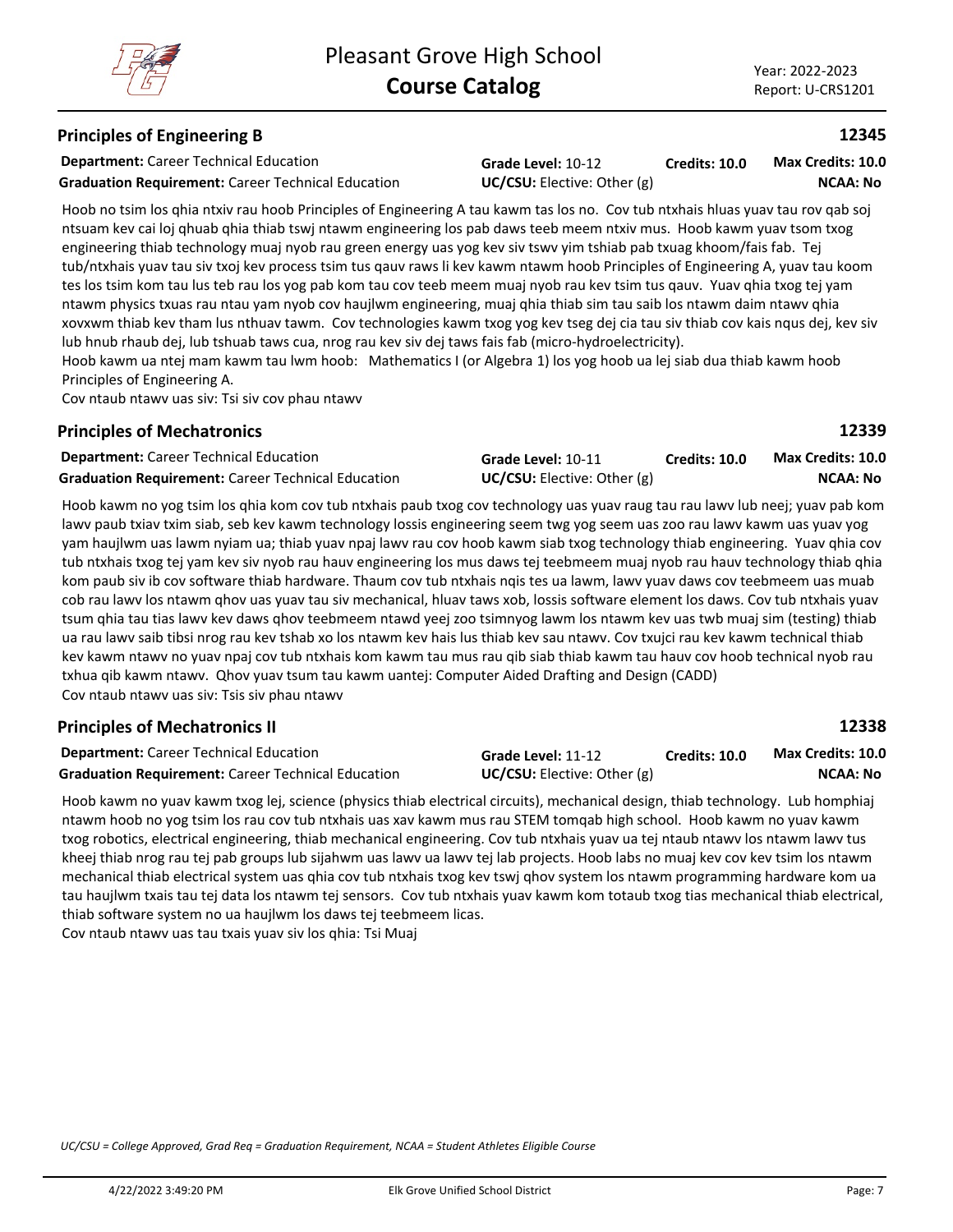**12211**

## **The Elements and Principles of Floral Design**

**Department:** Career Technical Education

**Graduation Requirement:** Visual/Performing Arts **UC/CSU:** Visual/Performing Arts (f)

**Grade Level:** 09-11 **Credits: 10.0**

**NCAA: No Max Credits: 10.0**

Hoob kawm no yog qhia kom menyuam paub txog cov theories thiab cov principles ntawm kev ko duab ua paj thiab kom lawd paub ua paj zoo nkauj. Hoob kawm no qhia kom menyuam txawj ko thiab kho duab, muaj kev xav thiab paub txog keeb kwm thiab tib neeg tej txuj ci tsim ko paj; paub txog nqis ko duab thiab kev saib thiab paub ko duab. Paub tso xim kom haum, paub xim, thiab ko kab kom ncaj siv tej cuab yeej ko duab paj ntoos kom pab tau menyuam txawj siv floral art ko duab paj ntoo zoo. Yuav muaj ntau qhov assignments kom menyuam txawj tsim siv ob los yog peb qhov dimensional, keeb kwm yam tag(historical culture) thiab theory, thiab paub saib thiab paub kho kom tej duab ko tau zoo tuaj, yuav muaj ua ntau qhov floral art works uas yuav los pab kom txawj ua tau ntau qhov floral designs thiab creative expression. Hoob kawm no meets a-g requirement raus Visual thiab Performing Arts credit. Hoob no suav tau mus rau UC thiab CSU cov qhab nee rau Performing Arts rau kev kawm ntawv tiav. Qhov uas yuav tsum tau kawm uantej: Biology and Sustainable Agriculture Cov ntaub ntawv uas siv: The Art of Floral Design, Cengage Learning

## **Veterinary Science**

| <b>Department: Career Technical Education</b>             | Grade Level: 11-12                 | <b>Credits: 10.0</b> | <b>Max Credits: 10.0</b> |
|-----------------------------------------------------------|------------------------------------|----------------------|--------------------------|
| <b>Graduation Requirement:</b> Career Technical Education | <b>UC/CSU:</b> Elective: Other (g) |                      | NCAA: No                 |

Hoob no yuav tau kawm ob lub sijhawm txawv thiab yuav kawm txog lub hauv paus ntawm kev kho/saibxyuas tsiaj (veterinary science). Hoob no zoo heev rau cov tub ntxhais hluas uas nyiam tsiaj los yog xav mus kawm ua haujlwm saibxyuas/kho tsiaj. Yuav kawm txhua yam ntawm tsiaj lub cev thiab nws kev ua haujlwm, hom nqaij tawv thiab nws kev ua haujlwm, cov nqaij leeg thoob lub cev, tej roj ntshav kev ncig mus ncig los, kev ua pa, kev ua haujlwm ntawm lub raum, kev zom zaub mov hauv plab, kev muaj menyuam, lub hlwb nrog rau tus txha nruab qaum, kev noj mov yug lub cev, kev muaj kab mob thiab tsis tiaj tus, kev cai tswj kev phais, kev muab tshuaj, kev yees duab siv hluav taws xob, caj ceg, cov haujlwm tshaj lij, kev txhawb cov kws coj kev (FFA), thiab saibxyuas ib qho occupational experience project.

Qhov uas yuav tsum tau kawm uantej: Animal Anatomy and Physiology of Plants Cov ntaub ntawv uas siv: Introduction to Veterinary Science, Thomson Learning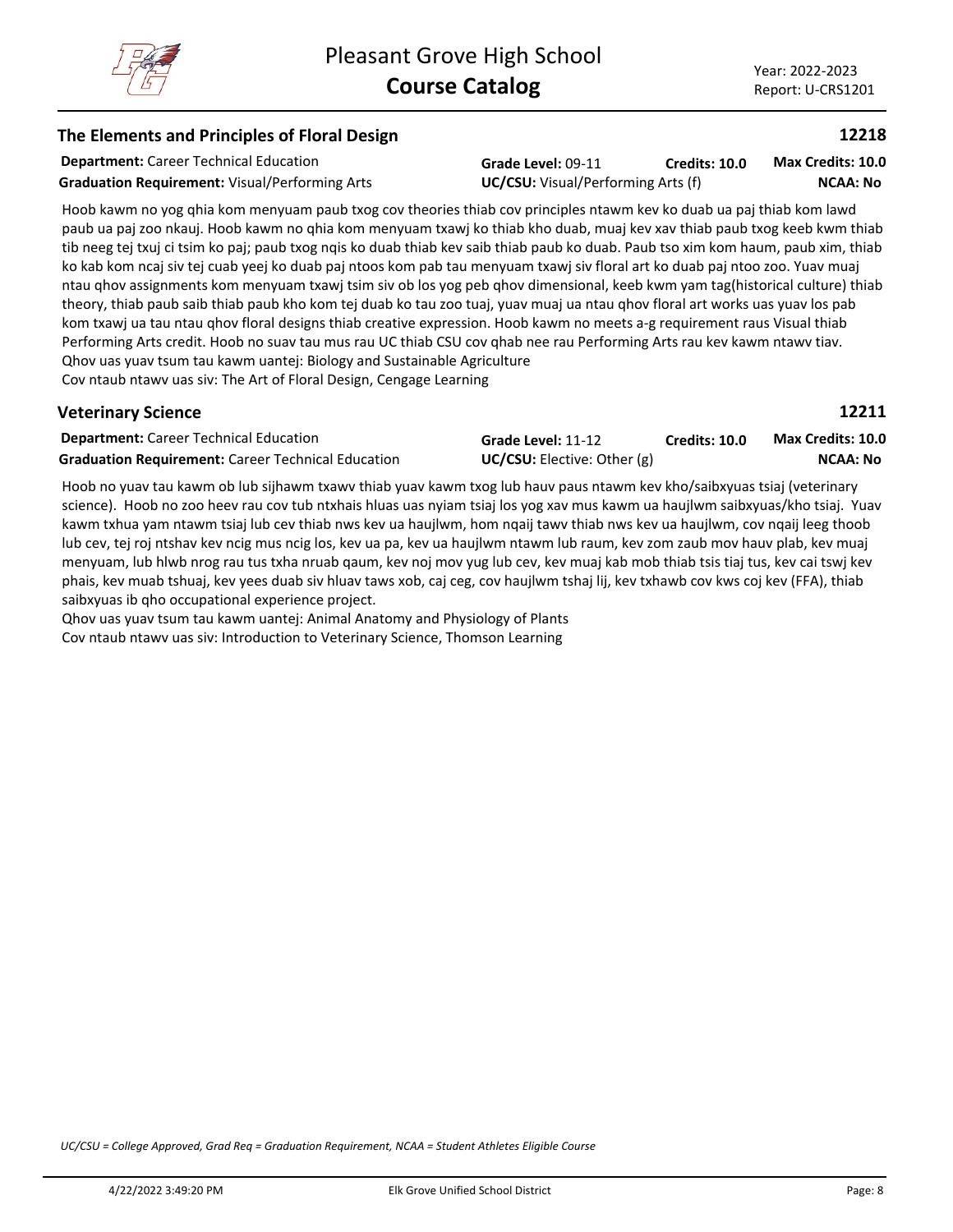

|                                                                                                                                                                                                                                                                                                                                                                                                                                                                                                                                                                                                    | <b>Electives</b>                               |                      |                                            |
|----------------------------------------------------------------------------------------------------------------------------------------------------------------------------------------------------------------------------------------------------------------------------------------------------------------------------------------------------------------------------------------------------------------------------------------------------------------------------------------------------------------------------------------------------------------------------------------------------|------------------------------------------------|----------------------|--------------------------------------------|
| Advocacy 9                                                                                                                                                                                                                                                                                                                                                                                                                                                                                                                                                                                         |                                                |                      | 14009                                      |
| <b>Department: Electives</b><br><b>Graduation Requirement: Electives</b>                                                                                                                                                                                                                                                                                                                                                                                                                                                                                                                           | Grade Level: 09<br>UC/CSU: None                | Credits: 0.0         | Max Credits: 0.0<br><b>NCAA: No</b>        |
| Qhov kev qha kawm nuav yog tsim sim lug muab rua cov tub kawm ntawv nrug rua cov kev muab lug cob qha kawm rua tug kheej<br>nrug rua cov kev sib koom teg ua lug ntawm cov tub kawm ntawv, cov xib fwb, cov counselor, hab lub tsev kawm ntawv. Cov tub<br>kawm ntawv yuav lug kawm txug cov kev saib ntawv kws yuav siv tau rua taag nrho cov cwj pwm coj hab yuav tau txais kev cob<br>gha txug txuj kev kawm rua txhua lub xyoo lug ntawm cov xib fwb kws tau muaj muab rua puab. Qhov kev qha kawm nuav rua<br>yog txais tau Pass/No Pass xwb.<br>Cov ntaub ntawv uas siv: Tsis siv phau ntawv |                                                |                      |                                            |
| <b>Advocacy Multiple Grade Levels</b>                                                                                                                                                                                                                                                                                                                                                                                                                                                                                                                                                              |                                                |                      | 14013                                      |
| <b>Department: Electives</b><br><b>Graduation Requirement: Electives</b>                                                                                                                                                                                                                                                                                                                                                                                                                                                                                                                           | Grade Level: 09-12<br>UC/CSU: None             | Credits: 0.0         | <b>Max Credits: 0.0</b><br><b>NCAA: No</b> |
| Qhov kev qha kawm nuav yog tsim sim lug muab rua cov tub kawm ntawv nrug rua cov kev muab lug cob qha kawm rua tug kheej<br>nrug rua cov kev sib koom teg ua lug ntawm cov tub kawm ntawv, cov xib fwb, cov counselor, hab lub tsev kawm ntawv. Cov tub<br>kawm ntawy yuay lug kawm txug cov kev saib ntawy kws yuay siv tau rua taag nrho cov cwj pwm coj hab yuay tau txais kev cob<br>gha txug txuj kev kawm rua txhua lub xyoo lug ntawm cov xib fwb kws tau muaj muab rua puab. Qhov kev qha kawm nuav rua<br>yog txais tau Pass/No Pass xwb.<br>Cov ntaub ntawv uas siv: Tsis siv phau ntawv |                                                |                      |                                            |
| <b>AVID 10</b>                                                                                                                                                                                                                                                                                                                                                                                                                                                                                                                                                                                     |                                                |                      | 09010                                      |
| <b>Department: Electives</b><br><b>Graduation Requirement: Electives</b>                                                                                                                                                                                                                                                                                                                                                                                                                                                                                                                           | Grade Level: 10<br>UC/CSU: Elective: Other (g) | <b>Credits: 10.0</b> | Max Credits: 10.0<br><b>NCAA: No</b>       |
| Txoj Kev AVID (Advancement Via Individual Determination) yog ib txoj kev kawm npaj mus kawm college plaub-xyoos uas muaj<br>hauv txhua lub high school rau cov menyuam kawm ntawv uas pom tau tias nws yuav mus kawm tau ntawm cov neeg uas tsis                                                                                                                                                                                                                                                                                                                                                   |                                                |                      |                                            |

muaj coob tus mus kawm qibsiab. Homphiaj ntawm txoj kev qhia no yog los muab kev qhia thiab lwm yam kev txhawb rau cov menyuam kawm ntawv thiab npaj kom lawv mus nkag kawm tau college plaub-xyoos thiab university, qhia txog cov kev mus pib kawm hauv college, thiab txhawb kom cov menyuam kawm ntawv mus kawm kom tiav college.

Cov ntaub ntawv uas siv: Tsis siv phau ntawv

**AVID 11**

| <b>Department: Electives</b>             | Grade Level: 11                      | <b>Credits: 10.0</b> | Max Credits: 10.0 |
|------------------------------------------|--------------------------------------|----------------------|-------------------|
| <b>Graduation Requirement: Electives</b> | <b>UC/CSU:</b> Elective: Other $(g)$ |                      | <b>NCAA: No</b>   |

Txoj Kev AVID (Advancement Via Individual Determination) yog ib txoj kev kawm npaj mus kawm college plaub-xyoos uas muaj hauv txhua lub high school rau cov menyuam kawm ntawv uas pom tau tias nws yuav mus kawm tau ntawm cov neeg uas tsis muaj coob tus mus kawm qibsiab. Homphiaj ntawm txoj kev qhia no yog los muab kev qhia thiab lwm yam kev txhawb rau cov menyuam kawm ntawv thiab npaj kom lawv mus nkag kawm tau college plaub-xyoos thiab university, qhia txog cov kev mus pib kawm hauv college, thiab txhawb kom cov menyuam kawm ntawv mus kawm kom tiav college. Cov ntaub ntawv uas siv: Tsis siv phau ntawv.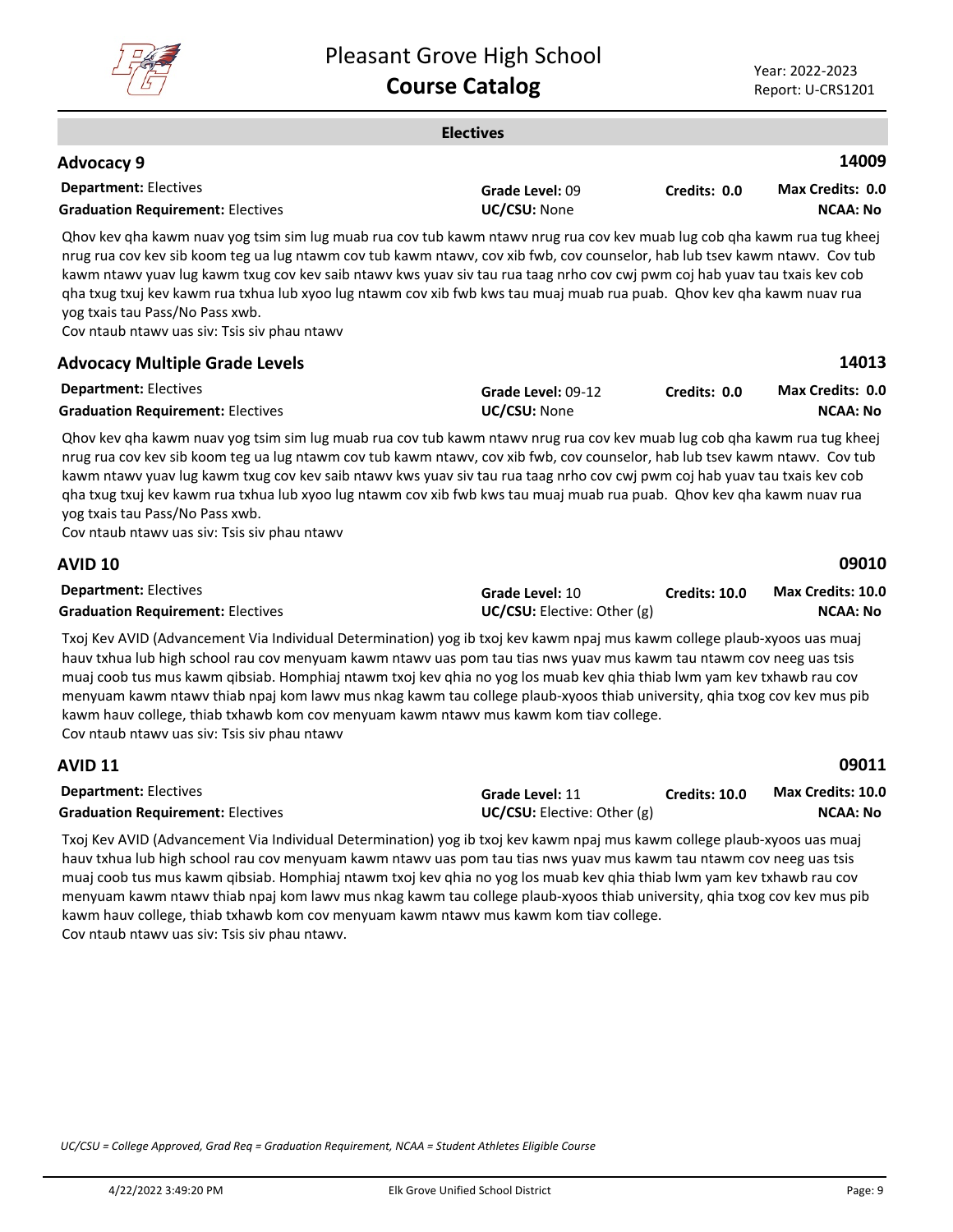

#### **AVID 9**

| <b>Department: Electives</b><br><b>Graduation Requirement: Electives</b>                                                                                                                                                                                                                                                                                                                                                                                                                                                                                                                                                                                                                                                                                                                                                                                                                                        | Grade Level: 09<br>UC/CSU: Elective: Other (g)               | <b>Credits: 10.0</b> | <b>Max Credits: 10.0</b><br><b>NCAA: No</b> |
|-----------------------------------------------------------------------------------------------------------------------------------------------------------------------------------------------------------------------------------------------------------------------------------------------------------------------------------------------------------------------------------------------------------------------------------------------------------------------------------------------------------------------------------------------------------------------------------------------------------------------------------------------------------------------------------------------------------------------------------------------------------------------------------------------------------------------------------------------------------------------------------------------------------------|--------------------------------------------------------------|----------------------|---------------------------------------------|
| Txoj Kev AVID (Advancement Via Individual Determination) yog ib txoj kev kawm npaj mus kawm college plaub-xyoos uas muaj<br>hauv txhua lub high school rau cov menyuam kawm ntawv uas pom tau tias nws yuav mus kawm tau ntawm cov neeg uas tsis<br>muaj coob tus mus kawm qibsiab. Homphiaj ntawm txoj kev qhia no yog los muab kev qhia thiab lwm yam kev txhawb rau cov<br>menyuam kawm ntawv thiab npaj kom lawv mus nkag kawm tau college plaub-xyoos thiab university, qhia txog cov kev mus pib<br>kawm hauv college, thiab txhawb kom cov menyuam kawm ntawv mus kawm kom tiav college.<br>Cov ntaub ntawy uas siv: Tsis siv phau ntawy                                                                                                                                                                                                                                                                 |                                                              |                      |                                             |
| <b>AVID Senior Seminar</b>                                                                                                                                                                                                                                                                                                                                                                                                                                                                                                                                                                                                                                                                                                                                                                                                                                                                                      |                                                              |                      | 09012                                       |
| <b>Department: Electives</b><br><b>Graduation Requirement: Electives</b>                                                                                                                                                                                                                                                                                                                                                                                                                                                                                                                                                                                                                                                                                                                                                                                                                                        | <b>Grade Level: 12</b><br><b>UC/CSU:</b> Elective: Other (g) | <b>Credits: 10.0</b> | <b>Max Credits: 10.0</b><br><b>NCAA: No</b> |
| Hoob no muaj kev nyeem ntawv thiab sau ntawv ntau, thiab muaj kev koom nrog rau kev mus ua cov Socratic Seminars. Cov<br>menyuam kawm ntawv AVID yuav tau txais kev pab thiab kev qhia txog kev thov mus kawm college, nrhiav nyiaj txiag los pab<br>them kev kawm thiab tsev nyob, sau npe mus kawm thiab xeem saib yuav tau mus kawm hoob dabtsi, npaj Senior Project, thiab<br>npaj rau lwm yam kev xeem sab nraud thaum lub caij nplooj ntoos hlav. Hoob AVID Senior Seminar muab faib ua plaub feem<br>(quarters) kev kawm, uas yuav pab tau ib tus menyuam kawm ntawv mus nkag tau ib college lossis university plaub xyoos. Feem<br>ib - Nkag Tau Mus Kawm; Feem ob - Dhau los ua Ib Tus Menyuam Kawm College; Feem peb - Xeem Tias Yuav Mus Kawm Hoob<br>Dabtsi thiab Cov Kev Xeem Sab Nraud; Feem plaub - Xaiv Yam Kev Kawm (Major) thiab yam haujlwm.<br>Cov ntaub ntawv uas siv: Tsis siv phau ntawv |                                                              |                      |                                             |
| <b>Government and Leadership</b>                                                                                                                                                                                                                                                                                                                                                                                                                                                                                                                                                                                                                                                                                                                                                                                                                                                                                |                                                              |                      | 07512                                       |
| <b>Department: Electives</b><br><b>Graduation Requirement: Electives</b>                                                                                                                                                                                                                                                                                                                                                                                                                                                                                                                                                                                                                                                                                                                                                                                                                                        | Grade Level: 09-12<br>UC/CSU: None                           | Credits: 10.0        | <b>Max Credits: 40.0</b><br><b>NCAA: No</b> |

Hoob no yog tsim los rau cov menyuam kawm ntawv uas tuav cov meejmom thawjcoj lossis kev tswjfwm menyuam kawm ntawv uas raug xaiv lossis rau taw. Cov menyuam kawm ntawv no mus kawm tau hoob Leadership. Hoob no yuav qhia txog cov kev ua thawjcoj rau cov menyuam kawm ntawv thiab muab sijhawm rau lawv los npaj cov kev ua rau lub Associated Student Body activities. Hoob no rov kawm dua txhua xyoo los tau yog hais tias tus tub ntxhais ntawm raug xaiv los kawm txog kev nomtwv. Hoob no rov kawm dua yuav qhabnees tau tiamsis tsuas tau 20 credits xwb tsi tshaj ntawd.

Yam yuavtsum tau kawm uantej: Raug xaiv lossis taw los ua cov tswjfwm lossis thawjcoj ntawm cov menyuam kawm ntawv. Cov ntaub ntawv uas siv: Tsis siv phau ntawv

| <b>Peer Tutor</b>                                                                                                                                                                                                                                                                                                                                                                                                                                                                                                           |                                           |              | 07506                                |
|-----------------------------------------------------------------------------------------------------------------------------------------------------------------------------------------------------------------------------------------------------------------------------------------------------------------------------------------------------------------------------------------------------------------------------------------------------------------------------------------------------------------------------|-------------------------------------------|--------------|--------------------------------------|
| <b>Department: Electives</b><br><b>Graduation Requirement: Electives</b>                                                                                                                                                                                                                                                                                                                                                                                                                                                    | Grade Level: 11-12<br><b>UC/CSU: None</b> | Credits: 5.0 | Max Credits: 10.0<br><b>NCAA: No</b> |
| Hoob no yog tsim los ghia kom cov menyuam kawm ntawy paub los pab tej pab menyuam kawm ntawy txog ntau yam key kawm.<br>Yuav siv cov tswyyim nug thiab cov qauv hauv AVID (methodologies) los pab qhia tej pab phoojywg. Yuav muaj kev sau ntawy thov<br>nkag thiab nrog tham uantej cov menyuam kawm ntawv mus kawm tau hoob no. Hoob no rov kawm dua yuav qhabnees tau<br>tiamsis tsuas tau 10 credits xwb tsi tshaj ntawd. Hoob no yog kawm yuav qhab-nees Pass/No Pass.<br>Cov ntaub ntawy uas siv: Tsis siv phau ntawy |                                           |              |                                      |
| <b>Study Skills</b>                                                                                                                                                                                                                                                                                                                                                                                                                                                                                                         |                                           |              | 07552                                |
| <b>Department: Electives</b>                                                                                                                                                                                                                                                                                                                                                                                                                                                                                                | Grade Level: 09-12                        | Credits: 5.0 | <b>Max Credits: 5.0</b>              |
| <b>Graduation Requirement: Electives</b>                                                                                                                                                                                                                                                                                                                                                                                                                                                                                    | <b>UC/CSU: None</b>                       |              | <b>NCAA: No</b>                      |

Hoob kawm no yog tsim los qhia kom muaj thiab txhawb tau kev kawm ntawv thiab kawm tej txujci uas yuav pab txhawb tau kom cov tub ntxhais yuav kawm tau ntawv zoo nyob rau lawv cov hoob kawm. Yuav qhia kom paub tswj sijhawm thiab tej ntaub ntawv kawm, kom paub cov txujci rau kev sau ntawv (note taking), kev npaj rau kev xeem ntawv, thiab kom paub xeem ntawv. Cov ntaub ntawv uas siv: Tsis muaj

*UC/CSU = College Approved, Grad Req = Graduation Requirement, NCAA = Student Athletes Eligible Course*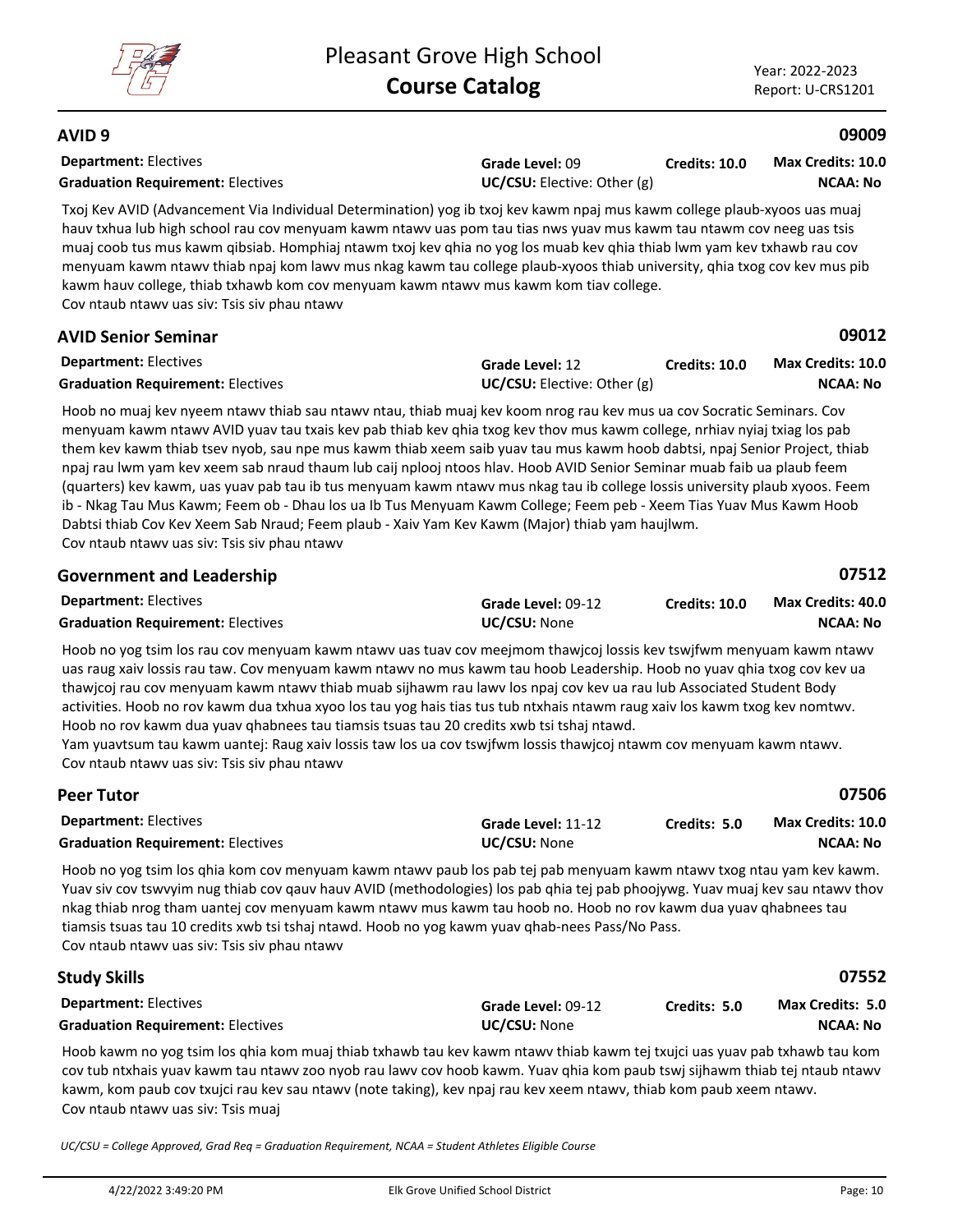#### **Work Experience**

**Department:** Electives Graduation Requirement: Electives<br>
UC/CSU: None

**Grade Level:** 11-12

**Credits: 5.0**

**NCAA: No Max Credits: 40.0**

Hoob no yuav ua ob qhov no tibsi tsi hais saib xyuas txog tej haujlwm ua them nyiaj lossis kev kawm hauv hoob txog kev txujci rau kev ua haujwlm. Cov tub ntxhais yuav kawm kom muaj ib tus cwjpwm zoo rau kev ua haujlwm, kom muaj peevxwm ntawm nws tus kheej, thiab kom paub cov txujci rau kev nrhiav haujlwm thiab kom tuav tau txoj haujlwm nyob rau nws lub zejzos. Cov ntaub ntawv uas siv: Tsis muaj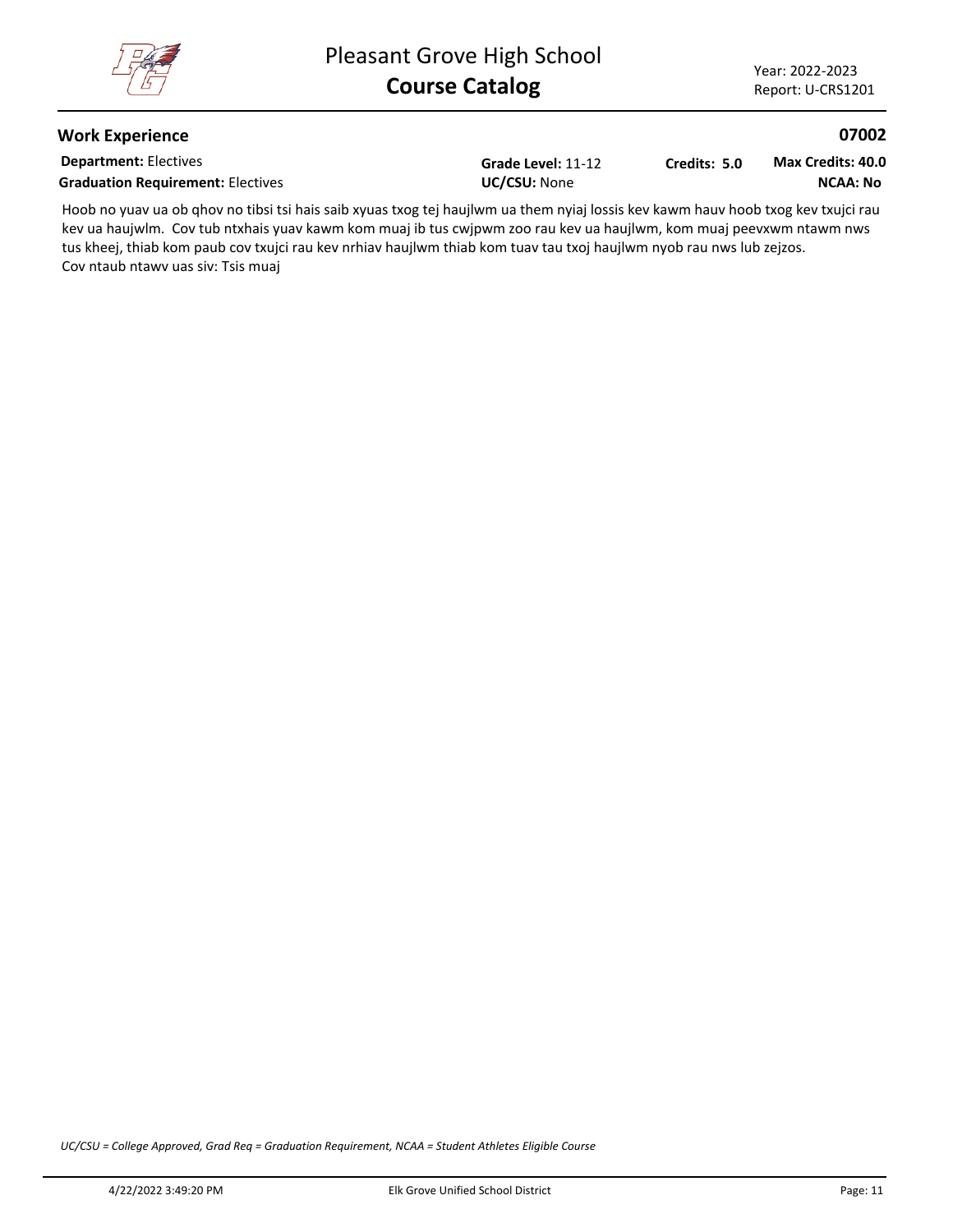

**02711**

#### **English Department:** English **02240** Hoob no npaj cov menyuam kawm ntawv kom dhau los ua ib cov uas txawj nyeem cov ntawv uas luag sau hauv ntau tiam, txog **AP English 11: Language & Composition Grade Level:** 11 **Graduation Requirement:** English **Example 2018 UC/CSU:** English (b) **Credits: 10.0 NCAA: Yes Max Credits: 10.0**

ntau yam kev kawm, thiab nws cov ntsiab lus thiab cov neeg txawj sau ntawv uas sau txog kev piav qhia txog, kev tshawb thiab nug txog, kev cam txog, thiab sau txog ntau yam uas suav tej uas lawv tuskheej tau ntsib mus txog cov kevcai tswjfwm pejxeem, tej kev sai raws lawv xav mus txog neeg tej kev coj noj coj ua. Hoob kawm Siv Lus thiab Sau Ntawv AP no lub homphiam yog npaj kom cov menyuam kawm ntawv txawj nyeem cov ntawv uas nyuaj thiab xawj totaub thiab txawj siv cov lus meej los sau tej ntawv kom cov neeg nyeem totaub. Peb nquahu kom cov menyuam kawm ntawv mus xeem tus AP. Hoob no suav tau rau kev nkag mus rau UC thiab CSU.

Cov ntaub ntawv uas siv: Language of Composition, Bedford-St.Martin

|  |  |  |  |  | AP English 12: Literature & Composition |  |
|--|--|--|--|--|-----------------------------------------|--|
|--|--|--|--|--|-----------------------------------------|--|

| <b>Department: English</b>             | Grade Level: 12            | Credits: 10.0 | <b>Max Credits: 10.0</b> |
|----------------------------------------|----------------------------|---------------|--------------------------|
| <b>Graduation Requirement: English</b> | <b>UC/CSU:</b> English (b) |               | <b>NCAA: Yes</b>         |

Hoob qibsiab no yog tsim los npaj cov kawm xyoo plaub (seniors) uas yuav mus kawm college rau kev mus xeem hoob English Literature 12, AP. Hoob no yog kawm txog kev nyeem ntaub ntawv uas yuav muaj kev ua ntau yam txog kev nyeem ntawv thiab xav, uas npaj cov menyuam kawm ntawv rau kev nyeem ntawv thiab xav hauv college. Cov menyuam kawm ntawv yuav muaj kev sau ntawv ntau txog kev xav thiab los tshuaj txog tej yam dabtsi raws li cov ntaub ntawv uas lawv tamtom kawm. Lawv yuav muaj kev sau ntawv ntau hauv hoob, kom yuav pab lawv los teb thiab sau tau rau tus AP thiab sau tau hauv ib lub sijhawm luv luv uas luag muab rau thaum mus kawm college. Qhia: Hoob no yog tsim los rau cov menyuam kawm ntawv uas mob siab thiab rau siab rau kev nyeem ntawv thiab sau ntawv raws li cov kev ua txhua hnub, thiab kam nyeem kom tas ib cov ntawv rau lub caij ntuj sov thiab/lossis lub sijhawm so. Peb nquahu kom cov menyuam kawm ntawv mus xeem tus AP. Hoob no suav tau rau kev nkag mus rau UC thiab CSU.

Cov ntaub ntawv uas siv: The Bedford Introduction to Literature, 11th Edition, Bedford/St. Martin's

## **College and Career Writing I**

| <b>Department: English</b>               | Grade Level: 09-12  | <b>Credits: 10.0</b> | <b>Max Credits: 10.0</b> |
|------------------------------------------|---------------------|----------------------|--------------------------|
| <b>Graduation Requirement: Electives</b> | <b>UC/CSU: None</b> |                      | NCAA: No                 |

Hoob elective uas kawm ntawv Askiv no yog tsim los kawm kom paub lus, paub ntawv thiab npaj kom cov tub ntxhais uas tabtom kawm ntawv Askiv muaj siab xav mus kawm college thiab ua haujlwm. Cov kev kawm nyob rau hoob no yog kawm kom paub lus, paub cov lus vocabulary, thiab kom paub sau ntawv. Themactic units pab kom cov tub ntxhais kawm txuas tau rau science, lej thiab social studies uas yog cov kev kawm tseemceeb. Nyob rau cov kev kawm kuj muaj cov (activites) uas qhia kom nws paub lus thooj txhij tib lub sijhawm uas qhia kom nws paub nyeem ntawv thiab. Cov tub ntxhais yuav kawm txog kev sau ntawv thiab oral projects uas yog txhawb los ntawm cov kev tshawb nrhiav tau txog cov kev qhia uas zoo tshaj plaws rau kev mloog lus, kev hais lus, kev nyeem ntawv, thiab kev sau ntawv uas yuav tsum muaj rau cov uas tabtom kawm ntawv Askiv kom yuav hais tau lus zoo thiab muaj peevxwm paub txog lawv lub peevxwm rau lawv kev kawm ntawv thiab lawv tus kheej.

Qhov uas yuav tsum tau ua uantej: Muab tso kawm los ntawm pab EL team

Yuav tsum tau kawm thooj txhim tib lub sijhawm: Cov tub ntxhais uas kawm nyob

Cov ntaub ntawv uas siv: English 3D Course C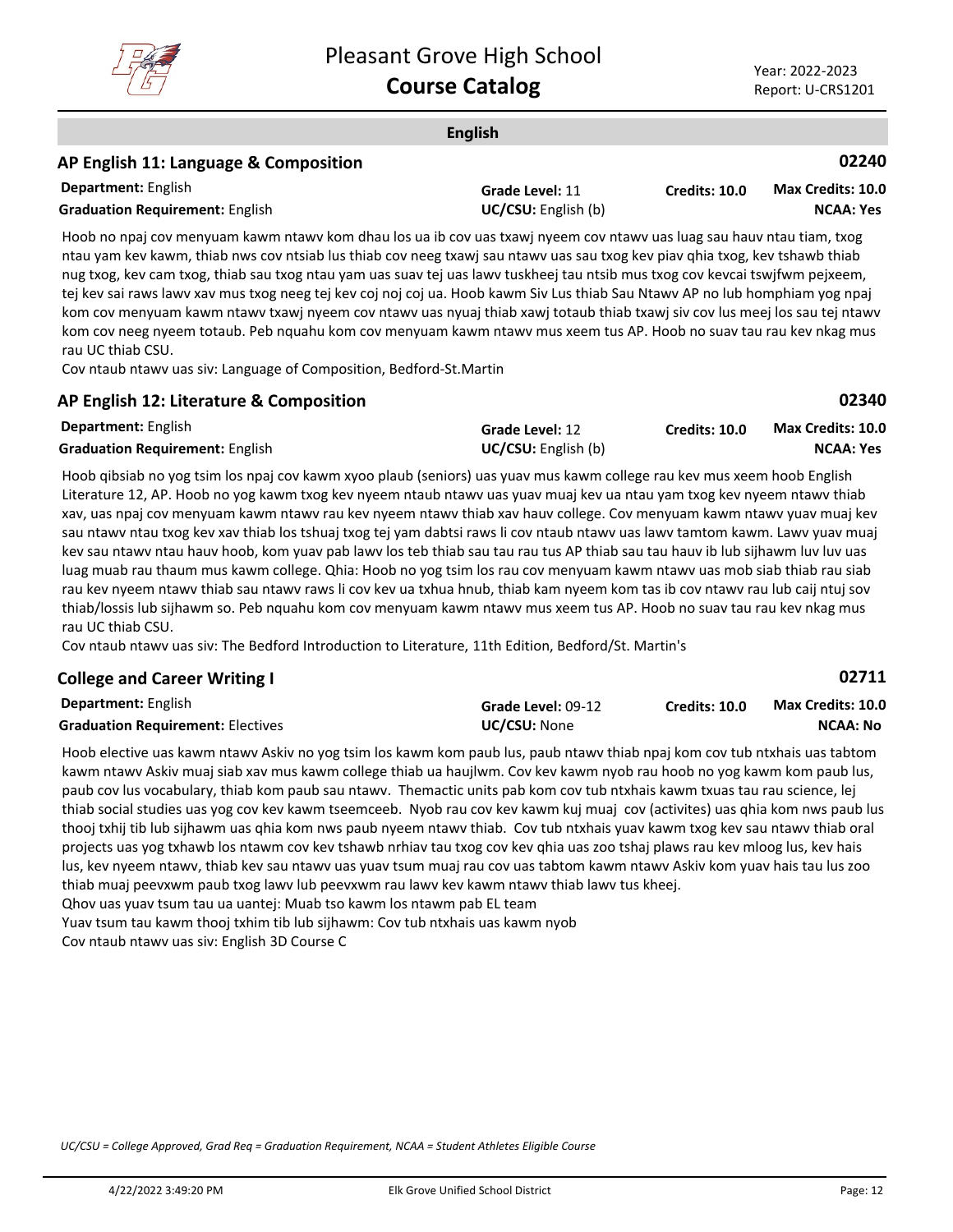## **College and Career Writing II**

**Department:** English

**Grade Level:** 09-12

**Credits: 10.0 NCAA: No Max Credits: 10.0**

**Graduation Requirement:** Electives **UC/CSU:** None

Hoob elective rau kev kawm sau ntawv Askiv no yog tsim los pab kom paub lus, paub ntawv, thiab kom muaj kev npaj rau cov tub ntxhais uas tseem tabtom kawm ntawv Askiv kom npaj txhij rau kev mus kawm college thiab kev ua haujlwm. Kev kawm yog yuav kawm kom paub lus ntxiv, kom paub cov lus siv rau kev kawm ntawv, thiab kom paub sau ntawv. Tej (activities) uas cov tub ntxhais yuav ua ntawd yeej kom muaj kev paub txog lwm haivneeg thiab paub lus, thooj txhim tib lub sijhawm kom paub vibthis kev sis txuas lus thiab. Cov tub ntxhais yuav kawm kom paub sau ntawv thiab paub hais lus txog tej projects uas yuav npaj lawv rau kev mus kawm college thiab kev ua haujlwm li niaj hnub nimno yuav tsum tau muaj kom cov uas tabtom tseem kawm ntawv Askiv yuav muaj peevxwm rau kev sis txuas lus thiab kom muaj peevxwm paub txog lawv kev kawm ntawv thiab lawv tus kheej hais tais lawv muaj peevxwm ua tau ntau yam npaum licas.

Qhov uas yuav tsum tau ua uantej: Yuav tau muab tso kawm raws li lub tsev kawm ntawv cov English Learner (EL) team kom kawm

Qhov uas yuav tsum tau kawm uake nrog: cov tub ntxhais uas kawm qib 9-12 uas kawm nyob rau LTEL lossis cov Redesignated Fluent (RF) uas tseem muaj kev tu ncua rau kev kawm ntawv Cov ntaub ntawv siv los qhia: English 3D, Course C/II

| <b>Creative Writing I</b>                |                                        |              | 02671                   |
|------------------------------------------|----------------------------------------|--------------|-------------------------|
| <b>Department:</b> English               | Grade Level: 10-12                     | Credits: 5.0 | <b>Max Credits: 5.0</b> |
| <b>Graduation Requirement: Electives</b> | <b>UC/CSU:</b> Elective: English $(g)$ |              | <b>NCAA: Yes</b>        |

Hoob uas tuamyeem kawm (ib-semester) no qhia txog cov tswvyim uas npaj mus xeem cov kev xeem uas yuav nkag mus kawm college rau cov menyuam kawm ntawv junior/senior uas yuav mus kawm university. Cov menyuam kawm ntawv yuav los xyaum nyeem kom totaub txog cov ntawv hauv college, kawm cov lus uas siv hauv college, thiab xyaum siv cov kev sau ntawv uas raug. Peb nquahu kom txhua tus menyuam uas npaj mus xeem tus SAT lossis ACT kawm hoob no. Cov ntaub ntawv uas siv: Tsis siv phau ntawv

## **EL English Intensive Course I**

| <b>Department: English</b>             | Grade Level: 09-12  | <b>Credits: 10.0</b> | <b>Max Credits: 10.0</b> |
|----------------------------------------|---------------------|----------------------|--------------------------|
| <b>Graduation Requirement: English</b> | <b>UC/CSU: None</b> |                      | NCAA: No                 |

Hoob Askiv no yog tsim los pab rau cov uas kawm lus askiv kom paub zoo txog yam tseem ceeb nyob rau kev kawm lus askiv. Yuav los kawm txog cov tsiaj ntawv thiab cov suab uas muab los sis ntxiv uake, qhov no yog yuav pib kawm ua ntej thiab yuav kawm ua ntu zus kom tag xyoo. Cov tub kawm ntawv yuav los kawm kom paub lus nrog rau kev saib duab thiab lwm yam kev qhia. Cov kev kawm tseem ceeb loj yuav yog los kawm nyeem ntawv, thiab mloog thiab hais lus los ntawm kev uas nyeem ntawv thiab nqog lus teb. Hoob no suav tau rau lub district kev kawm ntawv tiav.

Yuav tsum kawm cov no uantej: Kev uas yuav muab tso rau cov hoob kawm yuav yog saib los ntawm cov kev xeem no: (xeem seb nws paub nws hom lus npaum cas, CELDT/ELPAC, SBAC/CAASPP, MYPAS, primary language proficiency, program placement, etc.). Cov ntaub ntawv uas siv: Edge Fundamentals, National Geographic Learning/Cengage Learning

*UC/CSU = College Approved, Grad Req = Graduation Requirement, NCAA = Student Athletes Eligible Course*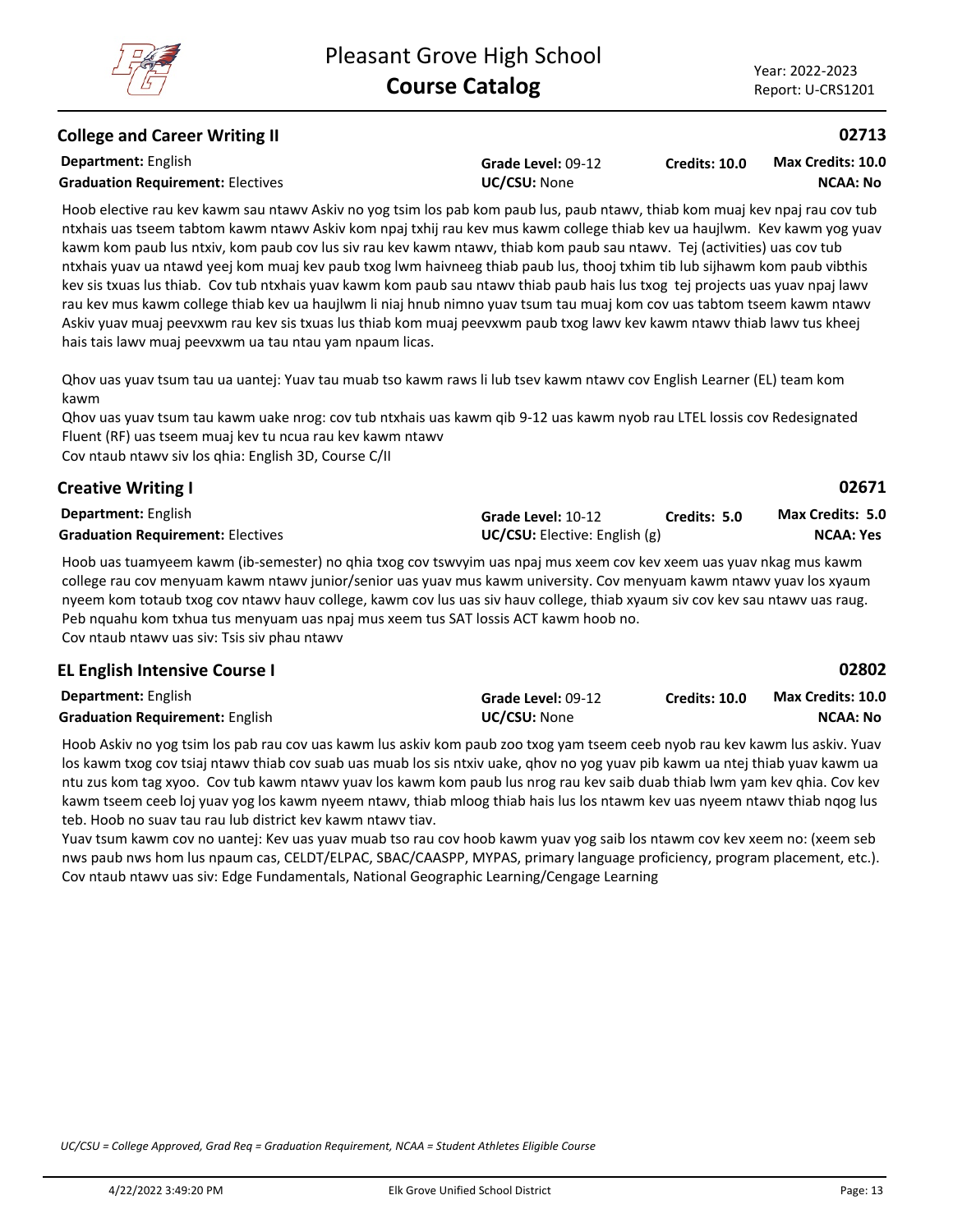## **EL English Intensive Course III**

**Department:** English **Graduation Requirement:** English **Example 2018 UC/CSU:** English (b)

**Grade Level:** 09-12

**Credits: 10.0 NCAA: No Max Credits: 10.0**

Hoob no pab cov tub ntxhais hluas kawm lus Askiv (English Learners) nrog theem siab zog ntawm kev nyeem ntawv, sau ntawv, kev hais lus, thiab mloog lus, yuav siv cov ntaub ntawv uas zoo heev thiab muaj haujlwm ntau ua los pab lawv npaj rau kev yuav mus kawm ntawv qeb siab thiab nrhiav haujlwm ua yav pem suab. Hoob kawm txhawb nqa kev xyaum lus thiab kev nyeem ntawv los ntawm kev cob qhia uas siv tej ntaub ntawv saib tau txhua lub sijhawm (accessible instructional level text), nyeem ntawv raws li qeb kawm (close reading of grade level text), thiab nyeem ob peb yam ntawv uas luv luv thiab nyeem/sau ntawv uas tob heev. Hoob no ua tau raws li kev pom zoo lav ntawv hauv lub district qho English graduation requirement lawm.

Hoob yuav tsum tau kawm ua ntej: Yuav tsum muaj kev pab ntsuas chaw kawm uas siv cov ntawv tw xeem (CELDT/ELPAC, SBAC/CAASPP, MYPAS, primary language proficiency, etc.); tiam sis, daim tw xeem (program placement assessment) yuav tsum siv los pab xaiv hoob rau cov tub ntxhais.

Cov ntaub ntawv uas siv: Edge Level B, Ntional Geographic Learning/Cengage Learning

| EL Language Lab                          |                     |                      | 02860                    |
|------------------------------------------|---------------------|----------------------|--------------------------|
| <b>Department:</b> English               | Grade Level: 09-12  | <b>Credits: 10.0</b> | <b>Max Credits: 40.0</b> |
| <b>Graduation Requirement: Electives</b> | <b>UC/CSU: None</b> |                      | NCAA: No                 |

Hoob elective course no yuav muaj kawm ntau heev, yuav kawm ua tej pab ua muaj lib (20 tus tub ntxhais lossis tsawg dua) kom cov tub ntxhais yuav paub mloog lus, hais tau lus zoo, nyeem tau ntawv, thiab sau tau ntawv Askiv, xws li, hais lus kom meej, hais cov suab tsiaj ntawv thiab kom paub tias txhais licas, yuav paub sau cov lus thiab muab tso li cas thiaj thwj, kev sis txuas lus tsi hais kev hais lus lossis kev sau ntawv los kom thwj nrog rau kev kawm computer kom paub siv. Cov tub ntxhais yuav kawm tau zoo los ntawm tej kev pab uas muaj txhawb rau lawv kev kawm ntawv los ntawm kev ua homework nrog rau sawvdaws txhua hnub. Kev uas kawm ob hoob uas yog English Language Development thiab ELL Lab yuav pab tau cov tub ntxhais kom kawm tau ntawv ceev thiab kom kawm tau cov qauv kawm ntawv rau ntawv Askiv. Muaj kev pab ua nws hom lus kom totaub yog yuav tsum tau muaj, los pab cov tub ntxhais kom totaub ua lawv tej homework thiab kom paub ua lej, science, thiab history. Hoob no rov kawm tau dua yuav qhabnees txog 40 credits.

Cov hoob yuav tau kawm uake nrog thiab: English 9, English 10, English 11, or English 12

Cov ntaub ntawv siv los kawm: Study Sync, McGraw-Hill Education or Edge, National Geographic Learning, Hampton-Brown (dependent upon students' core English course)

| English 10                             |                            |               | 02100             |
|----------------------------------------|----------------------------|---------------|-------------------|
| <b>Department:</b> English             | Grade Level: 10-12         | Credits: 10.0 | Max Credits: 10.0 |
| <b>Graduation Requirement: English</b> | <b>UC/CSU:</b> English (b) |               | NCAA: Yes         |

Hoob no yog tsim los qhia txog kev nyeem ntawv, sau ntawv, mloog lus, thiab hais lus, nrog rau kev xav. Cov qauv qhia hauv hoob no yuav yog qhia nyeem ntqawv thiab sau ntawv, kev siv lus, thiab paub cov ntsiab lus. Hoob no yuav qhia nyeem txog ntau yam xwsli tej zaj dabneeg luv luv, tej phau novel, yeebyam, pajhuam, ntawv sau txog tej tus neeg, thiab tej zaj ntawv (essay). Thaum ua tau, yuv muab hoob kawm kev siv lus no thiab hoob kawm keebkwm neeg ntiajteb rau qib I0th los kawm uake. Kev qhia sau ntawv, feem ntau raws tej uas tau kawm hauv hoob no, yuav siv ntau tus qauv thiab sau ua tej zaj lus. Cov ntaub ntawv uas siv: CA StudySync 10, McGraw-Hill Education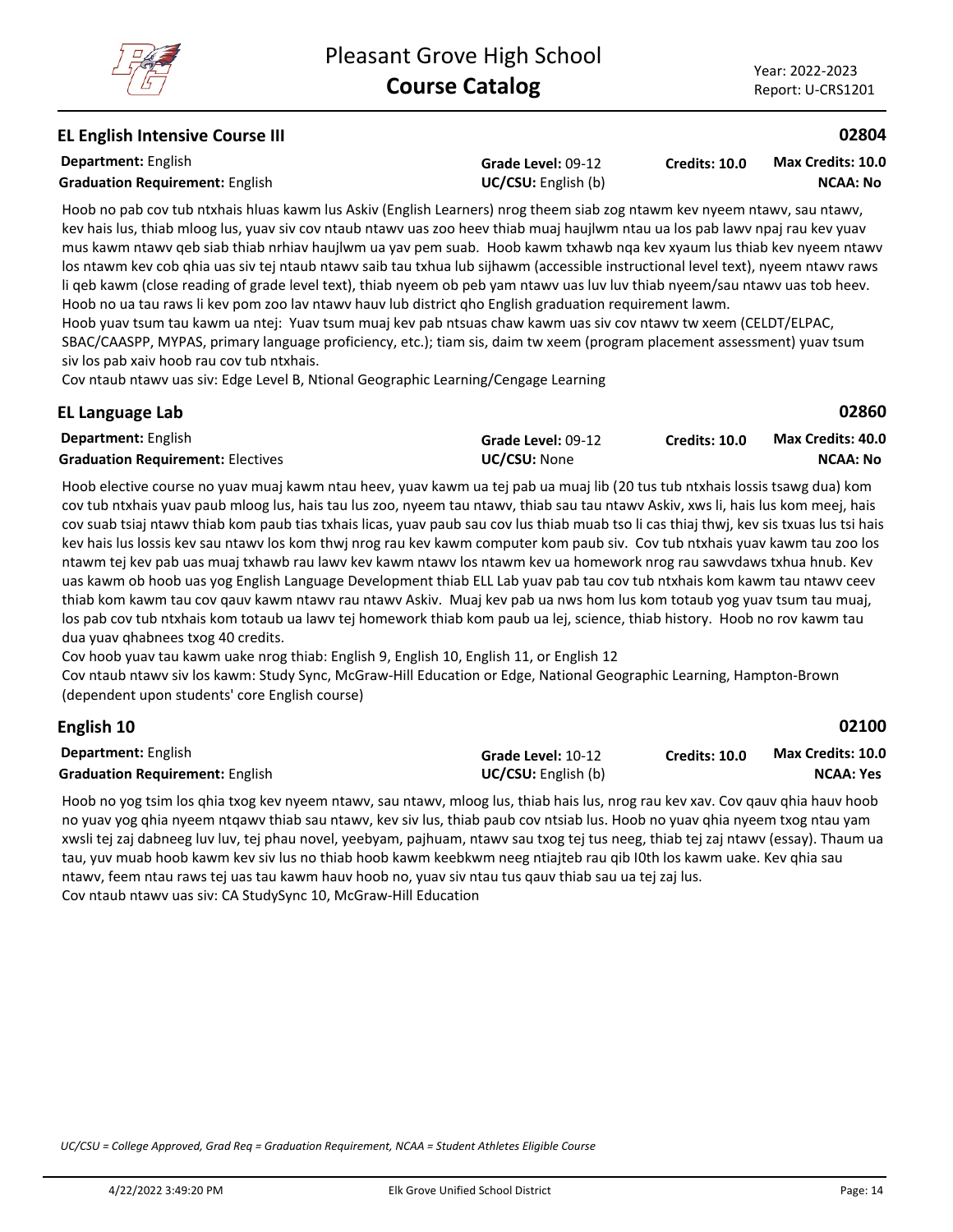## **English 10 Honors**

**Department:** English **Graduation Requirement:** English **Example 2018 UC/CSU:** English (b)

**Grade Level:** 10

**Credits: 10.0 NCAA: Yes Max Credits: 10.0**

Hoob qibsiab no yog qhia txog kev siv lus raws li ib tus qauv qhia uas hais txog cov neeg sau ntawv thiab kawm txog ntau yam ntawv uas luag tau sau. Nws tseem yuav qhia txog ntau yam ntawv uas nyuaj. Cov menyuam kawm ntawv yuav los tshuaj cov ntawv (uas tej zaum yuav muaj cov zaj dabneeg luv luv, cov phau novel, yeebyam, pajhuam, cov zaj ntawv (essays) thiab cov ntawv sau txog tej tus neeg) raws li qhov luag sau thiab/lossis nws keebkwm. Kev qhia sau ntawv, feem ntau raws tej uas tau kawm hauv hoob no, yuav siv ntau tus qauv thiab sau ua tej zaj lus. . Hoob no yuav npaj cov menyuam kawm ntawv rau kev nyeem thiab xav thiab kev sau ntawv hauv college. Qhia: Hoob no yog tsim los rau cov menyuam kawm ntawv uas mob siab thiab rau siab rau kev nyeem ntawv thiab sau ntawv raws li cov kev ua txhua hnub, thiab kam nyeem kom tas ib cov ntawv rau lub caij ntuj sov thiab/lossis lub sijhawm so. Hoob no cov qhabnees siv tsi tau mus rau UC system. EGUSD hoob kawm siab (honors) no yeej raug lees paub los ntawm UC/CSU thiab yeej kawm tau GPA mus rau ob qhov tibsi EGUSD thiab UC/CSU.

## Cov ntaub ntawv uas siv: Advanced Language & Literature, for Honors and pre-AP English Courses, Bedford/St. Martin's

| English 11                             |                            |                      | 02200                    |
|----------------------------------------|----------------------------|----------------------|--------------------------|
| <b>Department:</b> English             | Grade Level: 11-12         | <b>Credits: 10.0</b> | <b>Max Credits: 10.0</b> |
| <b>Graduation Requirement: English</b> | <b>UC/CSU:</b> English (b) |                      | <b>NCAA: Yes</b>         |

Hoob no qhia txog txoj kev siv lus raws li ib tus qauv kev kawm uas hais txog cov neeg sau ntawv uas yog neeg Amelikas thiab kawm txog Amelikas tej ntaub ntawv. Cov menyuam kawm ntawv yuav los tshuaj cov ntawv (uas tej zaum yuav muaj cov zaj dabneeg luv luv, cov phau novel, yeebyam, pajhuam, cov zaj ntawv (essays) thiab cov ntawv sau txog tej tus neeg) raws li qhov luag sau thiab/lossis nws keebkwm. Los ntawm txog kev koomtes rau cov kev nyeem ntawv, sau ntawv, hais lus ntawm ncauj, cov menyuam kawm ntawv yuav paub ntau ntxiv txog cov neeg Amelikas txoj kev coj noj coj ua thiab tej ntaub ntawv. Hoob no yuav npaj cov menyuam kawm ntawv rau kev nyeem ntawv thiab xav thiab kev sau ntawv hauv college. Cov ntaub ntawv uas siv: CA StudySync 11, McGraw-Hill Education

## **English 12**

| <b>Department: English</b>             | Grade Level: 12            | <b>Credits: 10.0</b> | Max Credits: 10.0 |
|----------------------------------------|----------------------------|----------------------|-------------------|
| <b>Graduation Requirement: English</b> | <b>UC/CSU:</b> English (b) |                      | <b>NCAA: Yes</b>  |

Hoob no qhia txog txoj kev siv lus raws li ib tus qauv kev kawm uas yog tsim los pab thiab npaj cov kawm xyoo plaub (seniors) uas tseem muaj kev tu-ncua rau qee yam txoj kev hloov hauv high school mus kawm college thiab/lossis ua haujlwm. Cov menyuam kawm ntawv yuav los kawm txog qee yam hauv cov ntaub ntawv ntawv cov neeg thoob qabntuj raws li qhov luag sau thiab/lossis nws keebkwm kom lawv paub txog lwm haivneeg txoj kev coj noj coj ua. Cov kev sau ntawv hauv hoob tseem yuav sau txog lwm yam kev kawm (interdisciplinary) thiab. Hoob no yuav npaj cov menyuam kawm ntawv rau kev nyeem ntawv thiab xav thiab kev sau ntawv hauv college.

Cov ntaub ntawv uas siv: CA StudySync 12, McGraw-Hill Education

| English 9                              |                            |                      | 02000             |
|----------------------------------------|----------------------------|----------------------|-------------------|
| <b>Department:</b> English             | Grade Level: 09-12         | <b>Credits: 10.0</b> | Max Credits: 10.0 |
| <b>Graduation Requirement: English</b> | <b>UC/CSU:</b> English (b) |                      | <b>NCAA: Yes</b>  |
|                                        |                            |                      |                   |

Hoob no yog tsim los qhia txog lub xeev cov qauv kev kawm rau kev nyeem ntawv, sau ntawv, mloog lus, thiab hais lus uas yog siv Askiv/kev siv lus, nrog rau kev xav. Nws yuav qhia txog kev mus xyuas lwm yam, kev kawm thiab kev xeem, sau ntawv, nyeem ntawv, kev siv lus, paub cov ntsiab lus. Hoob no yuav qhia nyeem txog ntau yam xwsli tej zaj dabneeg luv luv, tej phau novel, yeebyam, pajhuam, ntawv sau txog tej tus neeg, thiab tej zaj ntawv (essay). Kev qhia sau ntawv, feem ntau raws tej uas tau kawm hauv hoob no, yuav siv ntau tus qauv thiab sau ua tej zaj lus.

Cov ntaub ntawv uas siv: CA StudySync 9, McGraw-Hill Education

*UC/CSU = College Approved, Grad Req = Graduation Requirement, NCAA = Student Athletes Eligible Course*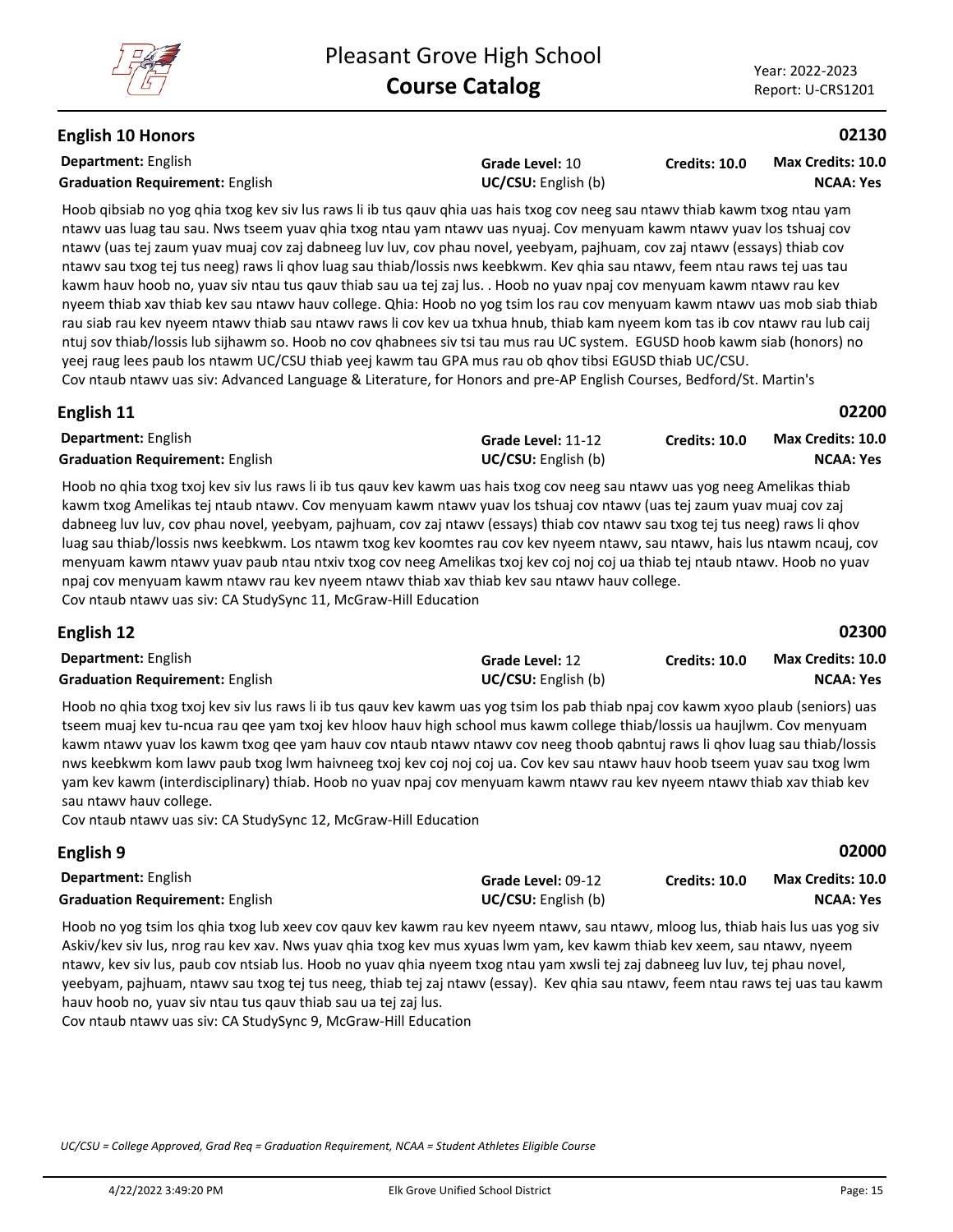**02635**

## **English 9 Honors**

**Department:** English **Graduation Requirement:** English **Example 2018 UC/CSU:** English (b)

**Grade Level:** 09

**Credits: 10.0 NCAA: Yes Max Credits: 10.0**

Hoob qibsiab no yog qhia txog kev siv lus raws li ib tus qauv qhia uas hais txog cov neeg sau ntawv thiab kawm txog ntau yam ntawv uas luag sau. Nws tseem yuav qhia txog ntau yam ntawv uas nyuaj. Nws yuav qhia txog kev mus xyuas lwm yam, kev kawm thiab kev xeem, sau ntawv, kev siv lus, thiab paub cov ntsiab lus. Kev qhia sau ntawv, feem ntau raws tej uas tau kawm hauv hoob no, yuav siv ntau tus qauv thiab sau ua tej zaj lus. Hoob no yuav npaj cov menyuam kawm ntawv rau kev nyeem thiab xav thiab kev sau ntawv hauv college.

Qhia: Hoob no yog tsim los rau cov menyuam kawm ntawv uas mob siab thiab rau siab rau kev nyeem ntawv thiab sau ntawv raws li cov kev ua txhua hnub, thiab kam nyeem kom tas ib cov ntawv rau lub caij ntuj sov thiab/lossis lub sijhawm so. EGUSD hoob kawm siab (honors) no tsi raug lees paub los ntawm UC/CSU. Nws tsuas yog kawm tau EGUSD GPA xwb, nws kawm tsi tau GPA mus rau UC/CSU.

Cov ntaub ntawv uas siv: CA StudySync 10, McGraw-Hill Education

#### **Yearbook**

| <b>Department: English</b>               | Grade Level: 09-12  | Credits: 10.0 | <b>Max Credits: 40.0</b> |
|------------------------------------------|---------------------|---------------|--------------------------|
| <b>Graduation Requirement: Electives</b> | <b>UC/CSU:</b> None |               | <b>NCAA: No</b>          |

Hoob no yog tsim los ua hoob uas ua lub high school phau yearbook. Cov menyuam kawm ntawv yuav sau ntawv thiab npaj copy thiab kawm txog cov kev los tsim thiab ua phau yearbook. Cov menyuam kawm ntawv yuav tau los tuav ib tes haujlwm, ua kom txhua yam tiav raws li lub sijhawm uas tus xibfwb tau teem tseg, thiab ua cov pab muag phau ntawv. Cov menyuam kawm ntawv tseem yuavtsum tau mus koom rau txhua kev ua uas hais txog phau yearbook thiab nrog faib phau ntawv ntawd. Hoob no suav tsis tau ua ib hoob Fine Arts hauv kev kawm kom tiav. Hoob no rov kawm dua yuav qhabnees tau tiamsis tsuas tau 40 credits xwb tsi tshaj ntawd.

Yam yuavtsum tau kawm uantej: Kev xaiv neeg yog xaiv raws daim ntawv thov nkag thiab xibfwb tsocai nkaus xwb Cov ntaub ntawv uas siv: Tsis siv phau ntawv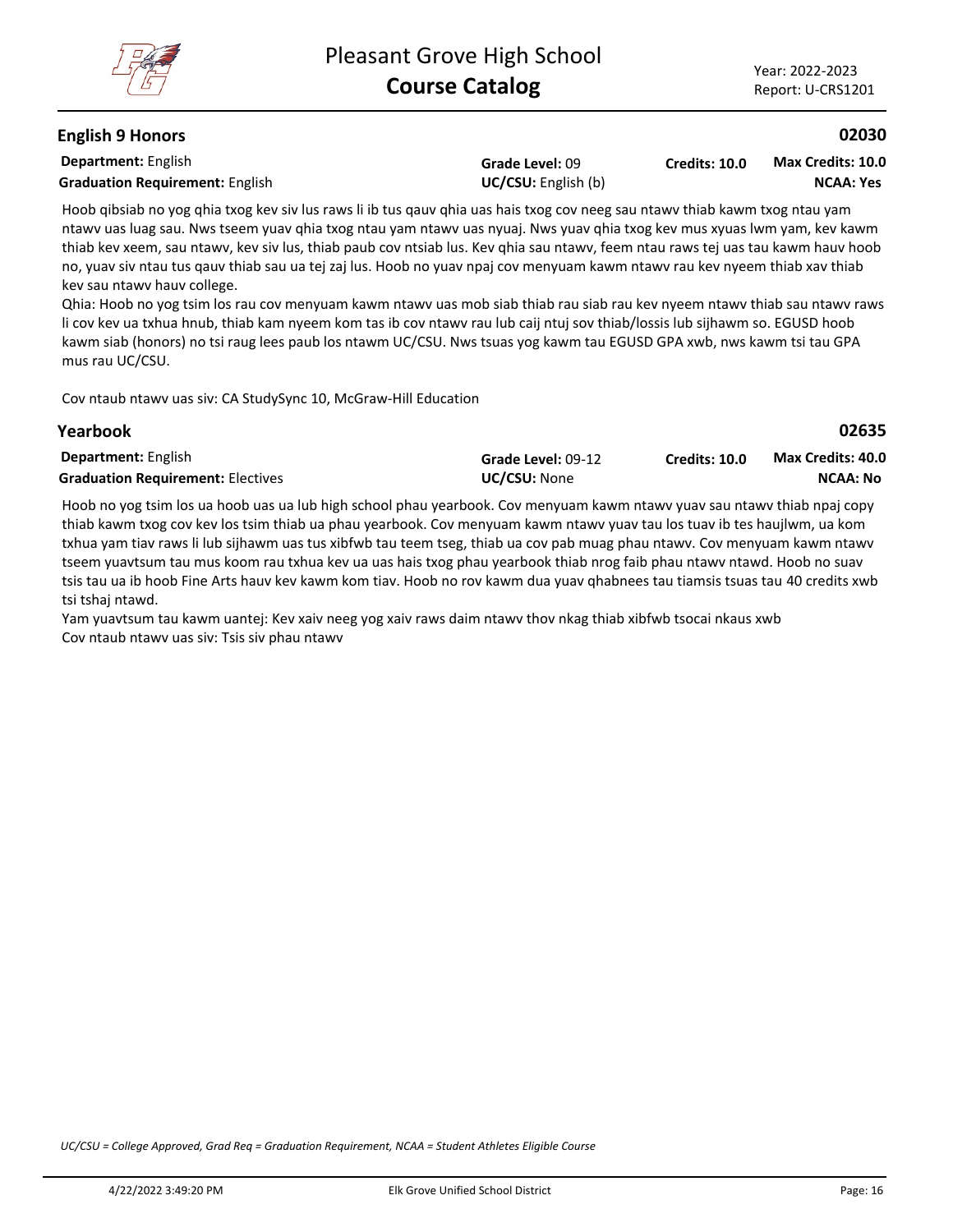

| <b>Health</b>                         |                    |              |                         |
|---------------------------------------|--------------------|--------------|-------------------------|
| <b>Health</b>                         |                    |              | 15000                   |
| <b>Department: Health</b>             | Grade Level: 09-12 | Credits: 5.0 | <b>Max Credits: 5.0</b> |
| <b>Graduation Requirement: Health</b> | UC/CSU: None       |              | <b>NCAA: No</b>         |
|                                       | .                  |              |                         |

Hoob kawm no yuav kawm txog kev txhawb kom muaj kev noj qab haus huv, tiv thaiv kom txhob muaj mob, thiab yuav ua licas thiaj yuav txo tau tej no. Cov ntsiab lus yuav kawm tej zaum yuav hais txog kev tiv thaiv rau kev haus yeeb haus tsuaj, kawm kom paub txog kev tiv thaiv rau kev pw ua niamtxiv, kawm kom paub txog kev tiv thaiv rau kev muag cev, kev noj zaub mov zoo, first aid, thiab kev qhia txog kev nias lub plawv kom rov qab ua haujlwm, muaj kev kawm txog kev tawm dagzog, kom paub tu tus kheej kom huv, kom tsi txhob muaj kev nyuaj siab/ muaj peevxwm ua tau ntawm tus kheej, thiab qhia txog cov haujlwm rau kev khomob.

Cov ntaub ntawv uas siv: Glencoe Health, McGraw-Hill, Copyright 2022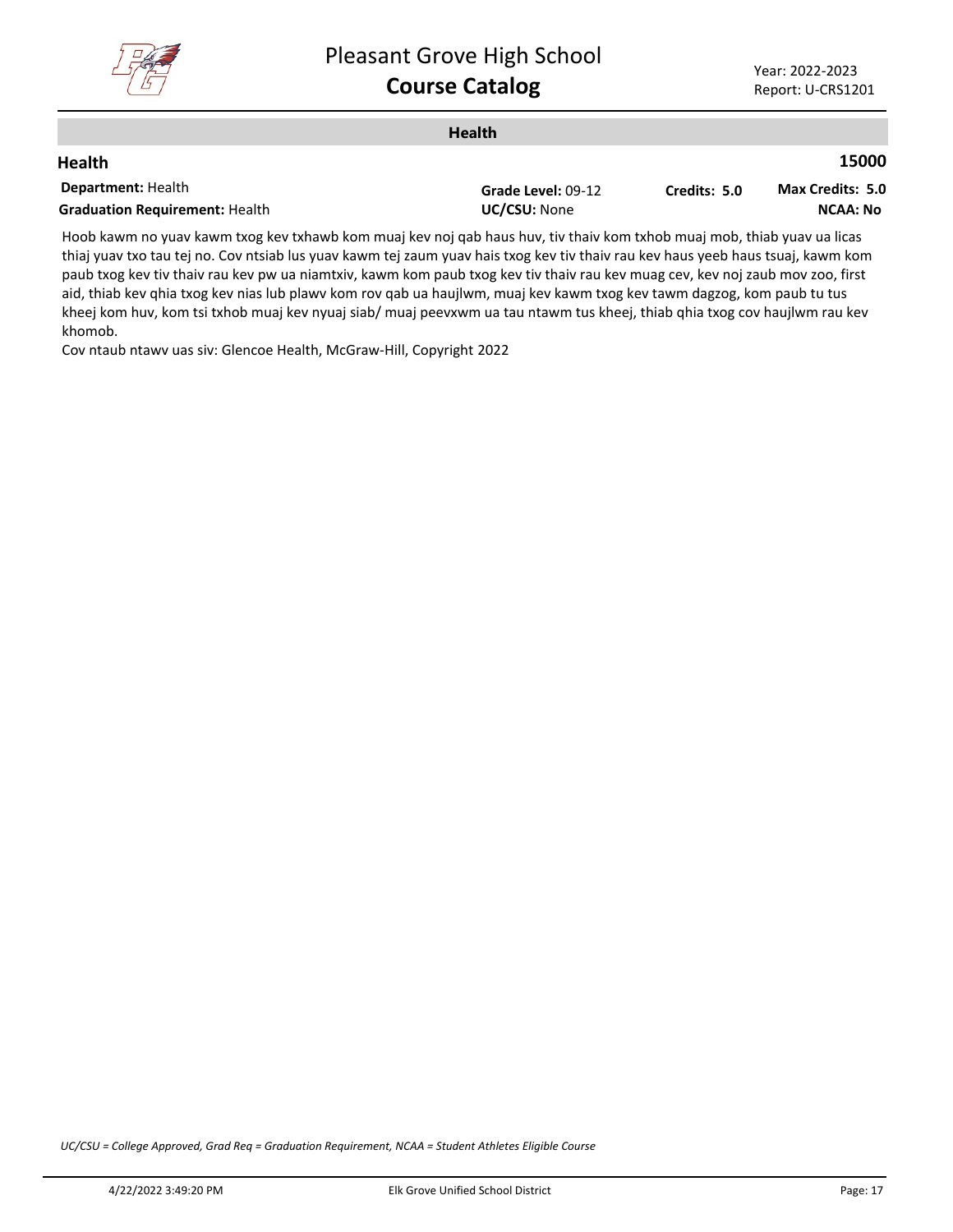

**01330**

**01440**

**01430**

#### **History/Social Science**

#### **American Government**

| <b>Department: History/Social Science</b>          | Grade Level: 12               | Credits: 5.0 | Max Credits: 5.0 |
|----------------------------------------------------|-------------------------------|--------------|------------------|
| <b>Graduation Requirement: American Government</b> | <b>UC/CSU:</b> US History (a) |              | <b>NCAA: Yes</b> |

Hoob no yog tsim los npaj cov menyuam kawm ntawv kom paub txog lawv cov cai thiab tej uas lawv yuavtsum tau ua uas yog ib feem hauv kev kawm kom tiav. Yuav kom ua tau li no, lawv yuav kawm txog ntau phab thiab ntau lub koomhaum hauv peb tej tseemfwv, hauv nroog mus txog hauv lub tebchaws. Yuav kawm txog cov koomhaum tuav txoj cai, kev saib txhua tus tib yam, lub ERA, thiab txoj kev tswj thiab hasi plaub ntug. Yuav caw cov neeg sab nraud tuaj qhia cov menyuam kawm ntawv kom lawv totaub txog tej yam xwmtxheej loj uas los cuamtshuam txog kev tswjfwm niajhnub nimno thiab tej kev uas cov nomtswv siv los txiavtxim siab rau tej yam.

Cov ntaub ntawv uas siv: Impact California Social Studies: Principles of American Democracy, Copyright 2019, McGraw-Hill Education

# **AP Government and Politics United States**

| <b>Department: History/Social Science</b>          | Grade Level: 12               | Credits: 5.0 | <b>Max Credits: 5.0</b> |
|----------------------------------------------------|-------------------------------|--------------|-------------------------|
| <b>Graduation Requirement:</b> American Government | <b>UC/CSU:</b> US History (a) |              | NCAA: Yes               |

Hoob no yog tsim los qhia rau cov menyuam kawm ntawv uas xav kawm hoob American Government thiab Politics uas zoo tib yam li hoob uas kawm ib-semester hauv college. Cov menyuam kawm ntawv yuav kawm tob txog tsab kevcai tswjfwm hauv tseemfwv Amelikas; cov kev ntseeg hauv kev tswjfwm thiab cov coojpwm; tej faim kev tswjfwm (political parties) thiab cov neeg txhawb; tseemfwv qibsiab, tseemfwv xeev, thiab tseemfwv hauv nroog; txoj kev tsim cov kevcai tswjfwm, thiab koomhaum tuav neeg txoj cai thiab saib kev ywjpheej. Yuav muaj kev nyeem ntawv, sau ntawv thiab tshawb nrhiav ntau hauv hoob no. Thaum kawm tas, cov menyuam kawm ntawv yuav mus xeem tau tus AP examination rau government. Hoob no suav tau ua lub District ib hoob Government rau kev kawm kom tiav thiab ib hoob history lossis hoob tuamyeem kawm rau kev nkag mus kawm UC thiab CSU.

Cov ntaub ntawv uas siv: American Politics Today, 5th Edition High School Edition, W. W. Norton & Company, Inc.

#### **AP Macroeconomics**

| <b>Department: History/Social Science</b> | Grade Level: 12                                     | Credits: 5.0 | <b>Max Credits: 5.0</b> |
|-------------------------------------------|-----------------------------------------------------|--------------|-------------------------|
| <b>Graduation Requirement: Economics</b>  | <b>UC/CSU:</b> Elective: History/Social Science (g) |              | <b>NCAA: Yes</b>        |

Hoob no qhia txog txhua yam ntawm cov kev cai los tswj kav txoj kev siv nyiaj/faib nyiaj (economics) ntxiv rau lub economic system ua ib thooj ua ke. Qho tseem ceeb yauv tau kawm txog yog teb chaws Meskas tej nyiaj hli thiab nqe yuav tsum txiav txim rau, thiab kev tsim/hloov ntawm nyiaj uas yuav tsum tau ntsuam xyuas txog, nws kev loj hlob, thiab kev siv nyiaj thoob lub ntiaj teb.

Cov ntaub ntawv uas siv: Krugman's Economics for AP, Second Edition, Worth Publishers

#### **AP Microeconomics**

| <b>Department: History/Social Science</b> | <b>Grade Level: 12</b>                              | Credits: 5.0 | <b>Max Credits: 5.0</b> |
|-------------------------------------------|-----------------------------------------------------|--------------|-------------------------|
| <b>Graduation Requirement: Economics</b>  | <b>UC/CSU:</b> Elective: History/Social Science (g) |              | <b>NCAA: Yes</b>        |

Hoob no qhia kom totaub ntxawg txog cov qauv hauv kev lagluam uas tej tus tibneeg, tsis hais cov yuav khoom lossis cov ua yam khoom, siv los txiavtxim siab txog kev lagluam. Nws hais ntau txog yam khoom thiab qhov uas neeg siv yam khoom los ua dabtsi, thiab hais txog txoj kev lagluam thiab tseemfwv li feemcuam hauv kev txhawb kom txoj kev lagluam khiav zoo thiab haum rau sawvdaws.

Cov ntaub ntawv uas siv: Krugman's Economics for AP, Second Edition, Worth Publishers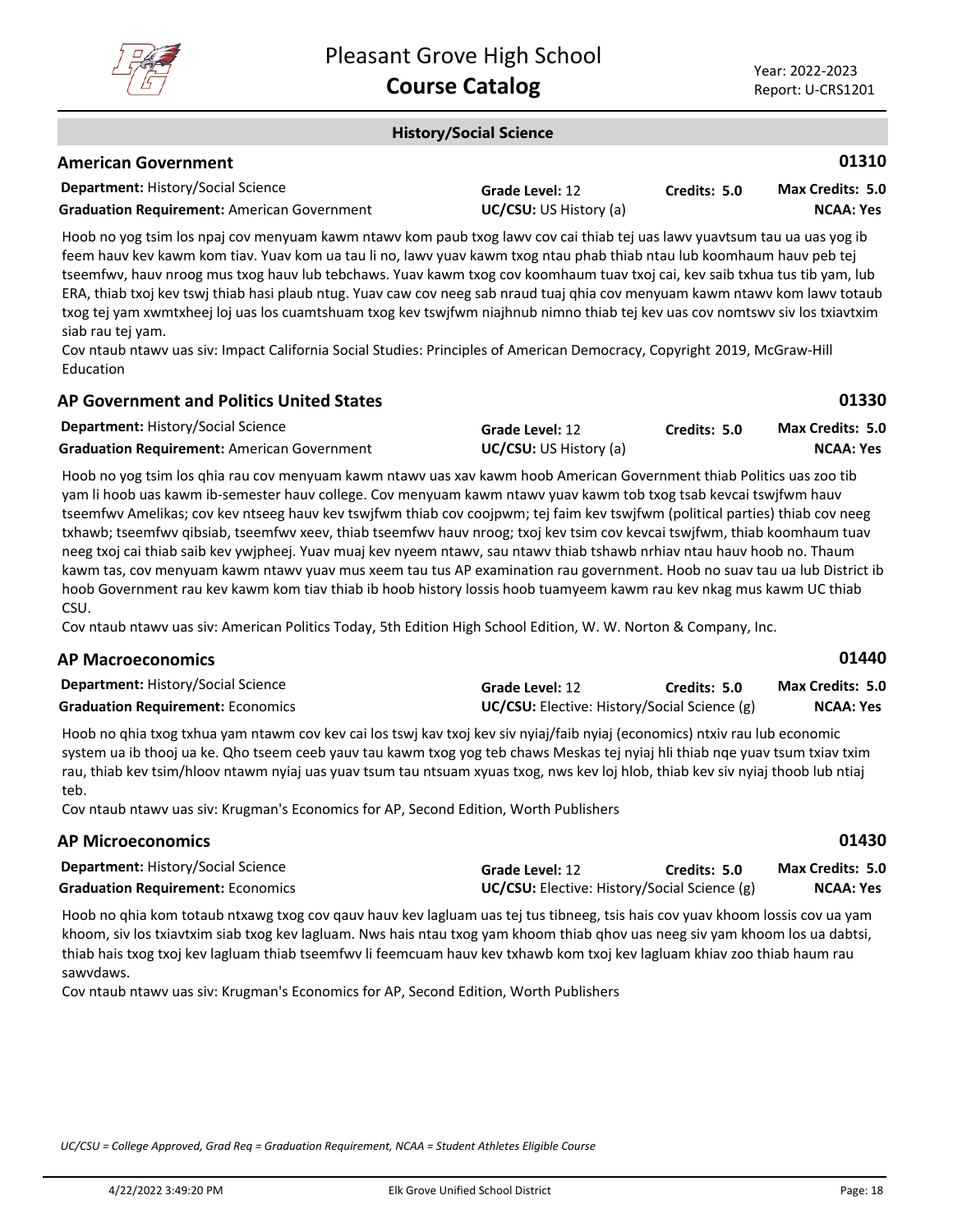## **AP Psychology**

**Department:** History/Social Science

**Grade Level:** 10-12 **Graduation Requirement:** Electives **UC/CSU:** Elective: History/Social Science (g) **Credits: 10.0**

**NCAA: Yes Max Credits: 10.0**

**01620**

**01230**

Hoob no pib qhia cov tub ntxhais hluas txog ob yam kev kawm (systematic thiab scientific) ntawm tibneeg thiab tsiaj tus yav ntxwv thiab lub hlwb kev ua haujlwm. Cov tub/ntxhais yuav paub txog tej yam tseeb ntawm tibneeg lub hlwb/kev xav (psychological facts), kev cai tswj (principles), thiab yam tshwm sim (phenomena) uas txuas rau tej yam hoj nyob rau psychology. Lawv yuav tau kawm txog cov tswv yim cov kws psychologist siv pab tshawb nrhiav txog txoj hauv kev saib nws zoo xws li meej pem los tsis meej pem, kev xav, kev hnov, thiab kev nqis tes. Hoob no ua tau raws li UC thiab CSU kev cai elective requirements lawm.

Hoob kawm ua ntej mam kawm tau lwm hoob: Txais kev pom zoo los ntawm tus xibfwb. Cov ntaub ntawv uas siv: Myers' Psychology for AP, Worth Publishers

## **AP US History**

**Economics**

| <b>Department: History/Social Science</b> | Grade Level: 11-12            | <b>Credits: 10.0</b> | <b>Max Credits: 10.0</b> |
|-------------------------------------------|-------------------------------|----------------------|--------------------------|
| <b>Graduation Requirement: US History</b> | <b>UC/CSU:</b> US History (a) |                      | NCAA: Yes                |

Hoob no yuav qhia tob txog U.S. history rau cov menyuam kawm ntawv uas xav kawm hauv high school kom tau college credit. Yuav siv ntau yam kev pab, ntaub ntawv thiab tej statistical tables los qhia kom cov menyuam kawm ntawv kom txawj xav thiab siv ntaub ntawv los daws teebmeem thiab cov xwmtxheej hauv keebkwm neeg Amelikas. Ib qhov tshwjxeeb hauv hoob no mas yog qhia kom cov menyuam txawj sau ntawv txog qhov uas yuav los xeem dhau feem sau ntawv hauv tus AP examination Cov ntaub ntawv uas siv: America's History for the AP Course, Bedford/St. Martin's

| <b>AP World History</b>                      |                                  |               | 01130                    |
|----------------------------------------------|----------------------------------|---------------|--------------------------|
| <b>Department: History/Social Science</b>    | Grade Level: 10-12               | Credits: 10.0 | <b>Max Credits: 10.0</b> |
| <b>Graduation Requirement: World History</b> | <b>UC/CSU:</b> World History (a) |               | NCAA: Yes                |

Hoob no qhia txog keebkwm ntiajteb suav thaum luag pib tsim tej nroog loj los txog tamsim no, uas yog tiam tomqab 1000 A.D. los thiab yuav sib zog rau kev ua tib zoo xav thiab kev sau ntawv kom yuav muaj kev kawm nceqib rau ib hoob qhia txog keebkwm hauv college. Yuav kom ua tau li no, luag yuav los siv sijhawm ntau rau hauv kev ua tib zoo los xyuas tej ntaub ntawv uas luag teev tseg, xav txog cov kev hloov uas muaj rau tej ntu sijhawm, cov kev sib ntsib thiab sib cuag hauv ntau haivneeg. Yuav muaj kev nyeem ntawv thiab kev sib tham hauv hoob hais txog kev ua tib zoo xav txog tej yam xwmtxheej. Yuav sibzog rau cov kev uas yuav pab kom los xeem dhau tus AP World History exam thaum lub caij nplooj ntoos hlav.

Cov ntaub ntawv uas siv: Worlds Together Worlds Apart, From the Beginnings of Humankind to the Present, AP Edition, W. W. Norton & Company

| ELUIIUIIIILS                              |                                                     |              | <b>UITLU</b>            |
|-------------------------------------------|-----------------------------------------------------|--------------|-------------------------|
| <b>Department: History/Social Science</b> | <b>Grade Level: 12</b>                              | Credits: 5.0 | <b>Max Credits: 5.0</b> |
| <b>Graduation Requirement: Economics</b>  | <b>UC/CSU:</b> Elective: History/Social Science (g) |              | NCAA: Yes               |

Hoob no qhia kom paub cov qauv txog txhua yam kev lagluam (basic principles of all economic systems) uas yuav qhia tshwjxeeb txog kev yuav thiab muag khoom (market-based system). Hoob no yog ib hoob uas yuavtsum tau kawm thiaj tiav. Tej yam tshwjxeeb uas yuav kawm txog yog cov qauv rau kev txiavtxim siab, muaj khoom tsawg (scarcity), yog sijhawm zoo (opportunity), tus nqi thiab cov qauv txog cov khoom uas muaj thiab neeg txoj kev xav yuav (supply and demand). Yuav los tsomxam txog cov qauv no raws li kev saib ntawm ib tus tibneeg, ib lub tebchaws thiab ntau lub tebchaws mus. Hoob no yog tsim los qhia kom cov menyuam kawm ntawv txawj los tsomxam txog lawv tuskheej txoj kev txiavtxim siab nrog kev los tshuaj txoj kev txiavtxim siab ntawm ib lub tuamtxhab kev lagluam (firm), lossis hauv lub tebhaws.

Cov ntaub ntawv uas siv: Impact California Social Studies: Principles of Economics, Copyright 2019, McGraw-Hill Education

*UC/CSU = College Approved, Grad Req = Graduation Requirement, NCAA = Student Athletes Eligible Course*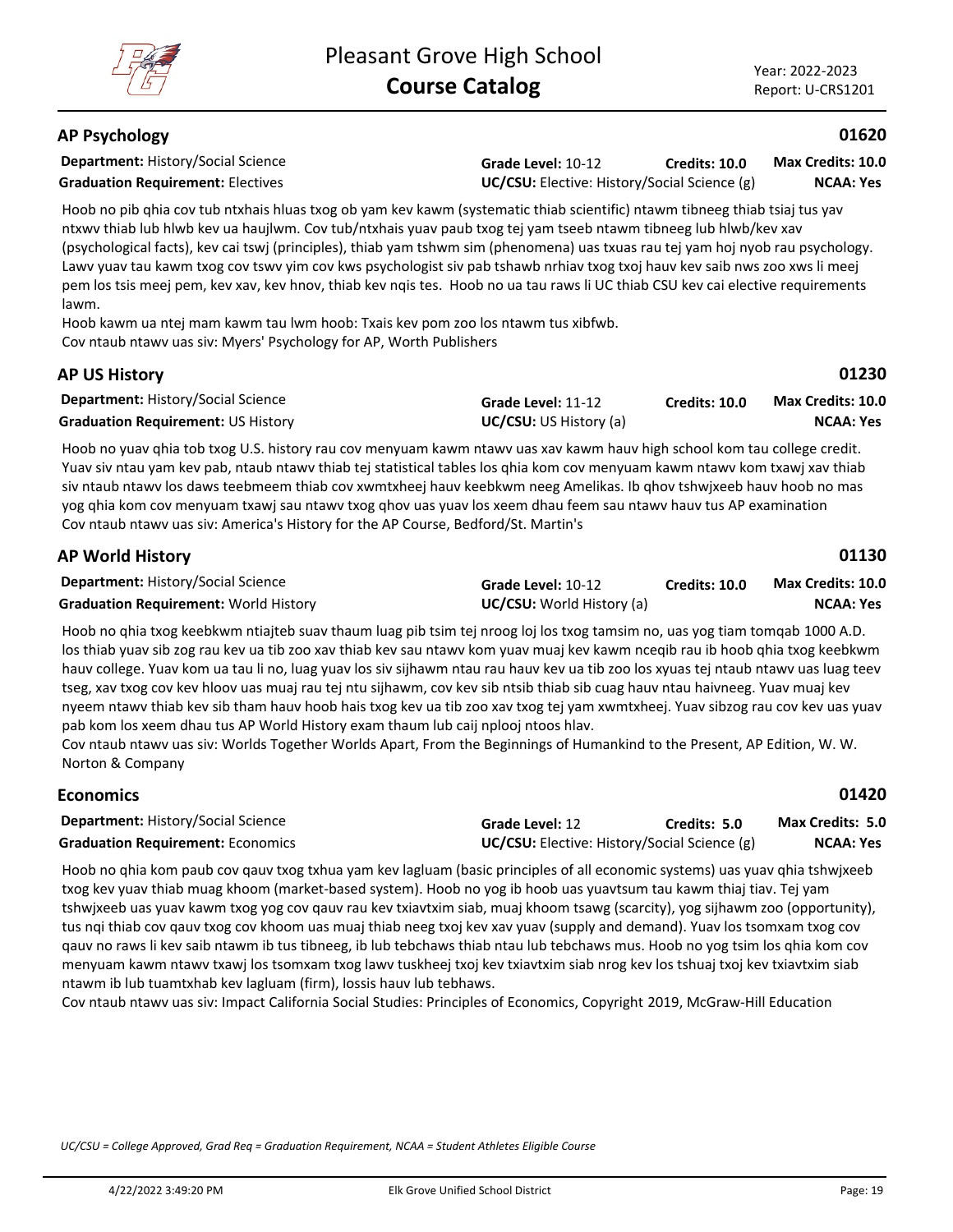## **Ethnic Studies**

**Department:** History/Social Science

**Grade Level:** 09-12 **Graduation Requirement:** Electives **UC/CSU:** Elective: History/Social Science (g) **Credits: 5.0**

**NCAA: No Max Credits: 5.0**

**01627**

Hoob kawm no yog tsim los qhia txog tej tseemceeb ntawm cov lus uas hais, kawm txog keebkwm, thiab kom muaj tej txujci uas yuav pab tau lawv los hais txog tej yam kev tsi ncaj ncees uas lawv tau ntsib thiab pom. Cov kawm yuav totaub txog kev uas nrog tau tibneeg nyob uake, nomtswv, thiab muaj kev kawm tib lub sijhawm uas tseem tabtom kawm txog tej txujci no. Cov tub ntxhais yuav los saib tob txog tej yam keebkwm ntawm tej lub ntsiab lus (dua li uas kawm txog tej keebkwm ua ntu zus raws sijhawm) nrog rau tej kev xav thiab tswvyim uas muaj rau lwm haivneeg thiab tej kev kawm txog pojniam thiab txivneej. Qhov yuav tsum tau kawm uantej: Tsi muaj

Cov Ntaub Ntawv Siv Los Qhia: Our Stories in Our Voices, Copyright 2019, Kendall Hunt Publishing Company

| <b>Political Science Honors</b>           |                               |              | 01608            |
|-------------------------------------------|-------------------------------|--------------|------------------|
| <b>Department: History/Social Science</b> | Grade Level: 12               | Credits: 5.0 | Max Credits: 5.0 |
| <b>Graduation Requirement: Electives</b>  | <b>UC/CSU:</b> US History (a) |              | <b>NCAA: Yes</b> |

Hoob kawm no qhia txog kev sau ntawv, rov qab saibxyuas cov ntawv nyeem, thiab tham lus qhia rau sawvdaws hmloog. Nws pub txais honors uas yuav pab tus tub/ntxhais npaj thaum mus kawm ntawv qeb siab yav tom ntej. Hoob no siv qho "5-point A" los muaj qhab nee. EGUSD hoob kawm siab (honors) no yeej raug lees paub los ntawm UC/CSU thiab yeej kawm tau GPA mus rau ob qhov tibsi EGUSD thiab UC/CSU.

Hoob kawm ua ntej mam kawm tau lwm hoob: Txais kev pom zoo kawm hoob no tib lub sijhawm kawm American Government thiab Politics, AP

Cov ntaub ntawv uas siv: Government by the People, Prentice Hall

| <b>Psychology I</b>                       |                                                     |              | 01601                   |
|-------------------------------------------|-----------------------------------------------------|--------------|-------------------------|
| <b>Department: History/Social Science</b> | Grade Level: 10-12                                  | Credits: 5.0 | <b>Max Credits: 5.0</b> |
| <b>Graduation Requirement: Electives</b>  | <b>UC/CSU:</b> Elective: History/Social Science (g) |              | NCAA: Yes               |

Hoob no yuav qhia kom cov menyuam kawm ntawv muaj kev totaub zoo tshaj qub txog tibneeg tus coojpwm. Cov menyuam kawm ntawv yuav kawm txog tias tej uas lawv ua yuav hloov lwm tus neeg tus coojpwm. Cov uas yuav kawm txog yog: Kev pib qhia txog Psychology, cov qauv rau kev kawm thiab kev siv, cimxeeb thiab kev xav, kev ua hluas thiab ua neeg laus thiab personality theories. Tej tus menyuam kawm ntawv yuav tau ua kom tiav ib qhov project rau thaum xyaus kawm xaus lub semester.

Cov ntaub ntawv uas siv: Essentials of Psychology Concepts and Applications, 6th Edition, Cengage Learning, Inc., Copyright 2022

| Psychology II                             |                                                     |              | 01602                   |
|-------------------------------------------|-----------------------------------------------------|--------------|-------------------------|
| <b>Department: History/Social Science</b> | Grade Level: 10-12                                  | Credits: 5.0 | <b>Max Credits: 5.0</b> |
| <b>Graduation Requirement: Electives</b>  | <b>UC/CSU:</b> Elective: History/Social Science (g) |              | NCAA: Yes               |

Hoob no yuav qhia txog cov kev kawm txog: Psychology thiab tej pawg neeg (society), tibneeg kev phoojywg, cov haujlwm hauv psychology, cov kev yuav tau hloov hauv tsevneeg, kev ua neeg laus thiab kev laus, hlwb ruamqauj, yeeb-tshuaj thiab coojpwm, thiab kev tua tuskheej. Dua li kev paub txog tej yam kev kawm txog psychology lawm, cov menyuam kawm ntawv tseem yuav kawm tau cov kev tshawb nrhiav thiab sau ntawv uas yuav pab tau kev mus kawm university. Tej tus menyuam kawm ntawv yuav tau ua kom tiav ib qhov project rau thaum xyaus kawm xaus lub semester.

Cov ntaub ntawv uas siv: Essentials of Psychology Concepts and Applications, 6th Edition, Cengage Learning, Inc., Copyright 2022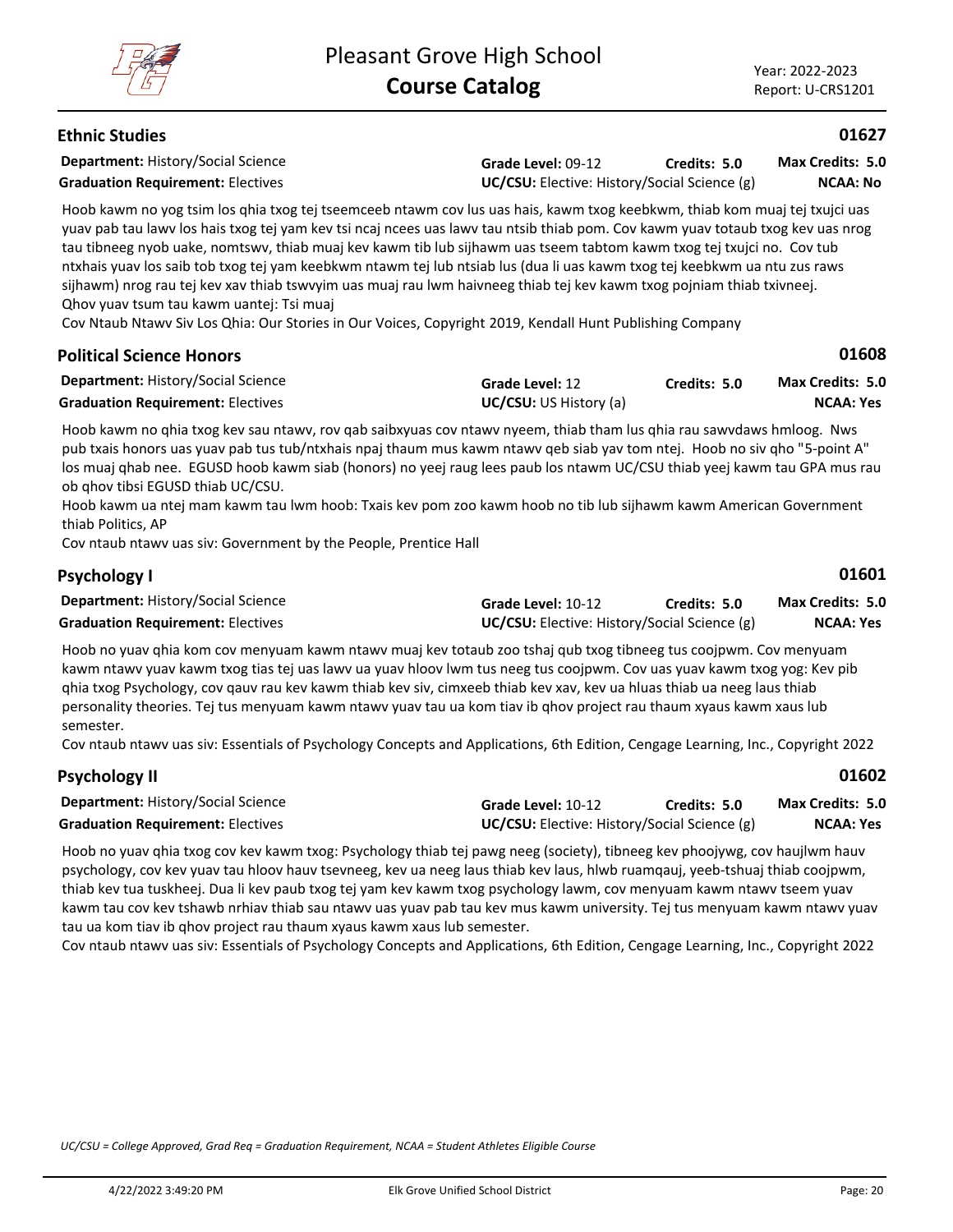**01210**

## **Sports Psychology**

**Department:** History/Social Science

**Graduation Requirement:** Electives **UC/CSU:** None

**Grade Level:** 09-12

**Credits: 5.0 NCAA: No Max Credits: 5.0**

Hoob no qhia txog tej txuj ci ntawm lub hlwb uas yuav pab txhawb cov tub ntxhais hluas nrog kev sib tw, ua rau kev koom sib tw lom zem thiab txhawb siab, thiab kawm cov txuj ci pab tau lwm yam hauv cov tub/ntxhais lub neej. Cov txuj ci uas ncaj nraim rau ib yam dabtsi qhia hauv hoob, muaj xws li kev tsim homphiaj thiab tswv yim los pab cuag kom tau lub homphiaj tsim, kev txawj pom thiab ua npau suab, kev koom tes ua ib pawg, saibxyuas kev raug mob, thiab tswj kom tau lub dab zog. Ntau yam txuj ci tau qhia kuj siv tau los pab txhawb kev kawm ntawv xws li kev tw xeem thiab kev xyaum ua haujlwm.

Cov ntaub ntawv uas siv: The Young Champion's Mind: How to Think, Train, and Thrive Like an Elite Athlete, Rodale Kids, Penguin Random House, Copyright 2018

## **US History**

| <b>Department: History/Social Science</b> | Grade Level: 11-12            | <b>Credits: 10.0</b> | <b>Max Credits: 10.0</b> |
|-------------------------------------------|-------------------------------|----------------------|--------------------------|
| <b>Graduation Requirement: US History</b> | <b>UC/CSU:</b> US History (a) |                      | <b>NCAA: Yes</b>         |

Hoob no yog qhia ntau txog keebkwm Amelikas hauv tiam vammeej, raws li tus qauv hauv lub xeev (the state framework). Hoob no yog ib hoob social science rau cov kawm qib 11th. Hoob no yuav pib los ntawm kev rov los xyuas cov keebkwm hauv lub Tebchaws Amelikas suav txij thaum pib lub twbchaws no los txog thaum pib hauv tiam 20th. Thawj ntu yog rov mus xyuas tej uas twb tau kawm tas los lawm. Lub homphiaj ntawm hoob no yog los kawm txog Amelikas tiam I900 los rau tiam tamsim no. Cov menyuam kawm ntawv yuav los koomtes rau kev tshuaj txog: tiam Pib Vammeej (the Progressive Era), tiam Jazz Age, cov tsovrog ntiajteb thiab kev sibtw ua riam-phom, kev poob kev lagluam loj, kev sawv tuav txoj cai, Watergate, thiab Amelikas niajhnub nimno. Yuav los kawm tob txog cov xwmtxheej loj thiab tej ntu uas muaj xwmtxheej yav tas los, ntu uas los kawm thiab paub txog ntau yam kev coj noj coj ua, kev lees paub txog qhov zoo thiab qhov phem, tibneeg txoj cai, thiab tej uas neeg feem coob suav tias tseemceeb hauv keebkwm neeg Amelikas, thiab muab tej yam loj uas tshwmsim hauv keebkwm los piv rau tej uas tshwmsim rau tiam no. Yuav siv tej ntaub ntawv, suab nkauj, tej khoom tsim tseg, kev nyeem ntawv, videos, kev xyaum ua thiab lwm yam kev ua los txhawb yam kev kawm no.

Cov ntaub ntawv uas siv: Impact California Social Studies: United States History & Geography, Continuity and Change, Copyright 2019, McGraw-Hill Education

## **World Geography**

| <b>Department: History/Social Science</b> | Grade Level: 09-12               | Credits: 5.0 | <b>Max Credits: 5.0</b> |
|-------------------------------------------|----------------------------------|--------------|-------------------------|
| <b>Graduation Requirement: Geography</b>  | <b>UC/CSU:</b> World History (a) |              | NCAA: Yes               |

Hoob no qhia cov tub ntxhais hluas txog tej toj roob hauv pes nyob thoob lub ntiaj teb thiab yuav pab lawv nraug zoo txog tej yam teeb meem tshwm sim niaj hnub no, uas pauv lub ntiaj teb ceev heev. Lub ntiaj teb cov teeb meem muaj xws li, kev ua lagluam thoob ntiaj teb (world trade), teeb meem rau cov teb chaws uas tseem tab tom hloov zuj zus (developing nations), kev tsim nroog loj (urbanization), kev muaj khoom qias los yog pa phem (environmental pollution), thiab kev pab txuag ntiaj teb tej khoom siv resources. Cov tub/ntxhais yuav kawm tej txuj ci yooj yim ntawm geography. Muaj xws li kev nyeem daim ntawv qhia kev thiab paub cov npe, mus rau kev cim cov duab charts thiab diagrams. Thaum tus tub/ntxhais paub ntua dua txog lub ntiaj teb lawm, nws yuav pib pom nws lub luag haujlwm ua ib tug pej xeem nyob rau hauv lub ntiaj teb no. Cov ntaub ntawv uas siv: World Geography & Cultures, Glencoe

| <b>World History</b>                         |                                  |                      | 01110                    |
|----------------------------------------------|----------------------------------|----------------------|--------------------------|
| <b>Department: History/Social Science</b>    | Grade Level: 10-12               | <b>Credits: 10.0</b> | <b>Max Credits: 10.0</b> |
| <b>Graduation Requirement: World History</b> | <b>UC/CSU:</b> World History (a) |                      | <b>NCAA: Yes</b>         |

Hoob no yuav qhia txog qhov uas tej xwmtxheej uas tshwmsim yav tas los thiab yuav tshwmsim los yav tomntej yuav hloov peb lub neej. Hauv hoob World History, cov menyuam kawm ntawv yuav pom tias cov tibneeg thiab ntau haivneeg hauv lub ntiajteb no vamkhom lwm haivneeg los pab yus txoj kev ua neej. Cov menyuam kawm ntawv yuav los kawm txog tej yam loj uas tau hloov peb lub ntuj txij tiam ib txhiab yim pua los txog tamsim no. Yuav siv ntaub ntawv los qhia txog tibneeg lub neej thiab sijhawm thiab qhia tias yog vim licas lub ntiajteb ho hloov los zoo li no lawm.

Cov ntaub ntawv uas siv: Impact California Social Studies: World History, Culture and Geography, Copyright 2019, McGraw-Hill Education

*UC/CSU = College Approved, Grad Req = Graduation Requirement, NCAA = Student Athletes Eligible Course*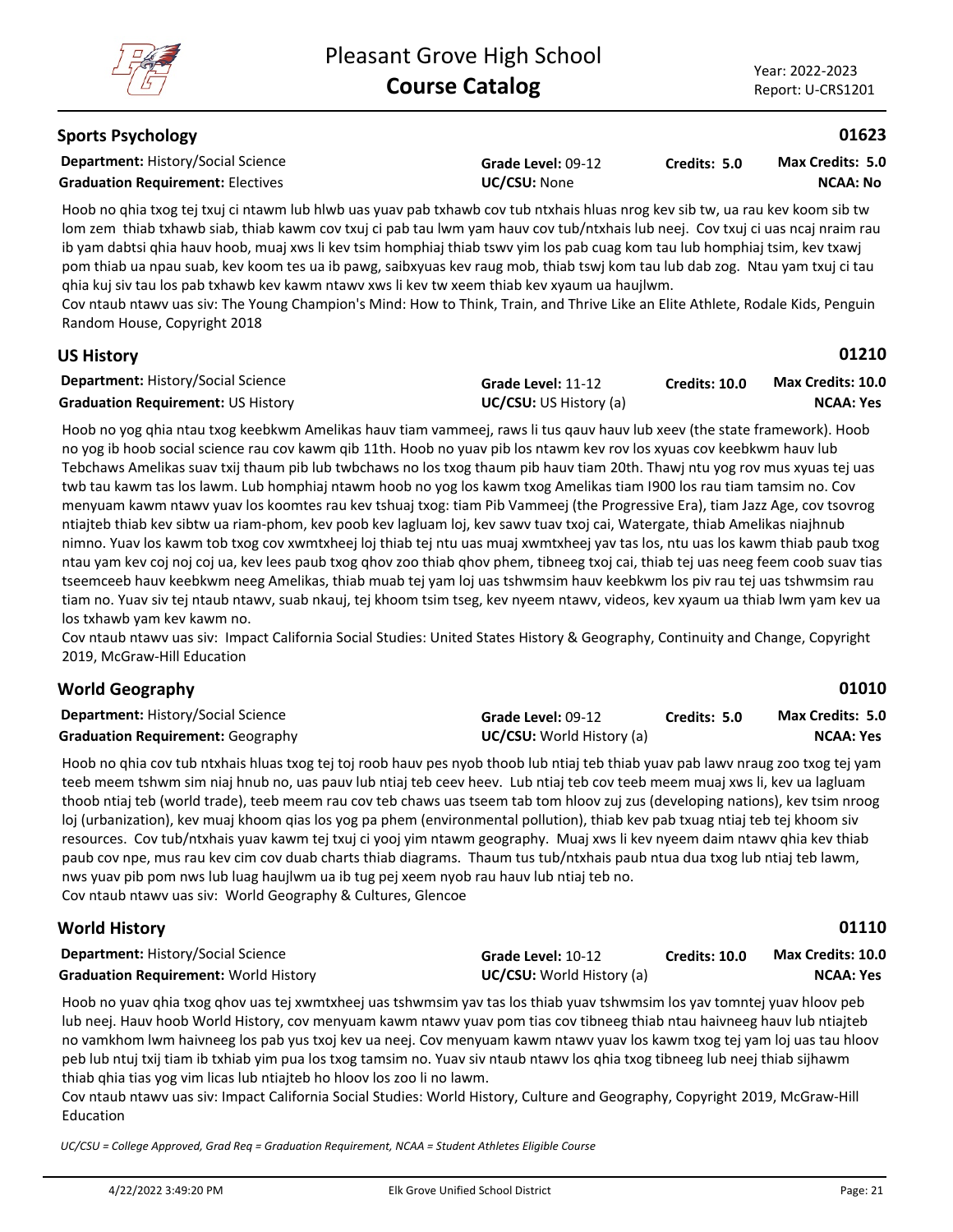#### **You and the Law**

**Department:** History/Social Science

**Grade Level:** 09-12 Graduation Requirement: Electives<br>
UC/CSU: Elective: History/Social Science (g) **Credits: 5.0**

**NCAA: Yes Max Credits: 5.0**

**01611**

Hoob no yuav qhia txog cov units hauv qab no: Kevcai Tswj Kev Ua Tubsab (Txhaum) thiab Kev Tu Plaub Rau Cov Menyuam yaus (criminal law and Juvenile Justice), Kevcai Tswj Ua Tsis Ncaj (Tort law), Kevcai Tswj Kev Muag thiab Yuav Khoom (Consumer law), Kevcai Tswj Teebmeem Tsevneeg (Family law), Kevcai Tswj Teebmeem txog Vajtsev (Housing law), Kevcai Tswj Tebchaws (Constitutional issues), thiab tej tus tibneeg cov cai thiab kev ywjpheej. Hoob no yog ib hoob social science uas tuamyeem kawm thiab kawm ua ib-semester uas qhia txog cov kevcai tswj kev ua tubsab (ua txhaum) thiab kev hais pejxeem tej plaub ntug. Cov ntaub ntawv uas siv: Street Law: A Course in Practical Law, 10th Edition, McGraw Hill, copyright 2021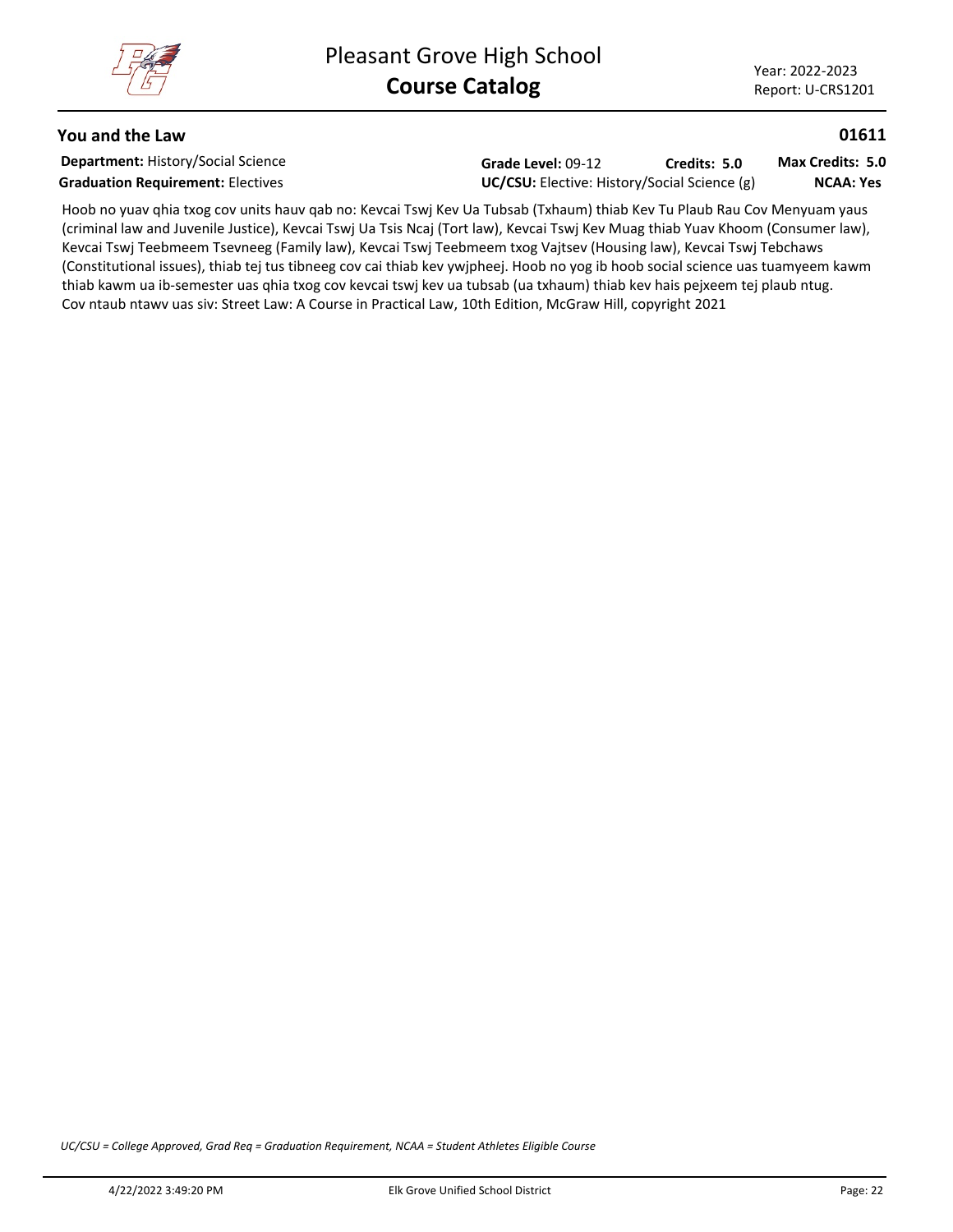

#### **Mathematics**

## **AP Calculus AB**

| <b>Department:</b> Mathematics             | Grade Level: 09-12                 | <b>Credits: 10.0</b> | Max Credits: 10.0 |
|--------------------------------------------|------------------------------------|----------------------|-------------------|
| <b>Graduation Requirement: Mathematics</b> | <b>UC/CSU:</b> Mathematics III (c) |                      | <b>NCAA: Yes</b>  |

Hoob qibsiab no yog tsim los qhia tib yam li ib hoob calculus uas kawm thawj semester hauv college thiab yuav qhia txog differential thiab integral calculus. Cov uas yuav kawm txog yog: limits, differentiation, applications of differentiation, integration, applications of integration, thiab elementary functions. Hoob no yuav npaj cov menyuam kawm ntawv mus xeem hoob AP Calculus AB thaum xyoo xyuav xaus, thiab lawv yuav tau college credit. Peb nquahu kom cov menyuam kawm ntawv xeem tus AP exam. Peb nquahu kom yuav ib lub graphing calculator. Suav tau nws qhov credit ua ib hoob lej hauv kev kawm kom tiav. Hoob no siv txoj kev muab qhab-nees "5-point A" grading system uas luag siv hauv lub CSU thiab UC system. Hoob no suav tau ua ib hoob lej qibsiab uas tuamyeem kawm rau kev nkag mus kawm UC thiab CSU.

Yam yuavtsum tau kawm uantej: Kawm tas Pre-Calculus thiab tau qhab-nees C los siab dua lossis tau kev tso cai los ntawm tus xibfwb.

Cov ntaub ntawv uas siv: Calculus, 11th Edition; Cengage Learning

## **AP Calculus BC**

**03055**

| <b>Department: Mathematics</b>             | Grade Level: 09-12                 | <b>Credits: 10.0</b> | <b>Max Credits: 10.0</b> |
|--------------------------------------------|------------------------------------|----------------------|--------------------------|
| <b>Graduation Requirement: Mathematics</b> | <b>UC/CSU:</b> Mathematics III (c) |                      | <b>NCAA: Yes</b>         |

Hoob qibsiab no yog tsim los qhia txog kev siv calculus cov functions (calculus of functions) txog ib tus tsiaj ntawv sawvcev (single variable). Hoob no qhia tib yam li ib hoob calculus uas kawm thawj semester hauv college. Cov uas yuav kawm txog yog: txhua yam uas kawm txog hauv Calculus AB, ntxiv rau cov ntsiab lus hauv limits (definitions of limits), sequences thiab series, cov kab nkhaus parametrically (parametrically defined curves), polar curves, thiab lwm yam advanced techniques of integration. Hoob qhia Calculus BC yog tsim los qhia kom tus menyuam kawm ntawv tau mus kawm thiab tau txais credit rau ib hoob uas siab dua hoob Calculus AB. Hoob no yuav npaj cov menyuam kawm ntawv mus xeem hoob AP Calculus AB thaum xyoo xyuav xaus, thiab lawv yuav tau college credit. Peb nquahu kom cov menyuam kawm ntawv xeem tus AP exam. Peb nquahu kom yuav ib lub graphing calculator. Suav tau nws qhov credit ua ib hoob lej hauv kev kawm kom tiav. Hoob no siv txoj kev muab qhab-nees "5 point A" grading system uas luag siv hauv lub CSU thiab UC system. Hoob no suav tau ua ib hoob lej qibsiab uas tuamyeem kawm rau kev nkag mus kawm UC thiab CSU.

Qhov yuav tsum tau kawm uantej: Kawm hoob Pre-Calculus thiab tau tus C lossis zoo dua lossis kawm hoob Calculus AB thiab tau tus qhabnees tus C lossis zoo dua lossis tau kev tso cai los ntawm tus xibfwb

Cov ntaub ntawv uas siv: Calculus Graphical, Numerical, Algebraic, Pearson

## **AP Statistics**

**03058**

| <b>Department:</b> Mathematics             | Grade Level: 11-12                 | Credits: 10.0 | <b>Max Credits: 10.0</b> |
|--------------------------------------------|------------------------------------|---------------|--------------------------|
| <b>Graduation Requirement: Mathematics</b> | <b>UC/CSU:</b> Mathematics III (c) |               | NCAA: Yes                |

Hoob qibsiab no yog ib hoob uas qhia tib yam li ib hoob introductory statistics uas kawm thawj semester hauv college. Cov uas yuav kawm txog yog: kev tshuaj thiab xav txog tej uas tshwmsim los (exploratory data analysis), xyaum tsim qauv (experimental design), tsim cov qauv uas yog siv qhov tej zaum yuav tshwmsim los thiab kev sim ua (producing models using probability and simulation), thiab tej uas pom tshwm los (statistical inference). Peb nquahu kom cov menyuam kawm ntawv mus xeem tus AP exam. Peb nquahu kom yuav ib lub graphing calculator. Suav tau nws qhov credit ua ib hoob lej hauv kev kawm kom tiav. Hoob no siv txoj kev muab qhab-nees "5-point A" grading system uas luag siv hauv lub CSU thiab UC system. Hoob no suav tau ua ib hoob lej qibsiab uas tuamyeem kawm rau kev nkag mus kawm UC thiab CSU.

Yam yuavtsum tau kawm uantej: Kawm tas Mathematics III thiab tau qhab-nees C los siab dua lossis tau kev tso cai los ntawm tus xibfwb.

Cov ntaub ntawv uas siv: The Practice of Statistics, W. H. Freeman and Company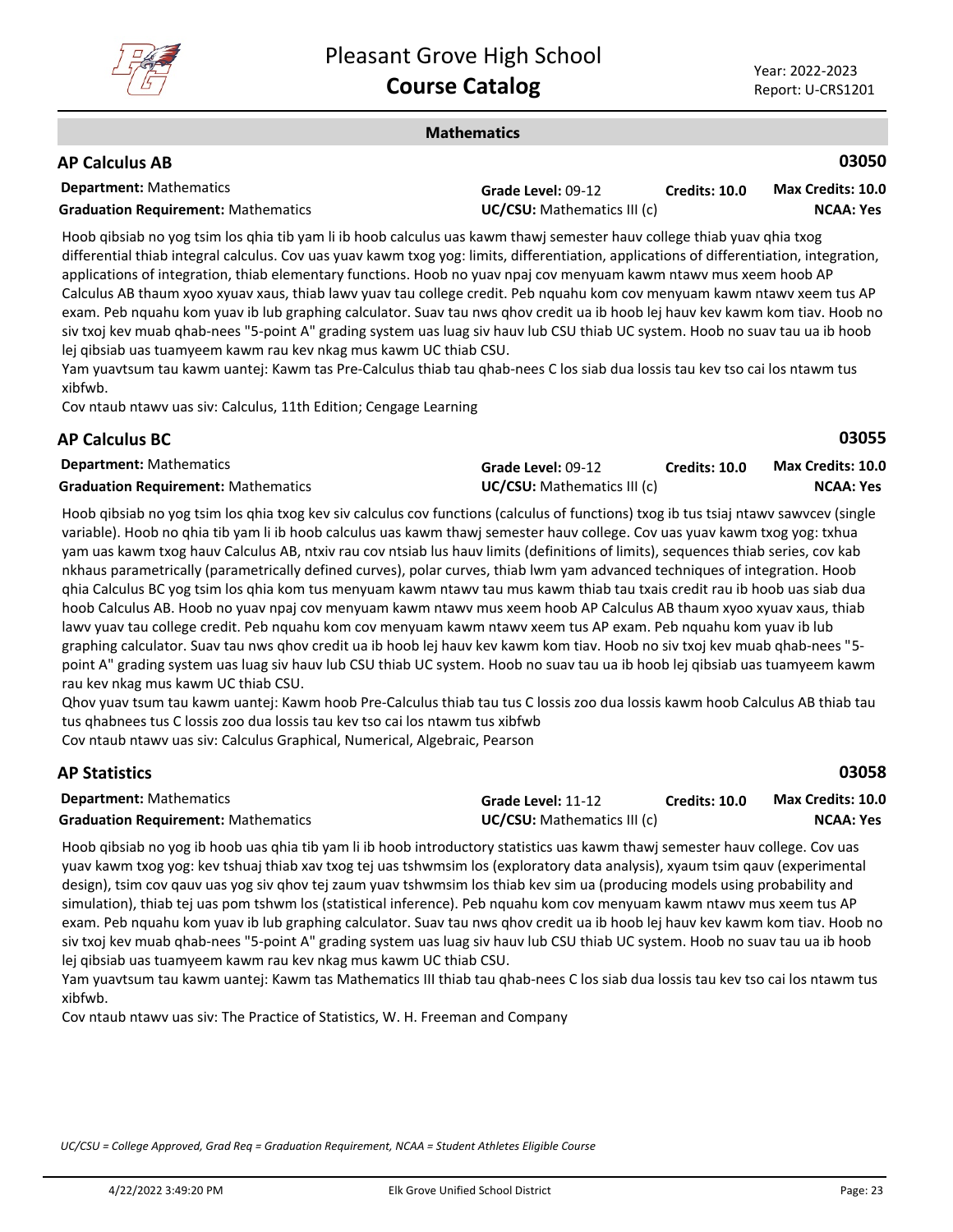**03022**

## **Applied Mathematics**

**Department:** Mathematics

**Graduation Requirement:** Mathematics **UC/CSU:** Mathematics I (c)

**Grade Level:** 09-12

**Credits: 10.0 NCAA: No Max Credits: 10.0**

Hoob no yog npaj rau kev mus kawm college thiab yuav kawm li ib lub xyoo uas yog kawm txhawb rau cov qauv rau hoob Lej I thiab qhia cov qauv tseemceeb rau hoob Lej II. Hoob no tsim los rau cov tub ntxhais uas xav kawm kom paub zoo ntxiv txog lej uantej mus kawm rau hoob Lej II, hoob no qhia meej txog kev kawm txuas ntxiv rau cov qauv rau kev kawm xyaum ua lej thiab cov qauv rau kev kawm ntawv los ntawm kev ua lej thiab ua tej yam project. Hoob no qhia cov tub ntxhais txog tej uas tseemceeb rau kev siv lej lub sijhawm uas lawv siv lej mus rau ntau yam xws li kev sojntsuam thiab kev kos duab. Hoob kawm no ncav cuag lub District kev samfwm kom yuav tsum kawm thiaj kawm ntawv tiav thiab yeej siv tau cov elective qhabnees mus rau UC thiab CSU. Qhov yuav tsum tau kawm uantej: Mathematics I

Cov ntaub ntawv uas siv: EGUSD Printed APPLIED MATH Materials

## **Exploring Functions through Mathematical Practices**

| <b>Department:</b> Mathematics             | Grade Level: 10-12                | <b>Credits: 10.0</b> | <b>Max Credits: 10.0</b> |
|--------------------------------------------|-----------------------------------|----------------------|--------------------------|
| <b>Graduation Requirement: Mathematics</b> | <b>UC/CSU:</b> Mathematics II (c) |                      | NCAA: Yes                |

Hoob kawm no txhawb cov qauv rau kev kawm lej Mathematics II thiab qhia cov qauv kawm ntawv tseemceeb rau Mathematics III. Qhov no yog tsim rau cov tub ntxhais uas xav kawm kom paub ntxiv txog lej unntej nkag mus kawm rau Mathematics III, hoob kawm no yuav kawm txog kom paub muab cov characteristics coj los sis piv cov functions uas lawv ua nyob rau hauv cov graphs, tables, equations, and narratives describing real-world situations.

Hoob yuav tsum tau kawm uantej: Mathematics II

Cov ntaub ntawv siv los kawm: EGUSD-Created materials for Exploring Functions through Mathematical Practices

| <b>Mathematics I</b>                         |                          |               | 03015                    |
|----------------------------------------------|--------------------------|---------------|--------------------------|
| <b>Department:</b> Mathematics               | Grade Level: 08-12       | Credits: 10.0 | <b>Max Credits: 10.0</b> |
| <b>Graduation Requirement: Mathematics I</b> | UC/CSU: Mathematics I(c) |               | NCAA: Yes                |

Hoob no yog thawj hoob ntawm (3) hoob uas kawm txog: Lej thiab Quantity, Algebra, function, Geometry, thiab Statistics thiab Probability. Cov kev kawm rau kev daws teebmeem, cov qauv, thiab technology no yog yuav siv los pab ntxiv mus rau yim yam qauv uas kawm thiab kev xyaum ua lej, uas yuav pab kom muaj kev totaub txog ob peb yam kev kawm. Mathematics 1 cov ntsias lus yog kawm txog kev siv function rau elements, tables, graphs, thiab equation; kev uas muab sis piv qhov zoo tibyam thiab qhov txawv thiab kev txiavtxim siab uas siv Algebraic models; proving Geometric theorems about two-dimensional figures; thiab modeling uas siv mathematical probability. Kev siv technology yuav siv los pib qhia thiab kom kawm tau mus rau txhua qhov uas yuav kawm.

Cov ntaub ntawv uas siv: Integrated Mathematics I, Houghton-Mifflin Harcourt

| <b>Mathematics II</b>                      |                                   |               | 03025                    |
|--------------------------------------------|-----------------------------------|---------------|--------------------------|
| <b>Department:</b> Mathematics             | Grade Level: 09-12                | Credits: 10.0 | <b>Max Credits: 10.0</b> |
| <b>Graduation Requirement: Mathematics</b> | <b>UC/CSU:</b> Mathematics II (c) |               | NCAA: Yes                |

Hoob kawm no yog hoob thib ob ntawm (3) hoob kawm rau cov kev qhia li nram qab no: Lej thiab Quantity, Algebra, Functions, Geometry, thiab Statistics thiab Probability. Hoob no kawm tshwj rau extending the laws of exponents mus rau rational exponents, thiab kev daws teebmeem thiab kom paub muab cov characteristics cov los sis piv seb zoo licas, uas yuav muaj tej qhov sis txawv. Cov tub ntxhais yuav ua lawv cov haujlwm txuas ntxiv kom muaj cov zoo sis xws li triangle thiab coordinate proofs, constructions, congruence, thiab transformations thaum lawv siv proportional reasoning, trigonometric ratios thiab Pythagorean Identity. Cov tub ntxhais yuav kawm kom muaj kev totaub ntxiv txog probability thiab statistics.

Hoob yuav tsum tau kawm uantej (s): Mathematics I or Applied Mathematics thiab yuav tsum tau tus qhabnees C lossis zoo dua Cov ntaub ntawv siv los qhia: Integrated Mathematics 2, Houghton-Mifflin Harcourt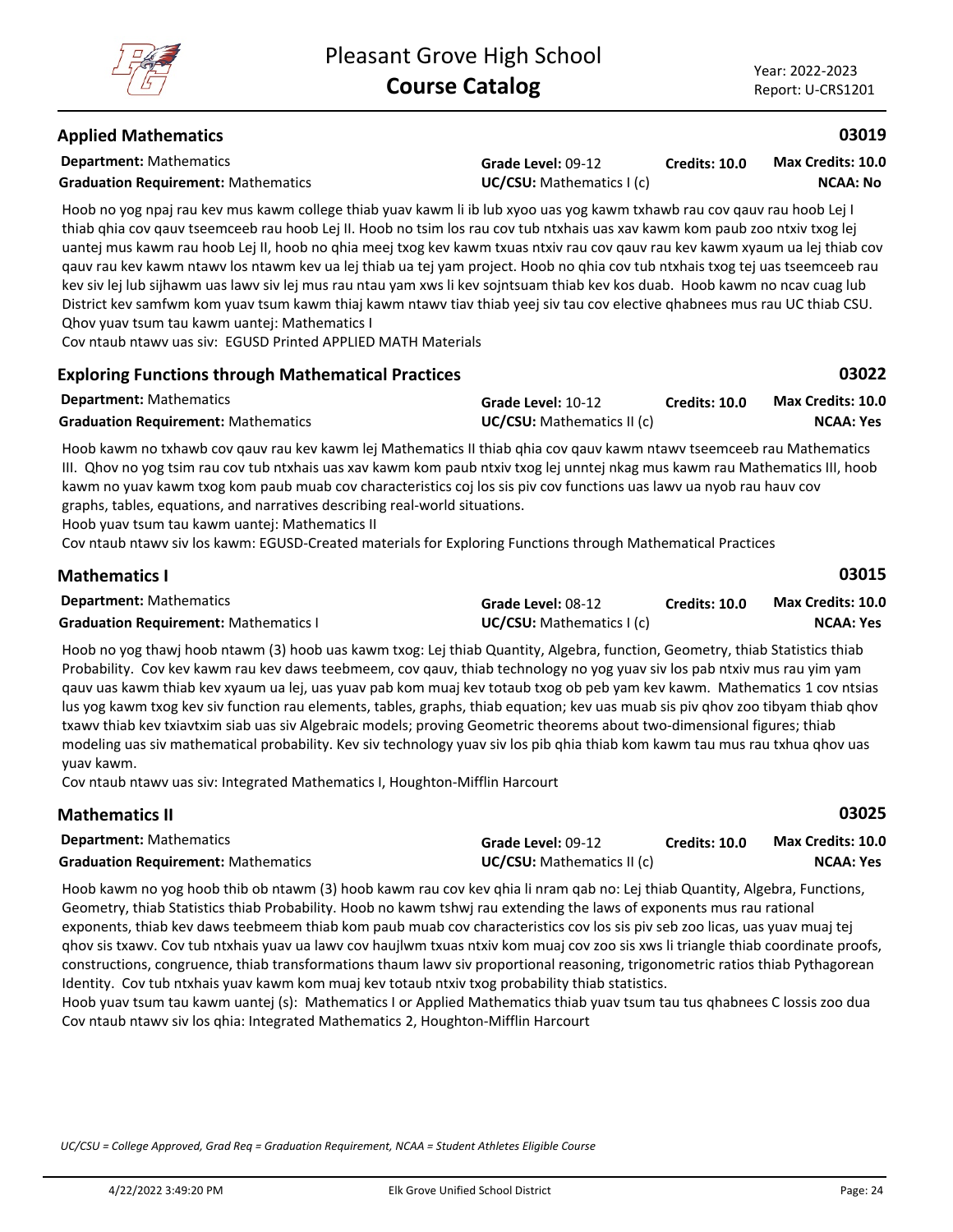**03035**

**03048**

### **Mathematics II/Pre-Calculus A Honors**

**Department:** Mathematics

**Graduation Requirement:** Mathematics **UC/CSU:** Mathematics II (c)

**Grade Level:** 09-12 **Credits: 10.0**

**NCAA: No Max Credits: 10.0**

Hoob no yog tsim rau cov tub ntxhais uas xav kawm lej ntxiv, hoob no yog thawj hoob ntawm ob- hoob yuav kawm. Nrog rau Mathematics III/Pre-Calculus B Honors, ob hoob no yuav npaj cov tub ntxhais kom kawm tau vammeej zoo rau AP Calculus. Thawj hoob yog yuav qhia txog tasnrho cov qauv kawm hauv Mathematice II Honors nrog rau ib cov qauv hauv Pre- Calculus uas kawm txog radian measure, the unit circle, thiab trigonometric functions thiab lawv qhov inverses. Nyob rau hoob kawm thib ob, cov tub ntxhais yuav kawm txog cov qauv hauv Mathematic III Honors thiab cov qauv uas tseem tsi tau kawm hauv Pre- Calculus. Thov nco cia: hoob kawm no tsi yog "honors" uas yuav suav tau qhabnees credit los ntawm UC system. EGUSD hoob kawm honor no tsi tau suav hais tias yog qib-honor los ntawm cov UC/ CSU. Nws tsuas kawm tau qhabnees rau EGUSD GPA xwb, nws suav tsi tau GPA los ntawm cov UC/ CSU.

Hoob yuav tsum tau kawm uantej: Mathematics I, Mathematics I B, Part 2, lossis Applied Mathematics thiab yuav tsum tau tus qhabnees C lossis zoo dua.

Cov ntaub ntawv siv los kawm: Integrated Mathematics 2, Volumes 1 and 2 (first half of course), Houghton Mifflin Harcourt, Copyright 2015; PreCalculus with Limits (second half of course), 4th Edition, Cengage Learning, Copyright 2018.

## **Mathematics III**

| <b>Department:</b> Mathematics             | Grade Level: 10-12          | <b>Credits: 10.0</b> | <b>Max Credits: 10.0</b> |
|--------------------------------------------|-----------------------------|----------------------|--------------------------|
| <b>Graduation Requirement: Mathematics</b> | UC/CSU: Mathematics III (c) |                      | <b>NCAA: Yes</b>         |

Hoob kawm no yog hoob thib peb uas kawm uas ntu zus rau peb hoob uas kawm li nram qab no: Number thiab Quantity, Algebra, Functions, Geometry, thiab Statistics thiab Probability. Hoob no kawm plaub yam loj tshwjxeeb li no: (1) Kawm kom paub ntxiv thiab totaub txog polynomial, rational, thiab radical functions, (2) Expanding right triangle trigonometry to include general triangles, (3) siv tau tej yam kev kawm nyob rau probability thiab statistics los mus saib rau data, thiab (4) Consolidating functions thiab geometry los tsim ib cov qauv thiab kom paub dawb teebmeem nyob rau kev nyeem ntawv uas siv lej los ua. Hoob yuav tsum tau kawm uantej: Mathematics II lossis Mathematics II B, Part 2, lossis Mathematics II Honors thiabyuav tsum tau tus qhabnees C lossis siab dua

Cov ntaub ntawv siv los qhia: Integrated Mathematics 3, Houghton-Mifflin Harcourt

## **Mathematics III/Pre-Calculus B Honors**

**Department:** Mathematics **Grade Level:** 09-12 **Graduation Requirement:** Mathematics **UC/CSU:** Mathematics III (c) **Credits: 10.0 NCAA: No Max Credits: 10.0**

Hoob no yog tsim rau cov tub ntxhais uas xav kawm lej ntxiv, hoob no yog thawj hoob ntawm ob- hoob yuav kawm. Nrog rau Mathematics II/Pre-Calculus A Honors, hoob no yuav npaj cov tub ntxhais kom kawm tau vammeej zoo rau AP Calculus. Hoob thib ob yog yuav qhia txog tasnrho cov qauv kawm hauv Mathematice III Honors nrog rau ib cov qauv hauv Pre- Calculus uas kawm txog analytic trigonometry, conic sections, thiab pib qhia txog limits.

Thov nco cia: hoob kawm no tsi yog "honors" uas yuav suav tau qhabnees credit los ntawm UC system. EGUSD hoob kawm honor no tsi tau suav hais tias yog qib-honor los ntawm cov UC/ CSU. Nws tsuas kawm tau qhabnees rau EGUSD GPA xwb, nws suav tsi tau GPA los ntawm cov UC/ CSU.

Hoob yuav tsum tau kawm uantej: Mathematics II/Pre-Calculus A Honors thiab yuav tsum tau tus qhabnees C lossis zoo dua. Cov ntaub ntawv siv los kawm: Integrated Mathematics III, Volumes 1 and 2 (first half of course); PreCalculus with Limits (second half of course)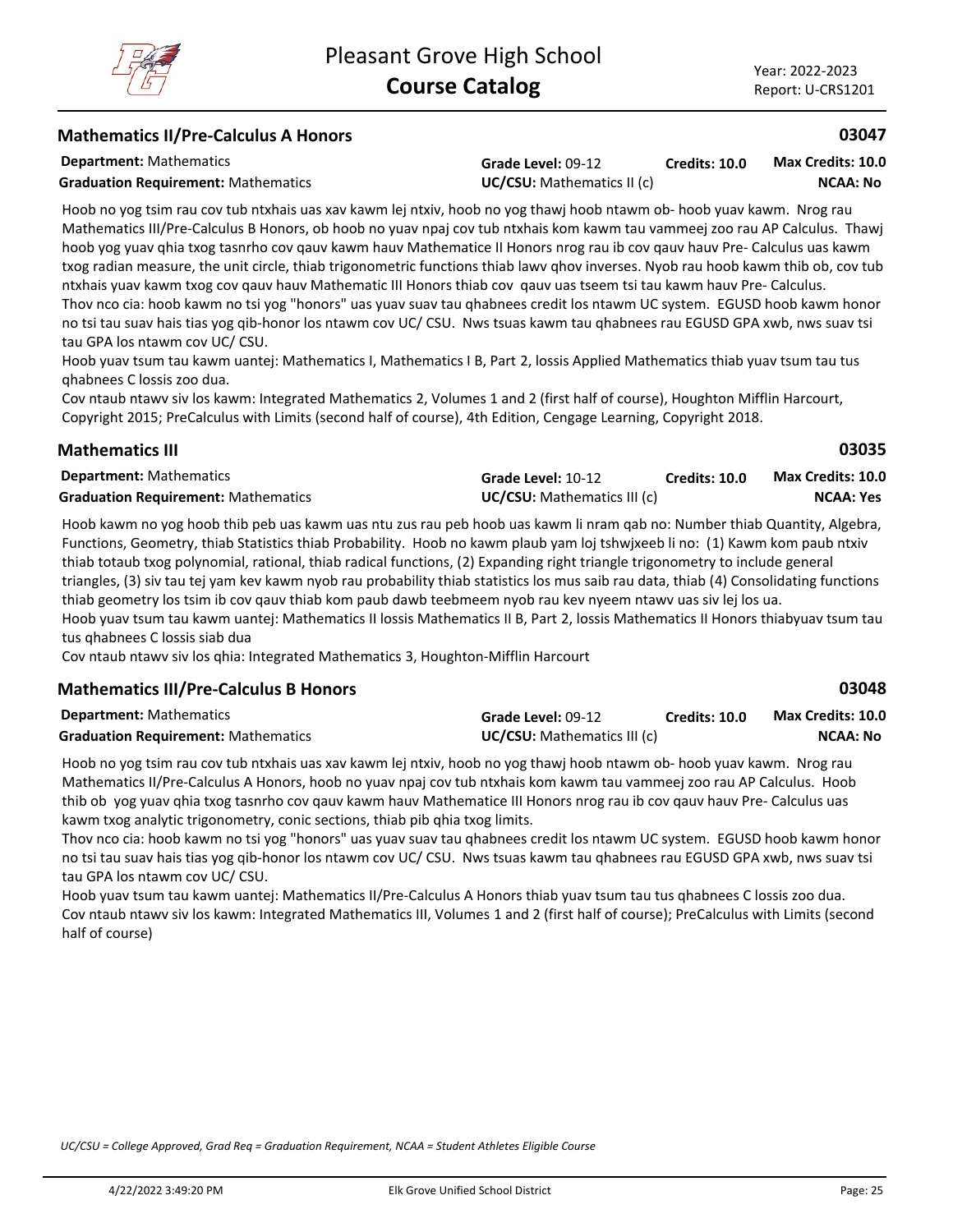**03068**

**03147**

## **Pre-Calculus**

**Department:** Mathematics

**Grade Level:** 09-12 **Graduation Requirement:** Mathematics **UC/CSU:** Mathematics III (c) **Credits: 10.0 NCAA: Yes Max Credits: 10.0**

Hoob no yog tsim los txuas kev kawm ntxiv rau lej kom tshaj li tus qauv rau 3-xyoo kev kawm rau Mathematics 1, Mathematics II thiab

Mathematics III. Peb nquahu kom yuav ib lub graphing calculator. Suav tau nws qhov credit ua ib hoob lej hauv kev kawm kom tiav. Hoob no suav tau ua ib hoob lej rau kev nkag mus kawm UC thiab CSU.

Yam yuavtsum tau kawm uantej: Kawm tas Mathematics III thiab tau qhab-nees C los siab dua lossis tau kev tso cai los ntawm tus xibfwb.

Cov ntaub ntawv uas siv: Precalculus with Limits, 4th Edition, Cengage Learning

## **Probability and Statistics**

| <b>Department:</b> Mathematics             | Grade Level: 11-12                 | <b>Credits: 10.0</b> | <b>Max Credits: 10.0</b> |
|--------------------------------------------|------------------------------------|----------------------|--------------------------|
| <b>Graduation Requirement: Mathematics</b> | <b>UC/CSU:</b> Mathematics III (c) |                      | NCAA: Yes                |

Hoob no yog tsim los qhia txog tej uas tej zaum yuav muaj los (probability) thiab kev teev tej kev muaj tshwmsim los (processing of statistical information). Hoob no yuav rov los xyuas txog tej uas kawm hauv Algebra thiab Geometry tias nws siv tau rau kev teev tej yam kev tshwmsim (statistics) licas. Cov uas yuav kawm txog yog: tej uas tej zaum yuav muaj los (probability), kev sib faib (distributions), kev ntsuas tias feem ntau yuav muaj (measures of central tendency), tej uas yuav tshwm los txawv (standard deviation), thiab kev txhais cov kev tshwm los (data) no. (Peb nquahu kom yuav ib lub scientific calculator). Suav tau nws ua ib hoob lej hauv kev kawm kom tiav. Hoob no suav tau ua ib hoob lej qibsiab uas tuamyeem kawm rau kev nkag mus kawm UC thiab CSU. Hoob no suav tau ua ib hoob lej rau kev nkag mus kawm UC thiab CSU.

Yam yuavtsum tau kawm uantej: Hoob yuav tsum tau kawm uantej: Mathematics II, Mathematics II B, Ntu 2, Honors II, lossis Kawm mentsis txog Kev Ua Ntej los ntawm Kev Ua Zauv nrog kev kawm C lossis zoo dua

Cov ntaub ntawv uas siv: Statistics and Probability with Applications, Third Edition; Bedford, Freeman & Worth

## **Quantitative Reasoning With Advanced Math Topics**

**Department:** Mathematics **Grade Level:** 11-12 **Graduation Requirement:** Mathematics **UC/CSU:** Mathematics III (c) **Credits: 10.0 NCAA: Yes Max Credits: 10.0**

Hoob kawm no yog rau cov kawm qib kaum ob uas npaj siab yuav mus kawm college thiab ua haujlwm kom muaj txojkev xav rau lej thiab kom txawj daws teebmeem rau tej kev kawm siab txog lej thiab tej kom paub tej yuav tsum tau ua nyob rau tom lub chaw ua haujlwm. Hoob kawm no yuav txhawb thiab pab kom cov tub ntxhais txojkev kawm kev totaub txog lej los ntawm kev kawm tob ntxiv kom totaub txog lej, kom paub tej txujci thiab tej qauv siab rau kev kawm lej.

Tej uas yuav tsum tau kawm uantej: Intersegmental Partnership between CSUS/SCOE/PCOE/LRCCD/SJCCD, Publisher: CSUS/SCOE, Contact Joy Salvetti.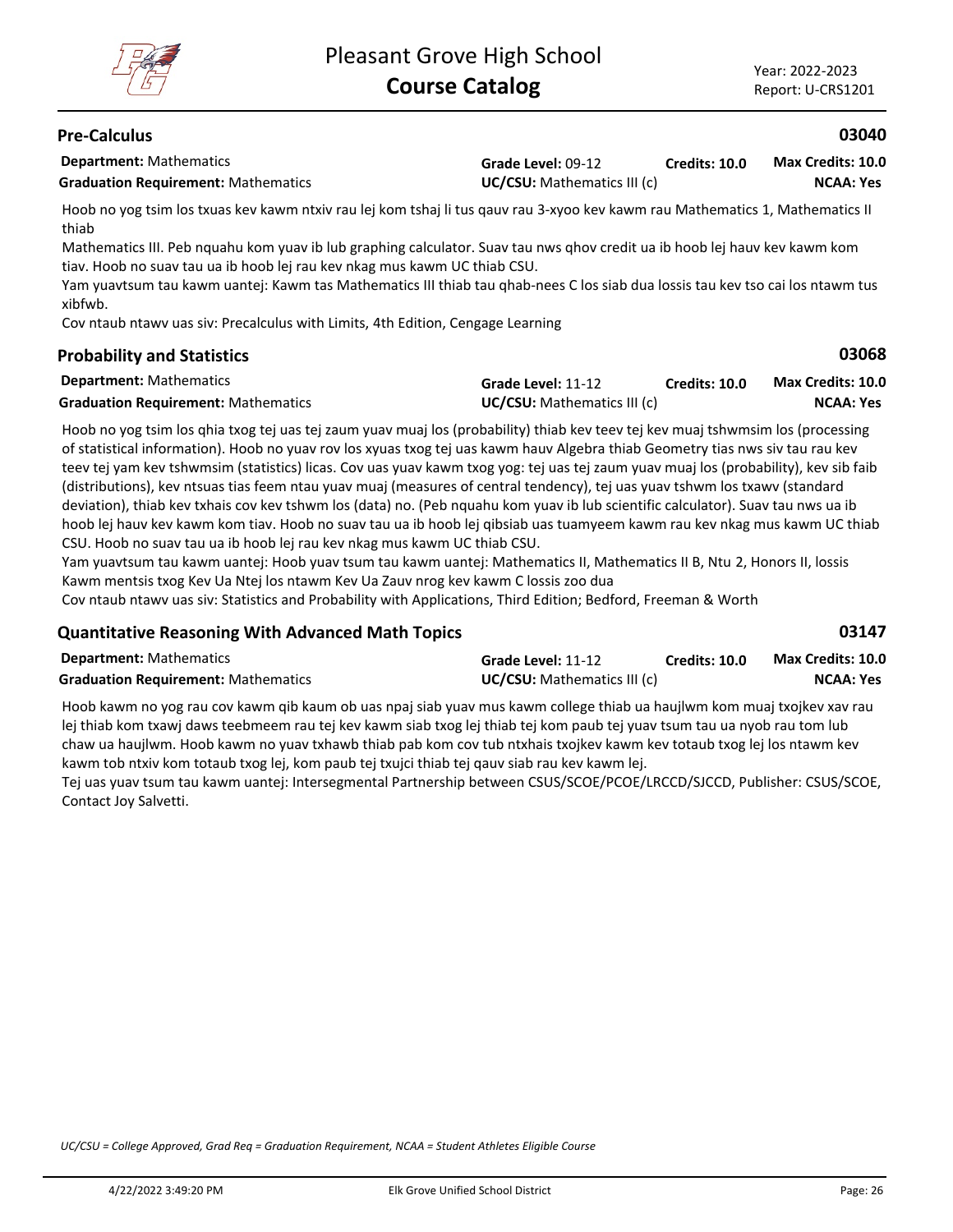

#### **Physical Education Department:** Physical Education **08682** Hoob no nrhiav kev txhawb ntxiv rau cov tub ntxhais kislas tej kev kawm uas tseemceeb yuav tsum paub txog kev ua kislas, tsi hais lub cev ntaj nrug, txojkev xav, thiab kev sis raug zoo. Cov tub ntxhais kislas yuav tsim kom muaj kev tawm dag zog zoo rau lub cev thiab kev ua kislav kom ncav cuag lub homphiaj nyob rau hauv lawv lub neej. Hoob no yuav qhia cov tub ntxhais kislas kom paub meej txog cov kev xyaum npaj tus kheej kom noj qab nyob zoo rau kev ua kislav, tsi hais thaum ua kislas lossis thaum so uas yeej tseem yuav tau npaj xyaum tus kheej li. Hoob no rov kawm dua yuav qhabnees tau tiamsis tsuas tau 20 credits xwb tsi tshaj **Athletic Conditioning and Strength Training Grade Level:** 09-12 Graduation Requirement: Physical Education **UC/CSU:** None **Credits: 5.0 NCAA: No Max Credits: 20.0**

ntawd. Cov credit no siv tau mus rau hoob kawm uas dag zog rau kev kawm ntawv tiav. Co-requisite: Cov tub ntxhais uas kawm qib 9 yuav tsum tau xeem rau California Physical Fitness Test.

Cov ntaub ntawv siv los qhia: Tsi siv cov phau ntawv qhia

| <b>Personal Fitness/Walking</b>                   |                     |              | 08624                    |
|---------------------------------------------------|---------------------|--------------|--------------------------|
| <b>Department:</b> Physical Education             | Grade Level: 10-12  | Credits: 5.0 | <b>Max Credits: 30.0</b> |
| <b>Graduation Requirement: Physical Education</b> | <b>UC/CSU:</b> None |              | NCAA: No                 |

Hoob no tsim los qhia txog kev tseem ceeb ntawm lub plawv/hlab plawv (cardiovascular), kev muaj zog, thiab kev ua zoo ntawm lub hlw kom tus tibneeg ntawm noj qab nyob zoo. Hoob no yuav pab cov tub ntxhais hluas kawm kom tau kev txawj ntse, tej txuj ci, thiab tus cwj pwm uas zoo los pab lawv kom muaj zog thaum koom nrog kev taug kev thiab ua tej yam qoj ib cev/nyom cev (xws li ua yoga, chi, aerobics, nrog rau lwm yam.) Hoob no rov kawm dua yuav qhabnees tau tiamsis tsuas tau 30 credits xwb tsi tshaj ntawd.

Hoob kawm ua ntej mam kawm tau lwm hoob: Course I Cov ntaub ntawv uas siv: Tsis muaj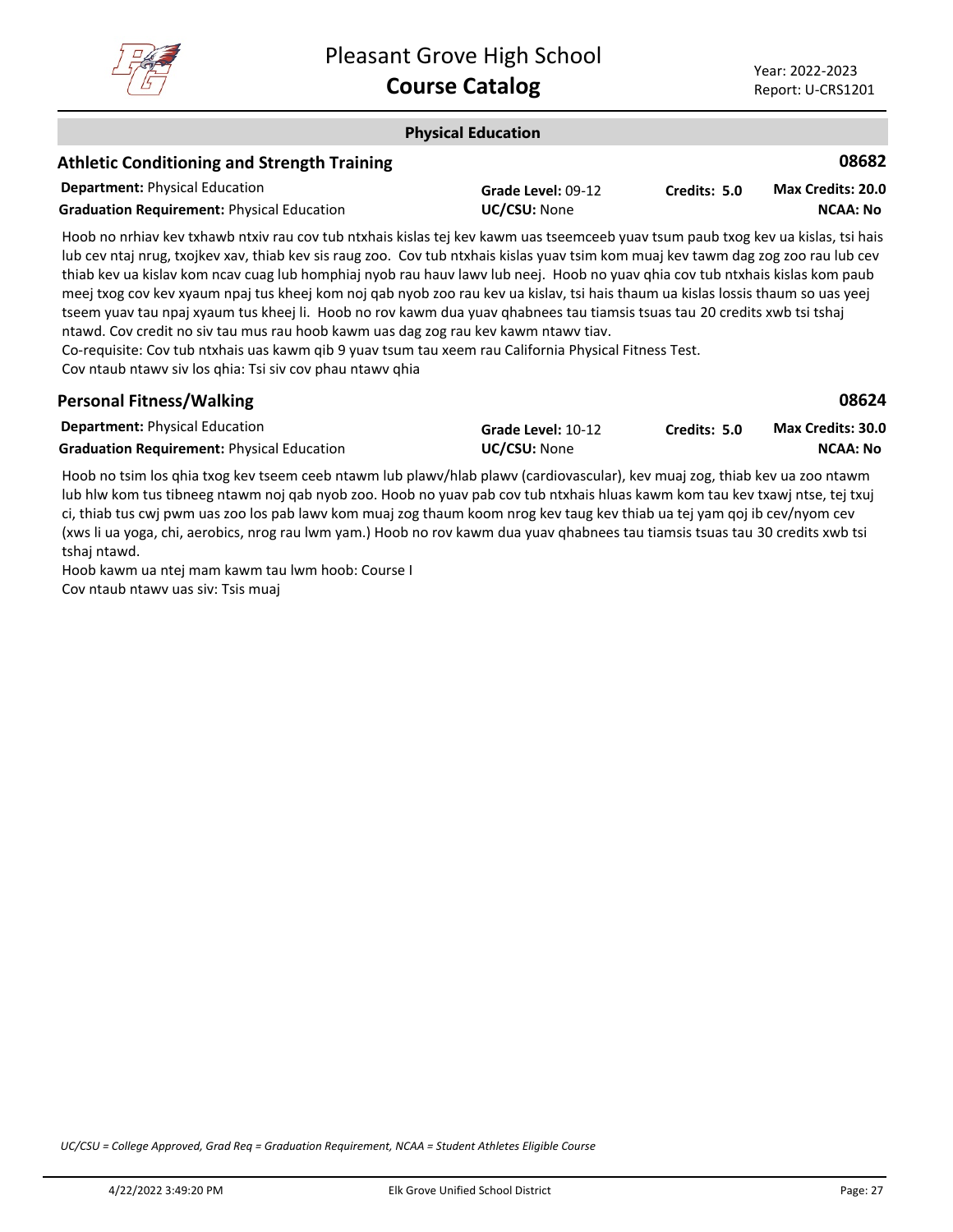### **Physical Education, Course I**

**Department:** Physical Education

Graduation Requirement: Physical Education **UC/CSU:** None

**Grade Level:** 09-12

**Credits: 10.0 NCAA: No Max Credits: 10.0**

#### Physical Education, Course I

Hoob no yog qhia txog ntau yam kev ua xwsli ua luam dej, dhia/seevcev, thiab cov kev ua ntawm tuskheej lossis nrog tej pab neeg ua. Txhua tus menyuam kawm ntawv yuavtsum tau hnav khaub-ncaws thiab mus koom cov kev ua txhua hnub. Hoob no yog tsim los pib qhia txog ntau yam kev ua. Hauv txhua yam kev ua, yuav hais txog cov qauv thiab cov kev uas yuav ua rau lub cev muaj zog. Cov qhab-nees (grades) yuav xam raws qhov nws kawm tau, kev koomtes nrog ua, kev sau ntawv, thiab cov kev xeem sau ntawv. Txhau tus menyuam kawm qib 9th yuavtsum xeem kom dhau 5 yam hauv 6 yam ntawm lub xeev cov FITNESSGRAM tests.

#### Physical Education, Adapted

Hoob no yog npaj los qhia rau cov menyuam kawm ntawv uas txoj kev xyaum lub cev li ib txwm siv tsis tau rau nws. Txoj kev xyaum lub cev uas nrhiav lwm yam los pab yog ua nrog kev saib los ntawm ib tus kws qhia Adapted Physical Education (A.P.E.) uas muaj kev kawm rau yam no. Tus kawm hoob no yuavtsum muaj ntawv los ntawm ib tus kws khomob. Txoj kev pabcuam no muaj cov kev ua raws tej tus tibneeg uas tsim tshwjxeeb los pab tus menyuam kawm ntawv ntawd txoj kev tu-ncua lossis tus mob. Hoob no yuav pab tshwjxeeb rau cov uas ua tsis tau qee yam thiab yuav tivthaiv cov menyuam kawm ntawv uas muaj teebmeem kev tu-ncua hauv lub cev.

Chav Kawm khab nias yuav muab siv los mus rau lub cev kev kawm ntawv kawm kom tiav. Yam yuavtsum tau kawm uantej: I.E.P. thiab tus kws khomob xa mus.

#### Physical Education, Modified

Hoob no pub kev kawm rau cov tub ntxhais hluas uas muaj tej yam nws ua tsis tau/muaj mob (ntev li plaub asthiv mus rau ib xyoo) xws li mob hauv caug, caj npab, pob taws, xub pwg, nraub qaum, nrog rau kev lov pob txha. Yuav tsum muaj kev pom zoo los ntawm tus kws kuaj mob thaum cuv npe kawm hoob no. Yuav tau koom tes xyaum tua hneev, ntaus tis qaib, sib tw pov Frisbee, pob qhov av, pob nyob saum dej khov, ua sib luag zos raws lub suab mus, ntaus pob ntawm rooj/thes niv, nrog rau kev nqa hlau hnyav uas yuav kho kom haum tus tub/nxhais. Yam yuavtsum tau kawm uantej: I.E.P. thiab tus kws khomob xa mus. Hoob kawm ua ntej mam kawm tau lwm hoob: Muaj kev pom zoo los ntawm tus kws kuaj mob. Cov ntaub ntawv uas siv: Tsis muaj

## **Physical Education, Course II**

| <b>Department: Physical Education</b>             | Grade Level: 09-12  | <b>Credits: 10.0</b> | <b>Max Credits: 10.0</b> |
|---------------------------------------------------|---------------------|----------------------|--------------------------|
| <b>Graduation Requirement: Physical Education</b> | <b>UC/CSU: None</b> |                      | NCAA: No                 |

Hoob no yog qhia txog ntau yam kev ua uas hais txog cov Junior cov kev sibtw (combatives), gymnastics/tumbling thiab cov kev ua nrog tej pab neeg (team activities) raws li raug samfwm los ntawm lub Senior California Department of Education Physical Education Content Standards, hauv Course II. Cov menyuam kawm ntawv yuav kawm tau ntau yam kev tawm dagzog thiab paub tias yuav ua licas lub cev thiaj muaj zog thiab thiaj muaj kev nojqab hasuhuv. Lawv yuav tsim ib cov homphiaj thiab yuav siv tej uas lawv kawm tau los ua tas lawv sim neej kom muaj kev nojqab hasuhuv thiab lub cev muaj zog. Cov menyuam kawm ntawv uas tseem xeem tsi tau dhau 5 yam hauv 6 yam ntawm lub xeev cov FITNESSGRAM tests hauv Hoob I yuav tau xeem koj DHAU 5 yam hauv 6 yam ntawm lub xeev cov FITNESSGRAM tests hauv Hoob II. Cov ntaub ntawv uas siv: Tsis siv phau ntawv

*UC/CSU = College Approved, Grad Req = Graduation Requirement, NCAA = Student Athletes Eligible Course*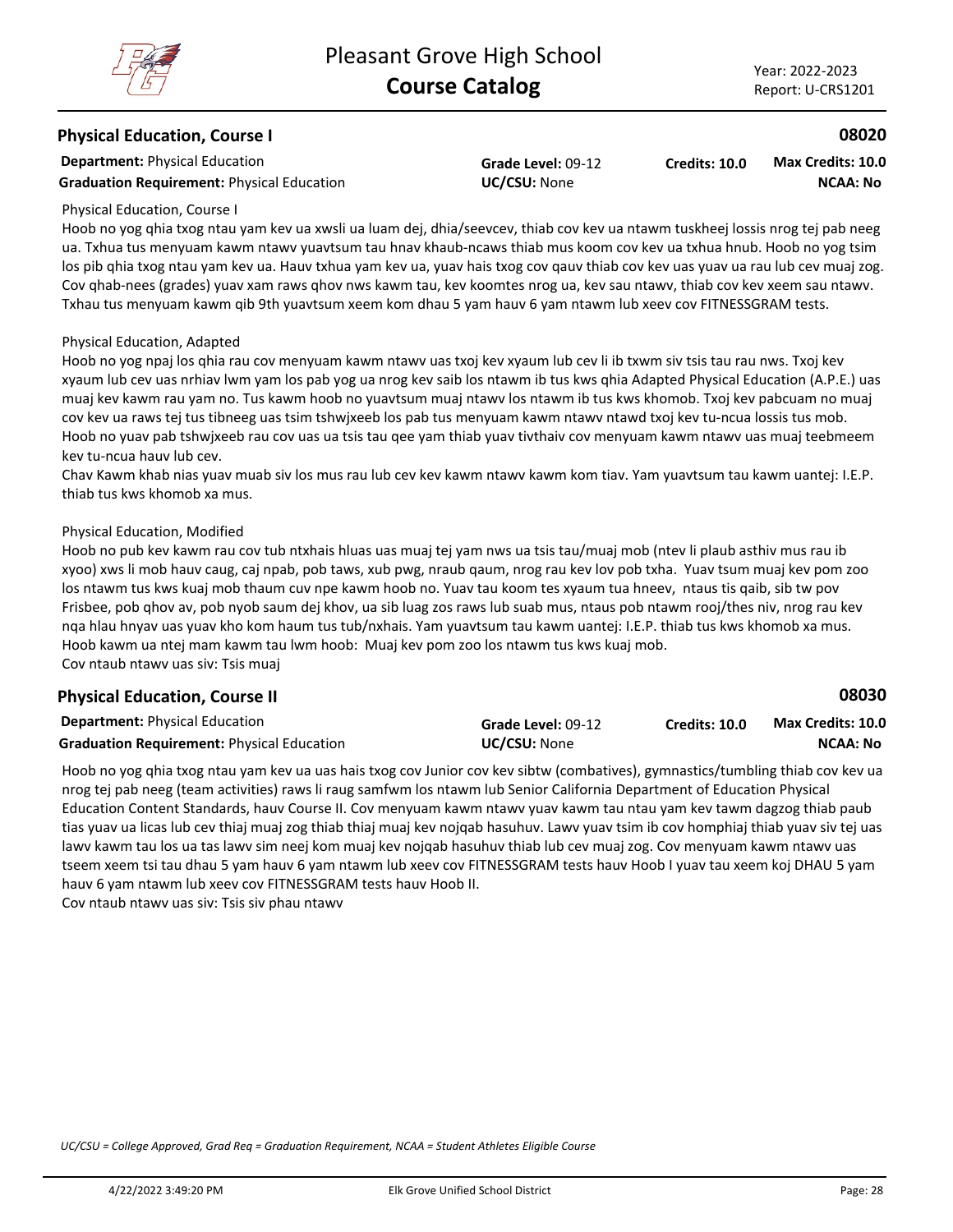## **Weight Training and Conditioning**

**Department:** Physical Education

Graduation Requirement: Physical Education **UC/CSU:** None

**Grade Level:** 09-12

**Credits: 5.0 NCAA: No Max Credits: 20.0**

Hoob kawm no yog tshwjxeeb rau kev ua kom muaj zog, thev taus, ua kom lub cev muag, thiab kom muaj kev cobphum. Hoob kawm no yuav muaj kawm txog, parallel squats, power and hanging cleans, bench press, and incline press. Tej yam kev kawm uas tseemceeb nyob hoob no yog: Kawm txog kev cobphum nyob rau hoob weight room no, kawm txog kev pib/ xaus rau tej qho yuav ua, kawm nqa tej yam thiab kawm txog kev cobphum rau kev nqa tej ua hnyav hnyav, kawm cov npe rau cov muscle loj ntawm lub cev, thiab txhua tus nyias yuav tsum tau muaj nyias lub homphiaj. Cov tub ntxhais yuav sojntsuam lawv tus kheej rau lawv kev tawm dagzog seb nyob qib twg los ntawm qhov uas koom rau kev xeem FitnessGram uas muaj ua ntu zus nyob rau lub semester. Hoob no rov kawm dua yuav qhabnees tau tiamsis tsuas tau 20 credits xwb tsi tshaj ntawd. Cov credit no siv tau mus rau hoob kawm uas dag zog rau kev kawm ntawv tiav.

Co-requisite: Cov tub ntxhais uas kawm qib 9 yuav tsum tau xeem rau California Cov ntaub ntawv uas siv: Tsis siv phau ntawv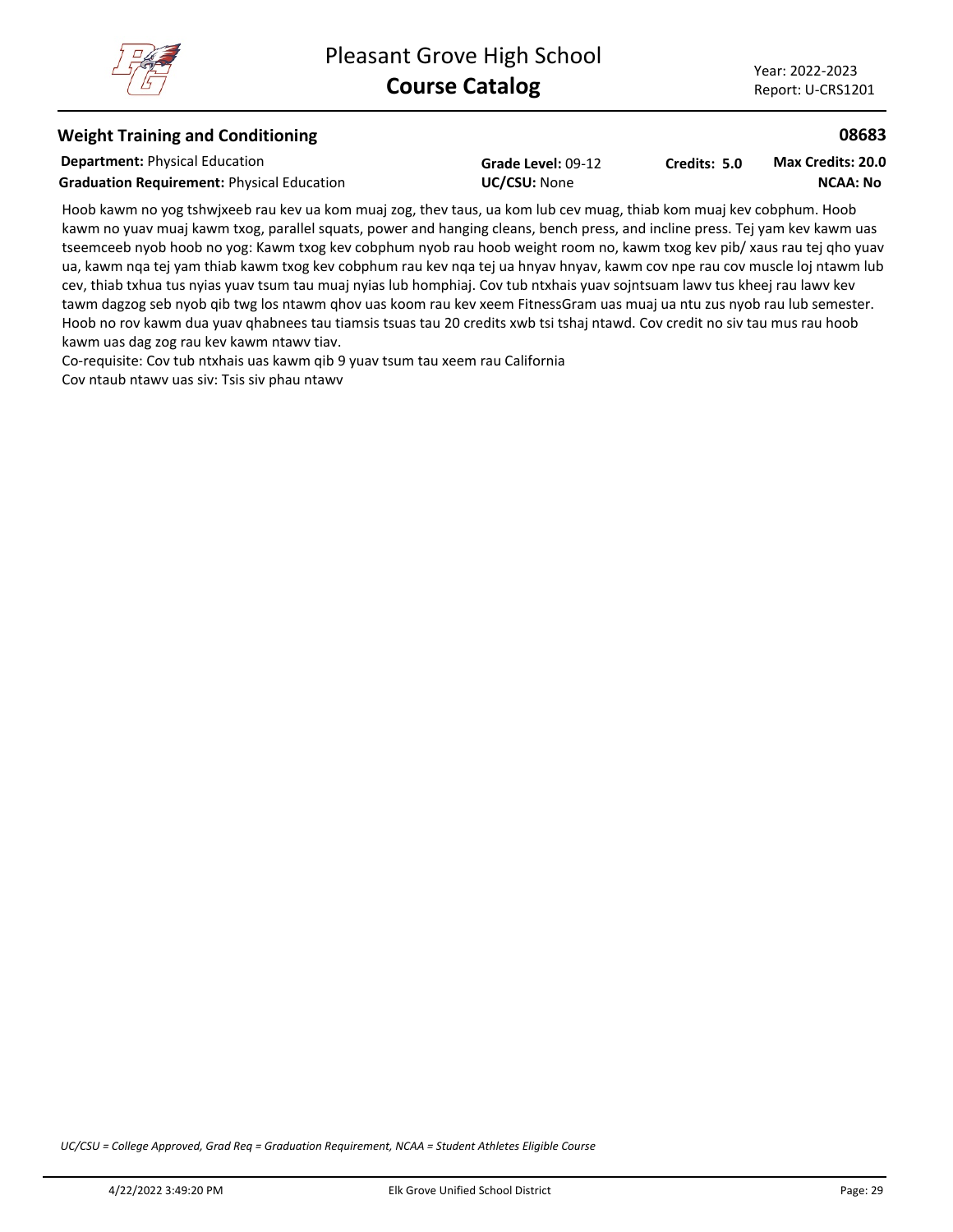

#### **Science**

#### **Department:** Science **04109 AP Biology Grade Level:** 11-12 **Graduation Requirement:** Life Science **UC/CSU:** Biological Science (d) **Credits: 10.0 NCAA: Yes Max Credits: 10.0**

Hoob no yog tsim los qhia ceev, thiab qhia tob txog biology ua xyoo ob rau cov menyuam kawm ntawv uas xav kawm ntxiv. Hoob uas yog qib kawm hauv college no yuav qhia txog tej uas qhia hauv AP biology thiab npaj cov menyuam kawm ntawv mus xeem AP biology test. Hoob no suav tau ua lub District ib hoob science rau xyoo peb thiab suav tau ua ib feem hauv hoob lab science rau kev nkag mus kawm CSU thiab UC. Peb nquahu kom cov menyuam kawm hoob no mus xeem tus AP exam. Yuav tsum tau ua ua ntej: Kawm tag Biology (kev kawm txog tsiaj) thiab Chemistry (kev kawm txog kev ua tshuaj) nrog rau tus

qhab nees B los yog zoo tshaj

Cov ntaub ntawv uas siv: AP Edition, Campbell Biology in Focus, Pearson, 3rd Edition, Copyright 2020

## **AP Chemistry**

**04209**

| <b>Department:</b> Science                      | Grade Level: 10-12                  | Credits: 10.0 | <b>Max Credits: 10.0</b> |
|-------------------------------------------------|-------------------------------------|---------------|--------------------------|
| <b>Graduation Requirement: Physical Science</b> | <b>UC/CSU:</b> Physical Science (d) |               | NCAA: Yes                |

Hoob kawm accelerated Chemistry no yuav kawm txog atomic structure thiab properties, molecular thiab ionic compound structure thiab properties, intermolecular forces thiab properties, chemical reactions, kinetics, thermodynamics, equilibrium, acids thiab bases, thiab applications of thermodynamics. Cov menyuam kawm ntawv yuav mus xeem tau tus AP hauv Chemistry thiab tyuav tau txais college credit. Hoob no suav tau ua lub District ib hoob science rau xyoo peb thiab suav tau ua ib feem hauv hoob lab science rau kev nkag mus kawm CSU thiab UC. Peb nqua hu kom cov menyuam kawm hoob no mus xeem tus AP exam. Yam yuavtsum tau kawm uantej: Qhov uas yuav tsum tau kawm uantej: Yuav tsum kawm Mathematics II thiab tau tus C lossis siab dua thiab kawm nrog rau hoob Mathematics III lossis qib siab dua zauv.

Cov ntaub ntawv uas siv: Chemistry: A Molecular Approach, AP Edition, Pearson, 6th Edition, Copyright 2023

| <b>AP Physics I</b>                             |                                     |               | 04311                    |
|-------------------------------------------------|-------------------------------------|---------------|--------------------------|
| <b>Department:</b> Science                      | Grade Level: 10-12                  | Credits: 10.0 | <b>Max Credits: 10.0</b> |
| <b>Graduation Requirement: Physical Science</b> | <b>UC/CSU:</b> Physical Science (d) |               | NCAA: Yes                |

Hoob no yog ib hoob yuav siv lej algebra-based cov los kawm nrog qeb siab-theem physics (introductory college-level physics) kawm los tshawb tej yam xws li Newtonian mechanics (nrog rau rotational motion), hauj lwm (work), lub zog (energy), hwj chim (power), mechanical waves thiab lub suab sound; thiab pib kawm txog tej yam yooj yim ntawm circuits. Cov tub ntxhais hluas yuav kawm txog inquiry-based learning uas yuav pab lawv siv lub scientific tswv yim rau kev xav (scientific critical thinking) thiab kev haum siab (reasoning skills). Kws li 25 feem pua ntawm cov sijhawm qhia ntawv yuav siv rau cov tub ntxhais koom tes ua haujlwm hauv lub laboratory nrog rau kev tshawb nrhiav (inquiry-based investigations) uas pub sijhawm zoo rau cov tub ntxhais los mus xyaum tej science practices

Hoob yuav tsum tau kawm ua ntej: Qhov uas yuav tsum tau kawm uantej: Yuav tsum tau kawm hoob Mathematics III thiaj tau tus qhabnees C lossis zoo dua thiab kawm tib txhij nrog Mathematics II

Cov ntaub ntawv uas siv: College Physics, Cengage Learning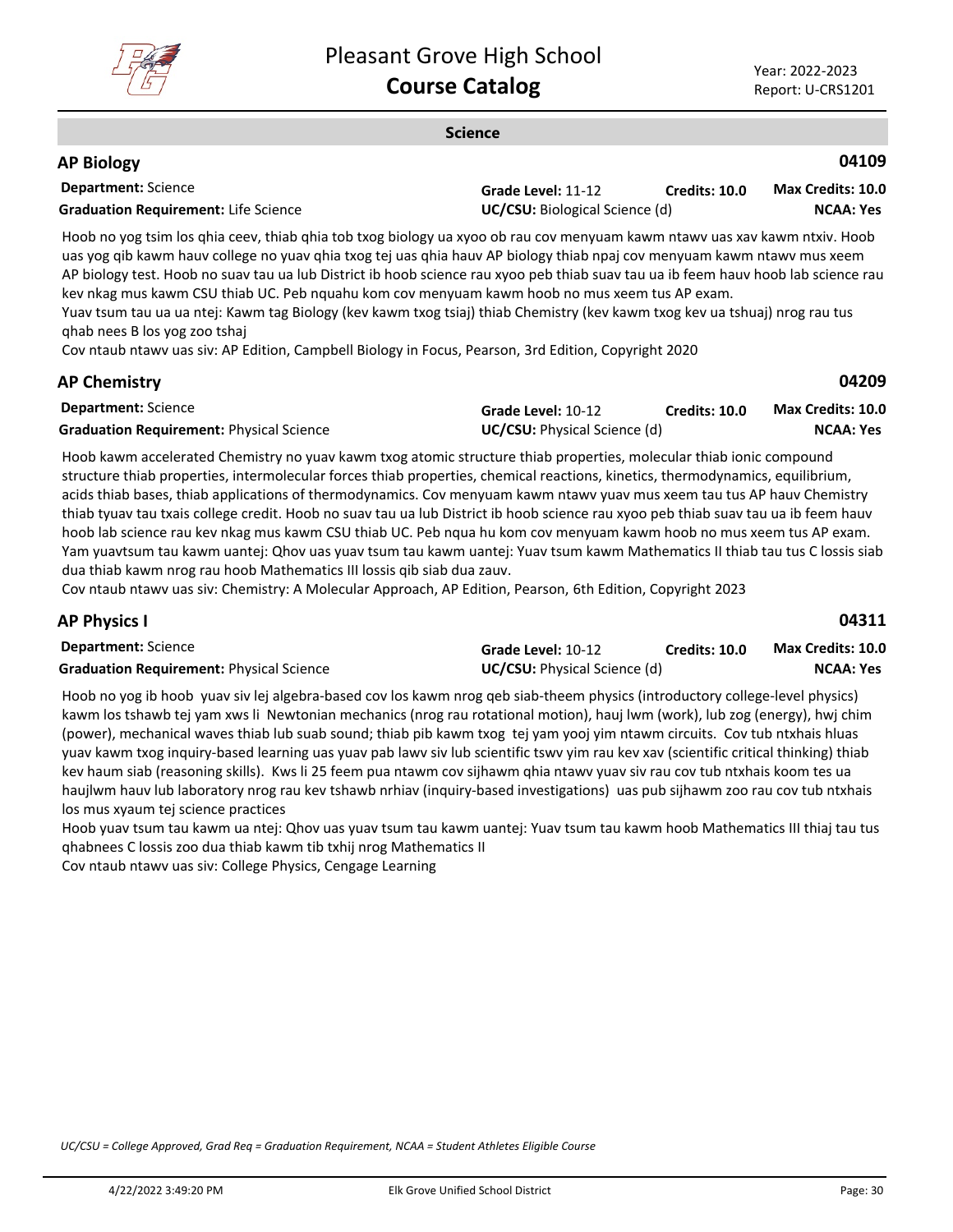## **AP Physics II**

**Department:** Science

**Grade Level:** 11-12 **Graduation Requirement:** Physical Science **UC/CSU:** Physical Science (d) **Credits: 10.0**

**NCAA: Yes Max Credits: 10.0**

**04312**

**04104**

**04204**

**04620**

Hoob no yog ib hoob yuav siv lej algebra-based cov los kawm nrog qeb siab-theem physics (introductory college-level physics) kawm los tshawb tej yam xws li fluid static thiab probability; electrostatics; electrical circuits nrog capacitors; magnetic fields; electromagnetism; physical thiab geometric optics; thiab quantum, atomic, thiab nuclear physics. Cov tub ntxhais hluas yuav kawm txog inquiry-based learning uas yuav pab lawv siv lub scientific tswv yim rau kev xav (scientific critical thinking) thiab kev haum siab (reasoning skills). Kws li 25 feem pua ntawm cov sijhawm qhia ntawv yuav siv rau cov tub ntxhais koom tes ua haujlwm hauv lub laboratory nrog rau kev tshawb nrhiav (inquiry-based investigations) uas pub sijhawm zoo rau cov tub ntxhais los mus xyaum tej science practices

Hoob yuav tsum tau kawm ua ntej: AP Physics I lossis ib hoob introductory nrog rau qib C lossis zoo dua Cov ntaub ntawv yuav siv: College Physics, Cengage Learning

| <b>Biology of the Living Earth</b> |  |  |
|------------------------------------|--|--|
|------------------------------------|--|--|

| <b>Department: Science</b>                  | Grade Level: 09-12                    | Credits: 10.0 | <b>Max Credits: 10.0</b> |
|---------------------------------------------|---------------------------------------|---------------|--------------------------|
| <b>Graduation Requirement: Life Science</b> | <b>UC/CSU:</b> Biological Science (d) |               | <b>NCAA: Yes</b>         |

Hoob kawm laboratory no qhia kom muaj kev totaub zoo thiaj kawm tau rau biological thiab earth sciences. Cov ntsiab lus yuav kawm yog ecosystem interactions thiab energy, keebkwm txog lub ntiajteb, evidence for evolution, inheritance of traits, structure thiab function, thiab ecosystem stability thiab zoo licas thaum huab cua hloov. Hoob kawm no tsim kom muaj ib cov qauv los ntawm kev uas nug txog tej yam, sojntsuam txog tej kev qhia (data), tsim thiab ua tej yam experiment thiab tsim kom muaj kev daws teebmeem rau tej uas niaj hnub nimno muaj.

Hoob kawm uake nrog rau: Kawm tiav lawm lossis tabtom kawm hoob Mathematics I lossis lwm hoob uas sis npaug li ntawd Cov ntaub ntawv siv los qhia: STEMscopes CA-NGSS-3D, The Living Earth

| <b>Chemistry in the Earth System</b> |  |  |  |  |
|--------------------------------------|--|--|--|--|
|--------------------------------------|--|--|--|--|

**Criminalistics**

| <b>Department:</b> Science                      | Grade Level: 10-12                  | <b>Credits: 10.0</b> | <b>Max Credits: 10.0</b> |
|-------------------------------------------------|-------------------------------------|----------------------|--------------------------|
| <b>Graduation Requirement: Physical Science</b> | <b>UC/CSU:</b> Physical Science (d) |                      | <b>NCAA: Yes</b>         |

Hoob kawm laboratory no qhia txog chemistry los ntawm kev tshawb nrhiav txog tej xwmtxheej loj uas tau tshwmsim nyob rau lub ntiajteb. Cov tub ntxhais yuav xyaum tej yam nyob rau science thiab yuav tshawb nrhiav txog tej yam rau hauv hoob laboratory: atomic theory, chemical bonding thiab reactions, thermodynamics, plate tectonics, huab cua hloov, thiab ocean acidification.

Hoob kawm uake nrog: Kawm tiav lawm lossis tabtom kawm hoob Mathematics I lossis lwm hoob uas sis npaug li ntawd Cov ntaub ntawv siv los qhia: Experience Chemistry in the Earth System, Copyright 2021, Pearson Education, Inc.

| <b>Department:</b> Science             | Grade Level: 11-12  | Credits: 10.0 | <b>Max Credits: 10.0</b> |
|----------------------------------------|---------------------|---------------|--------------------------|
| <b>Graduation Requirement: Science</b> | <b>UC/CSU: None</b> |               | NCAA: Yes                |

Hoob kawm no yog kom totaub txog tej kev ua txhaum cai, yuav tshawb nrhiav licas rau qhov kev txhaum cai ntawd, thiab yuav tau sojntsuam licas. Hoob kawm no yog qhia los ntawm kev uas nqi tes- tshawb nrhiav txog tej yam kev txhaum loj "uas muaj tiag" Cov kev txhaum uas loj heev no muaj cov kauj ruam yuav tsum tau ua los ntawm Pab tibneeg Rau Tshawb Nrhiav Kev Txhaum ntawm lub zos/xeev/lub tebchaw no lub koomhaum kev tshawb nrhiav. Kev kawm no yuav kawm txog pathology, toxicology, anthropology, psychology, thiab criminalistics. Tej txujci uas tej zaum yuav siv los mus rau forensic genetics (DNA fingerprinting) thiab kuaj ib cev. Hoob kawm no yuav tshawb nrhiav txog tej kev txhaum uas raug rau pejxeem sawvdaws. Tej Uas Yuav Tsum Tau Kawm Uantej: Kawm Hoob General Science thiab Biology thiab tau tus C lossis zoo dua Cov Ntaub Ntawv Siv Los Qhia: Criminalistics: An Introduction to Forensic Science, High School Edition, 13th Edition, Pearson Education, Copyright 2021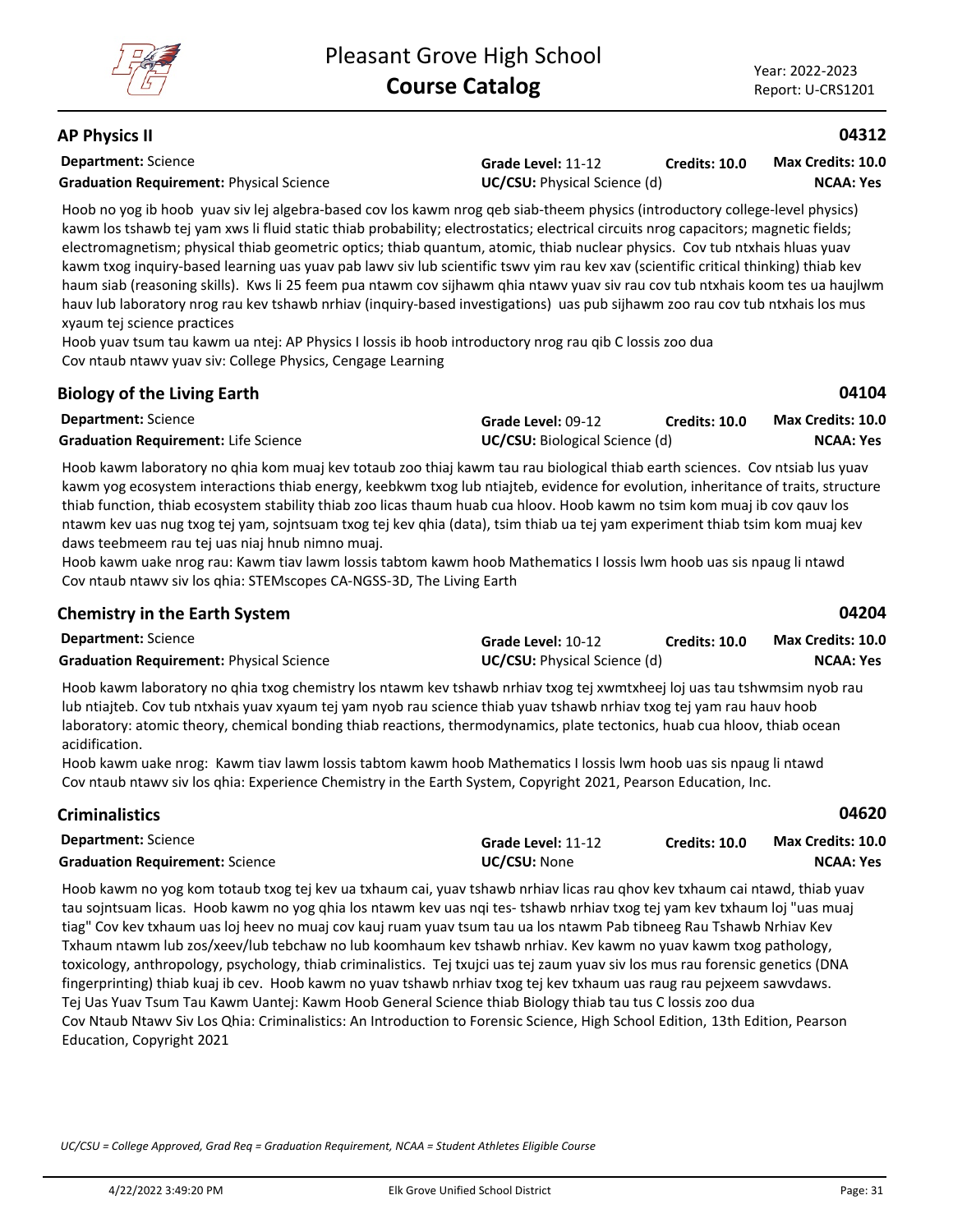## **Physics of the Universe**

**Department:** Science Graduation Requirement: Physical Science<br>
UC/CSU: Physical Science (d)

**Grade Level:** 10-12 **Credits: 10.0** **Max Credits: 10.0**

**04304**

**04690**

**NCAA: Yes**

Hoob kawm laboratory no qhia txog qhov uas sis ze ntawm physics thiab lub ntiajteb. Nws qhia kom paub saib txog tej yam xwmtxheej uas tshwmsim loj nyob hauv lub ntiajteb, mus saib txog tej yam ntawd thiab muab cov kev qhia (data) txhais, tsim ib cov qauv, tshawb nrhiav txog kev sis ze ntawm tej graph thiab tej lej, thiab engineering thiab nrhiav kev daws tej teebmeem uas niaj hnub nimno muaj. Hoob kawm no muaj cov unites kawm txog motion and forces, energy conversions, waves thiab electromagnetic waves, nuclear processes, thiab stellar processes

Hoob kawm uake nrog: Completion of or enrollment in Mathematics I or equivalent Cov ntaub ntawv siv los qhia: STEMscopes CA-NGSS-3D, Physics in the Universe

## **Physiology**

| <b>Department:</b> Science             | Grade Level: 10-12                    | Credits: 10.0 | <b>Max Credits: 10.0</b> |
|----------------------------------------|---------------------------------------|---------------|--------------------------|
| <b>Graduation Requirement: Science</b> | <b>UC/CSU:</b> Biological Science (d) |               | NCAA: Yes                |

Hoob no qhia txog txhua yam ntawm tibneeg lub cev txog kev nojqab haushuv thiab kabmob. Hoob muaj kev ua nrog (laboratory) uas kawm ib xyoos no yuav kawm txog tej leeg (nervous system), tej hlab ntshav (circulatory system), tej pobtxha (skeletal system), cov chaw ua menyuam (reproductive system), etc. Cov kev ua (laboratory) yuav siv thiab phais cov neeg ciaj thiab tuag kom paub txog tibneeg cev nqaij tawv thiab tej hlab ntshav. Hoob no suav tau ua ib hoob physical science rau kev kawm kom tiav thiab ua ib hoob lab science rau kev nkag mus kawm UC thiab CSU.

Yam yuavtsum tau kawm uantej: Kawm tas General Science thiab Biology thiab tau qhab-nees C los siab dua. Cov ntaub ntawv uas siv: Hole's Essentials of Human Anatomy & Physiology, High School Second Edition, McGraw-Hill, Copyright 2021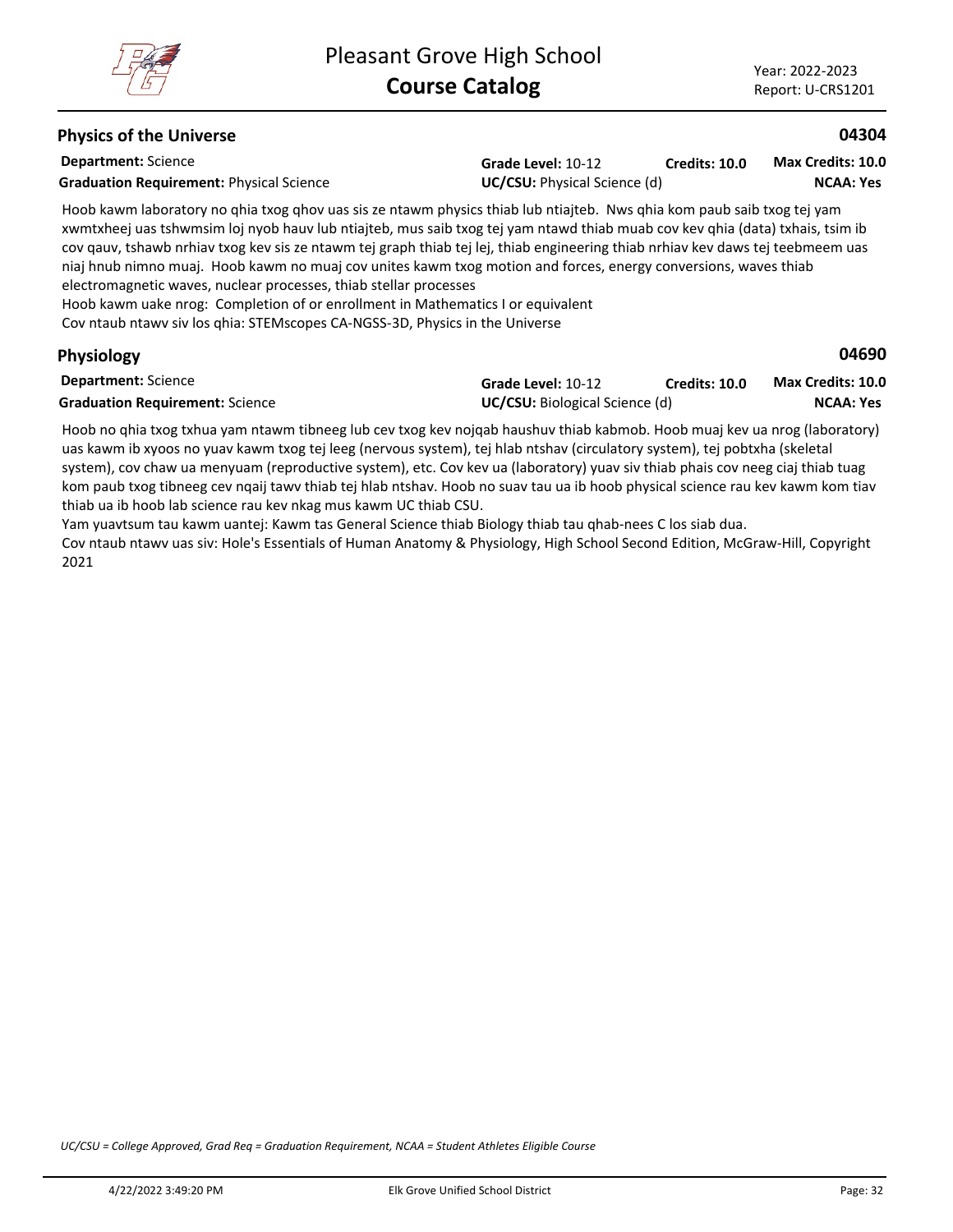

**06080**

#### **Visual/Performing Arts**

## **Animation I**

| <b>Department: Visual/Performing Arts</b>             | Grade Level: 09-12                        | <b>Credits: 10.0</b> | <b>Max Credits: 20.0</b> |
|-------------------------------------------------------|-------------------------------------------|----------------------|--------------------------|
| <b>Graduation Requirement: Visual/Performing Arts</b> | <b>UC/CSU:</b> Visual/Performing Arts (f) |                      | NCAA: No                 |

Hoob no qhia cov tub ntxhais hluas txog tej yam yooj yim ntawm kev teeb duab tas lauv hauv computer (animation) thiab kev tsim duab computer graphics. Lawv yuav kawm tej yam yooj yim ntawm lub ntsiab lus, cov tswv yim, thiab kev txawj ua ib yam dab tsi nyob rau kev cev tes ua num thiab tej projects txuas rau animation thiab computer graphics. Kev kawm tsom txog cov tub/ntxhais uas xav siv thiab xyaum nws tej txuj ci tsim duab, nrog rau kev txawj siv lub computer cov software los pab tsim art. Hoob no yog rau cov tub ntxhais hluas uas nyiam txog kev sibtham/txuas lus ntawm tej txuj ci tsim art, yeeb yaj kiab, yeeb yaj kiab ntawm sam thiaj, kev siv computer teeb duab, thiab/los yog kev siv computer tsim tus qauv. Yuav kawm txog cov haujlwm nyob rau kev ua txuj ci thiab tsim duab. Hoob no rov kawm dua yuav qhabnees tau tiamsis tsuas tau 20 credits xwb tsi tshaj ntawd. Hoob no ua tau raws li UC thiab CSU visual thiab performing arts kev cai requirement thiab cuag tau kev cai lav ntawv lawm. Cov ntaub ntawv uas siv: The Encyclopedia of Animation Technology, Running Press

## **Animation II**

| <b>Department:</b> Visual/Performing Arts             | Grade Level: 10-12                        | Credits: 10.0 | <b>Max Credits: 20.0</b> |
|-------------------------------------------------------|-------------------------------------------|---------------|--------------------------|
| <b>Graduation Requirement: Visual/Performing Arts</b> | <b>UC/CSU:</b> Visual/Performing Arts (f) |               | NCAA: No                 |

Hoob no pub cov tub ntxhais hluas siv tej yam qeb siab heev/nyuaj dua ntawm lub ntsiab lus, tswv yim, thiab kev txawj ua ib yam dab tsi rau kev cev tes ua num thiab tej projects txuas rau animation thiab computer graphics. Tus tub/ntxhais yuav tau sau, tsim, thiab nthuav tawm nws li animation nyob rau txhua txoj haujlwm siv computer: cov ua raws li tej yam ib txwm ua thiab cov uas txav tau zog. Hoob no yog rau cov tub/ntxhais muaj kev kawm qeb siab tsim animation, uas xav siv thiab xyaum nws tej tswv yim nrog rau kev txawj siv cov modern technology niaj hnub no los teeb animation. Hoob no pub ib lub sijhawm zoo rau tej chaw tsim animation thiab tsev kawm ntawv qeb siab los saib tus tub/ntxhais cov duab. Hoob no rov kawm dua yuav qhabnees tau tiamsis tsuas tau 20 credits xwb tsi tshaj ntawd.

Hoob kawm ua ntej mam kawm tau hoob no: Animation I Cov ntaub ntawv uas siv: Tsis siv phau ntawv.

## **AP Music Theory**

**06315**

| <b>Department:</b> Visual/Performing Arts             | Grade Level: 10-12                        | <b>Credits: 10.0</b> | Max Credits: 10.0 |
|-------------------------------------------------------|-------------------------------------------|----------------------|-------------------|
| <b>Graduation Requirement:</b> Visual/Performing Arts | <b>UC/CSU:</b> Visual/Performing Arts (f) |                      | <b>NCAA: No</b>   |

Hoob no tsim los qhia cov tub ntxhais hluas txog kev nyeem thiab sau kom tau cov nkauj muaj plaub thooj (four-part music) thiab cob qhia xyaum kev hlmoog tej intervals, scales, thiab chords. Lawv yuav kawm kom paub cim thiab siv tej yam yooj yim ntawm suab nkauj xws li notation, rhythm thiab meter, melody, scales, key signatures, intervals thiab triads. Cov tub/ntxhais yuav tau xyaum tsim tej melodies thiab sau plaub thooj. Hoob no qhia tej yam yooj yim ntawm cov suab nkauj tej systems los ntawm ntau hom haiv neeg kab ke thiab caij nyoog txawv. Hoob no yog ib hoob zoo heev los npaj mus kawm txog kev kwv yees ntawm suab nkauj nyob rau tsev kawm ntawv qeb siab. Thaum kawm tiav, cov tub/ntxhais yuav muaj feem tw xeem daim AP examination hais txog Music Theory, qho credit yuav siv tau rau tsev kawm ntawv qeb siab. Muaj kev pom zoo loj heev rau cov tub/ntxhais tw xeem daim AP exam. Pub siv cov credits rau kev cai lav ntawv Visual thiab Performing Arts graduation requirement. Hoob no ua tau raws li UC thiab CSU requirement lawm.

Yam yuavtsum tau kawm uantej: Nyeem tau cov ntawv cim suab paj nruag

Cov ntaub ntawv uas siv: The Musician's Guide to Theory and Analysis, Third Edition, W. W. Norton and Company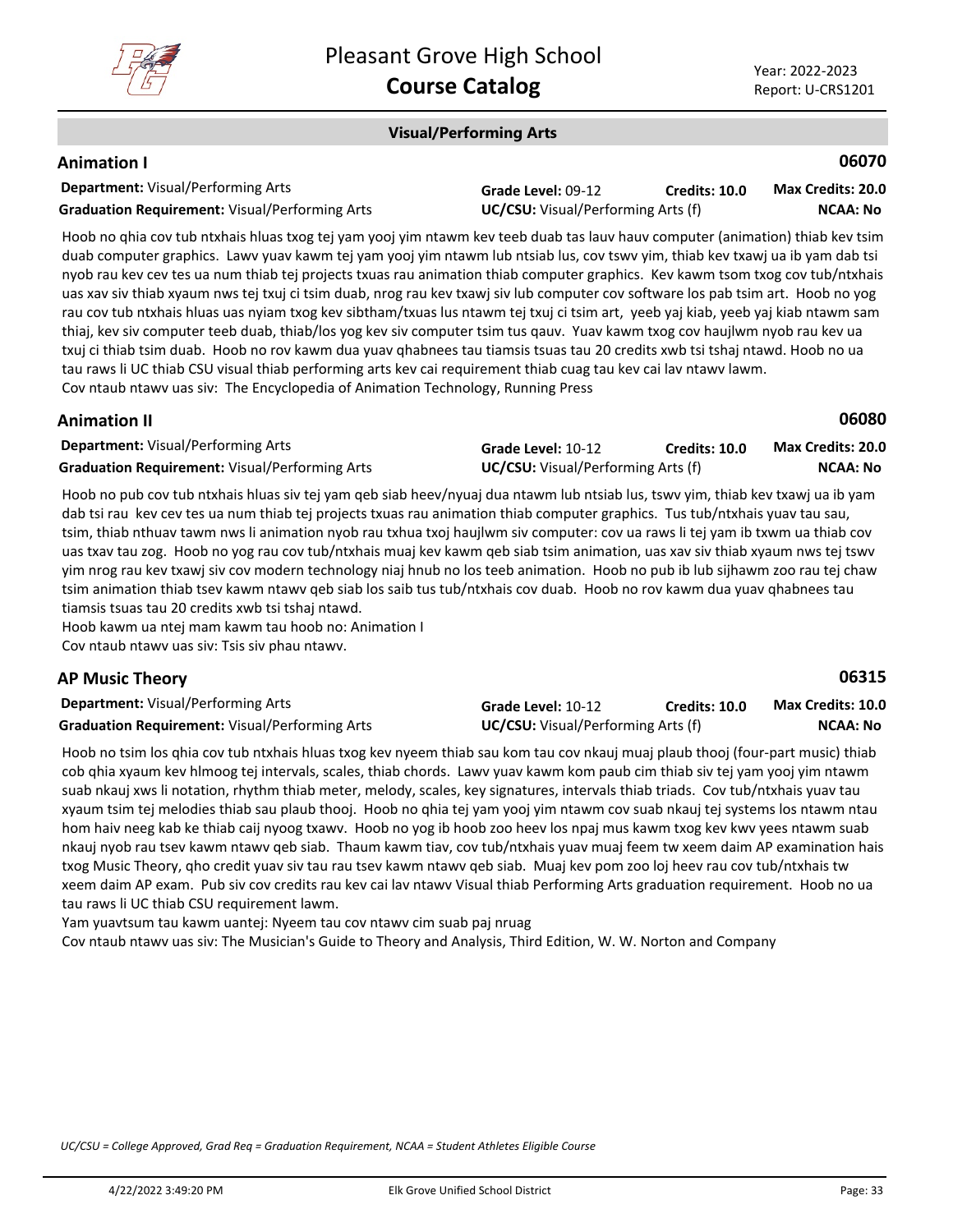**06060**

**06010**

#### **AP Studio Art: 3-D Design**

**Department:** Visual/Performing Arts

**Graduation Requirement:** Visual/Performing Arts **UC/CSU:** Visual/Performing Arts (f)

**Grade Level:** 10-12 **Credits: 10.0**

**NCAA: No Max Credits: 10.0**

Hoob no saib txog yam dav heev ntawm kev txhais cov khoom teeb/tsa tej teeb meem tob thiab seem (depth and space), xws li qho chaw muaj coob coob/loj loj (mass), dav (volume), tsoos (form), tiaj tiaj (plane), sib sib (light), thiab ntxhib/mos (texture). Tej yam tau hais los no, ua tau los ntawm kev sib ntxiv, nrho/txiav, thiab/los yog sib txuas/dhos lub sijhawm tsim/ua. Yuav muaj ntau hom tswv yim ntawm kev sawv cev, lub ntsiab lus, thiab kev nthuav tawm nyob rau cov khoom teeb/tsa uas ib txwm muaj ntev los lawm, tus qauv ua vaj ua tsev, tej ris tsho, khoom uas siv av puab, khoom uas txuas ntau yam hlau ua ke thiab dav ob peb theem, nrog rau lwm yam. Hoob no ua tau raws li kev cai lav ntawv thiab cuag tau UC thiab CSU qho Visual thiab Performing Arts requirement lawm.

Hoob kawm ua ntej mam kawm tau lwm hoob: Kawm tau tus qhab nee "C" los yog zoo dua hauv hoob Ceramics II los yog Commercial Art/Graphics, lossis tau kev tso cai los ntawm tus xibfwb.

Cov ntaub ntawv uas siv: Tsis siv phau ntawv

## **AP Studio Art: Drawing**

| <b>Department: Visual/Performing Arts</b>             | Grade Level: 10-12                        | <b>Credits: 10.0</b> | <b>Max Credits: 10.0</b> |
|-------------------------------------------------------|-------------------------------------------|----------------------|--------------------------|
| <b>Graduation Requirement: Visual/Performing Arts</b> | <b>UC/CSU:</b> Visual/Performing Arts (f) |                      | NCAA: No                 |

Hoob no yog tsim los qhia txog kev txhais dav dav txog cov kev kos duab thiab media. Qhov pom kev thiab ntxoov ntxoo, cov kab kos, daim duab puas xoo, composition, kev kho daim duab, thiab kos kom pom zoo li tob lossis deb uas yuav siv ntau yam los ua Yuav muaj tej yam kev ua xwsli pleev duab, luam duab thiab muab duab sibhauj (mixed media), nrog rau kev kos kom pom zoo thiab xev ua ntawm tuskheej. Hoob no suav tau ua ib hoob rau kev kawm kom tiav thiab ua ib hoob Visual thiab Performing Arts rau kev nkag mus kawm CSU thiab UC.

Yam yuavtsum tau kawm uantej: Kawm tas Art II los Commercial Art/Graphics thiab tau qhab-nees C los siab dua lossis tau kev tso cai ntawm tus xibfwb

Cov ntaub ntawv uas siv: Tsis siv phau ntawv

#### **Art I**

| <b>Department:</b> Visual/Performing Arts             | Grade Level: 09-12                        | <b>Credits: 10.0</b> | <b>Max Credits: 10.0</b> |
|-------------------------------------------------------|-------------------------------------------|----------------------|--------------------------|
| <b>Graduation Requirement: Visual/Performing Arts</b> | <b>UC/CSU:</b> Visual/Performing Arts (f) |                      | <b>NCAA: No</b>          |

Hoob no qhia cov menyuam kawm ntawv txog cov qauv kev kos duab (drawing), pleev duab (painting), txua duab (sculpture), luam duab tawm (print making), keebkwm txog art, kev txaus siab (appreciation) txog art thiab kev paub txog qhov zoo nkauj (aesthetic judgment). Tsis tau kawm dua txog art los tsis ua licas. Cov projects uas ua hauv hoob yuav hais txog cov qauv thiab kev tsim thiab kev kos, pleev, thiab txua tau zoo. Cov menyuam kawm ntawv cov projects tej zaum yuav siv iav los kos (chais), thee (charcoal), kua cwjmem (ink), hmoov poovsib (pastels), tempera, xim dej (watercolor), thiab xim pleev (plaster). Cov projects ua duab yuav muaj xwsli luam rau cov ntawv yas (linoleum block prints), pleev rau cov ntaub tshwbliag (silk screen), thiab kos qhuav rau ib daim ntawv (dry point etching). Hoob no suav tau ua ib hoob Visual thiab Performing Arts rau kev nkag mus kawm UC thiab CSU.

Cov ntaub ntawv uas siv: Discovering Drawing, Davis Publications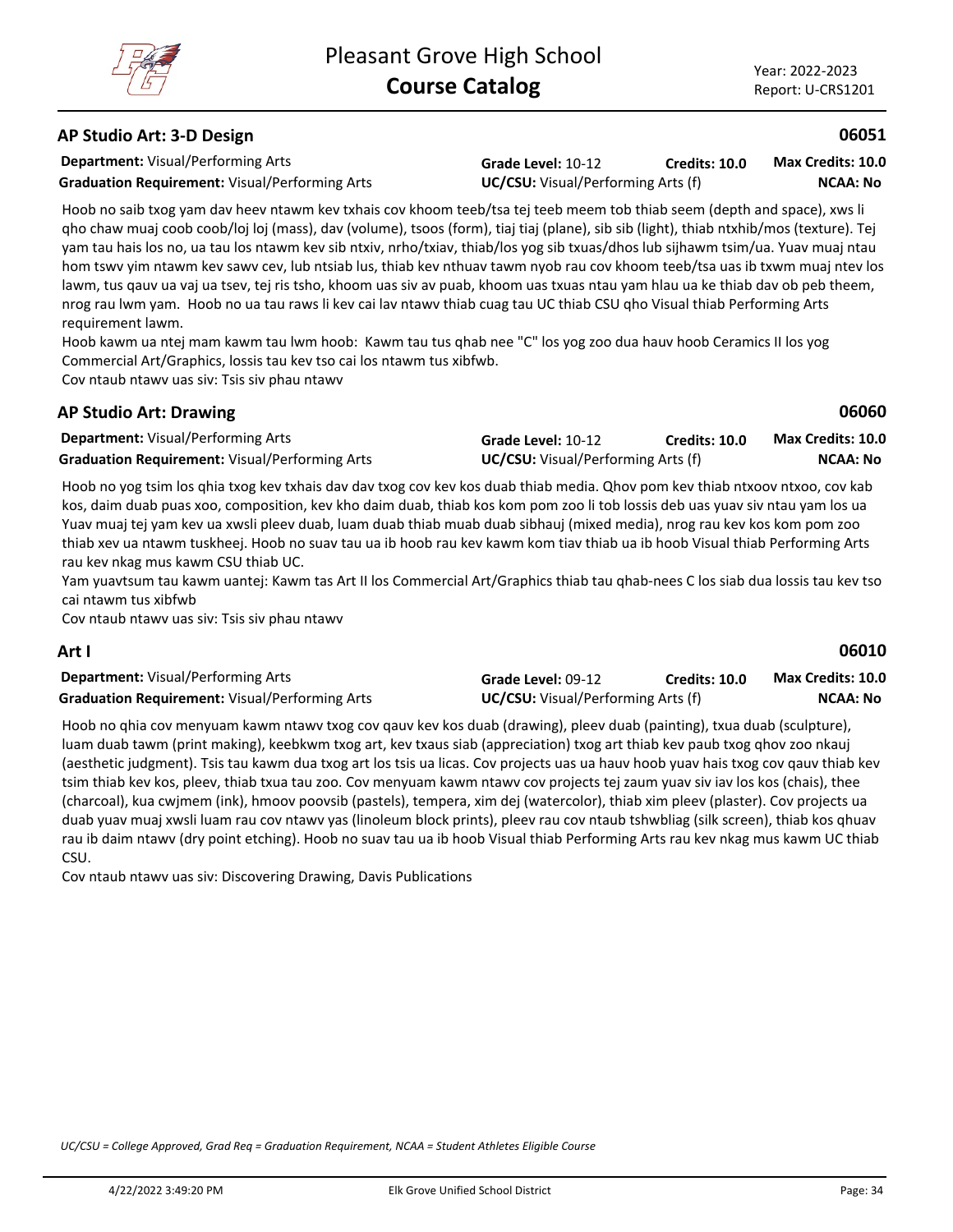## **Art II**

**Department:** Visual/Performing Arts **Graduation Requirement:** Visual/Performing Arts **UC/CSU:** Visual/Performing Arts (f)

**Grade Level:** 10-12 **Credits: 10.0**

**NCAA: No Max Credits: 10.0**

**06020**

**06035**

Hoob no yog tsim los qhia rau cov menyuam kawm ntawv uas xav kawm ntxiv txog kev kos duab (drawing), pleev duab (painting), txua duab (sculpture), luam duab tawm (print making), keebkwm txog art, thiab tsim qauv duab rau ib theem siab tshaj qub. Peb nquahu kom cov menyuam kawm ntawv sau npe mus kawm hoob Art II A thiab Art II B tibsi. Art II yog ib hoob uas kawm txuas ntxiv ntawm hoob Art I. Hauv cov projects cov menyuam kawm ntawv yuav tau ua ntawm tuskheej ntau ua li tus txawj lawm thiab ceev thiab khaws tej duab uas lawv ua tau. Peb nquahu kom cov menyuam kawm ntawv coj lawv tej duab thiab khoom uas tsim tau mus nrog luag sib tw saib leejtwg daim zoo dua thiab coj mus teeb rau neeg tuaj xyuas. Hoob no suav tau ua ib hoob Visual thiab Performing Arts rau kev nkag mus kawm UC thiab CSU.

Yam yuavtsum tau kawm uantej: Kawm tiav hoob Art I lossis xibfwb nquahu kom kawm Cov ntaub ntawv uas siv: Experience Painting, Davis Publications

## **Art II, Honors**

| <b>Department:</b> Visual/Performing Arts             | Grade Level: 10-12                        | Credits: 10.0 | <b>Max Credits: 10.0</b> |
|-------------------------------------------------------|-------------------------------------------|---------------|--------------------------|
| <b>Graduation Requirement: Visual/Performing Arts</b> | <b>UC/CSU:</b> Visual/Performing Arts (f) |               | <b>NCAA: No</b>          |

Hoob kawm no yog rau cov tub ntxhais uas twb kawm keeb lawm uas xav npaj thiab kho kom nws qhov college lossis art career portfolio zoo dua qub.

Qhov no yuav cia cov tub ntxhais tsim ib lub digital portfolio tso lawv tej ntaub ntawv uas lawv tau ua tiav los ntawm traditional, graphic design and digital fine arts practices. Hoob kawm no yuav tsum tau kawm uantej lossis kawm thooj txhij nrog rau AP Studio Art (and/or a concurrent course to IB Art SL1 and IB Art HL1. Hoob kawm no kawm kom paub txog aesthetics, art criticism, art history, artists, thiab studio production uas muaj li no: kawm kom paub txxog tej txujci, paub tshawb nrhiav txog tus artist ntawd tes haujlwm uas nws tau ua nrog rau kev saib txog tej yam uas tseemceeb hauv art thiab cov qauv rau kev tsim. Hoob yuav tau kawm uantej: Art II lossis Commercial Art/Graphics lossis portfolio review thiab tau tus xibfwb kev pomzoo Cov ntaub ntawv kawm: The Visual Experience, Davis

## **Art III**

| <b>Department: Visual/Performing Arts</b>             | Grade Level: 10-12                        | <b>Credits: 10.0</b> | <b>Max Credits: 20.0</b> |
|-------------------------------------------------------|-------------------------------------------|----------------------|--------------------------|
| <b>Graduation Requirement: Visual/Performing Arts</b> | <b>UC/CSU:</b> Visual/Performing Arts (f) |                      | <b>NCAA: No</b>          |

Hoob no yog tsim los rau cov menyuam uas kawm art qibsiab. Yuav qhia ntau txog kev siv xim dej (watercolor acrylic), gouache, xim xyaw roj, thiab airbrush los pleev duab. Cov menyuam kawm ntawv yuav xyaum siv cov kev kos thiab pleev duab los kos thiab pleev txog tej yam uas xav tau rau hauv lub hlwb, yus pom zemzuag, thiab pivtxwv txog lub sijhawm uas ntawd xwsli zoo siab, chim siab, tshav ntuj nrig los ntsaus ntej nti. Dua li tseem yuav kawm txog cov kev ua duab uas pleev rau daim ntaub tshwbliag uas muaj ntau xim. Hoob no rov kawm dua yuav qhabnees tau tiamsis tsuas tau 20 credits xwb tsi tshaj ntawd. Hoob no suav tau ua ib hoob Visual thiab Performing Arts rau kev nkag mus kawm UC thiab CSU.

Yam yuavtsum tau kawm uantej: Kawm tiav hoob Art II lossis xibfwb nquahu kom kawm.

Cov ntaub ntawv uas siv: Exploring Painting, Davis

## **Band, Intro to Marching/Concert**

| <b>Department: Visual/Performing Arts</b>             | <b>Grade Level: 09-12</b>                 | <b>Credits: 10.0</b> | <b>Max Credits: 10.0</b> |
|-------------------------------------------------------|-------------------------------------------|----------------------|--------------------------|
| <b>Graduation Requirement:</b> Visual/Performing Arts | <b>UC/CSU:</b> Visual/Performing Arts (f) |                      | NCAA: No                 |

Hoob no yog tsim los qhia kom cov menyuam kawm ntawv los koom ua tau ib pab menyuam ntaus suab paj nruag. Nws yog thawj hoob kawm rau cov menyuam uas kawm Marching/Concert Band. Cov menyuam kawm ntawv yauv los kawm txog cov ntaub ntawv uas qhia suab paj nruag (music literature) uas sau rau ib pab concert band thiab marching band, thiab mus xyaum tshuab thiab ntaus rau tibneeg xyuas. Cov menyuam kawm ntawv yuav los kawm txog tus qauv ntawm kev ua yeebyam ntaus suab paj nraug (performing arts) hauv tej haivneeg thiab keebkwm tibneeg. Yuav tau txais 25 teev rau kev Mus Pab Zejzos Community Service hauv Laguna Creek High School.

Yam yuavtsum tau kawm uantej: Muaj peevxwm tshuab lossis ntaus ib yam cim suab paj nruag thiab tus xibfwb qhia music xa mus lossis mus ua rau band director xyuas thiab nws mam xaiv

Cov ntaub ntawv uas siv: Tsis siv phau ntawv.

*UC/CSU = College Approved, Grad Req = Graduation Requirement, NCAA = Student Athletes Eligible Course*

**06030**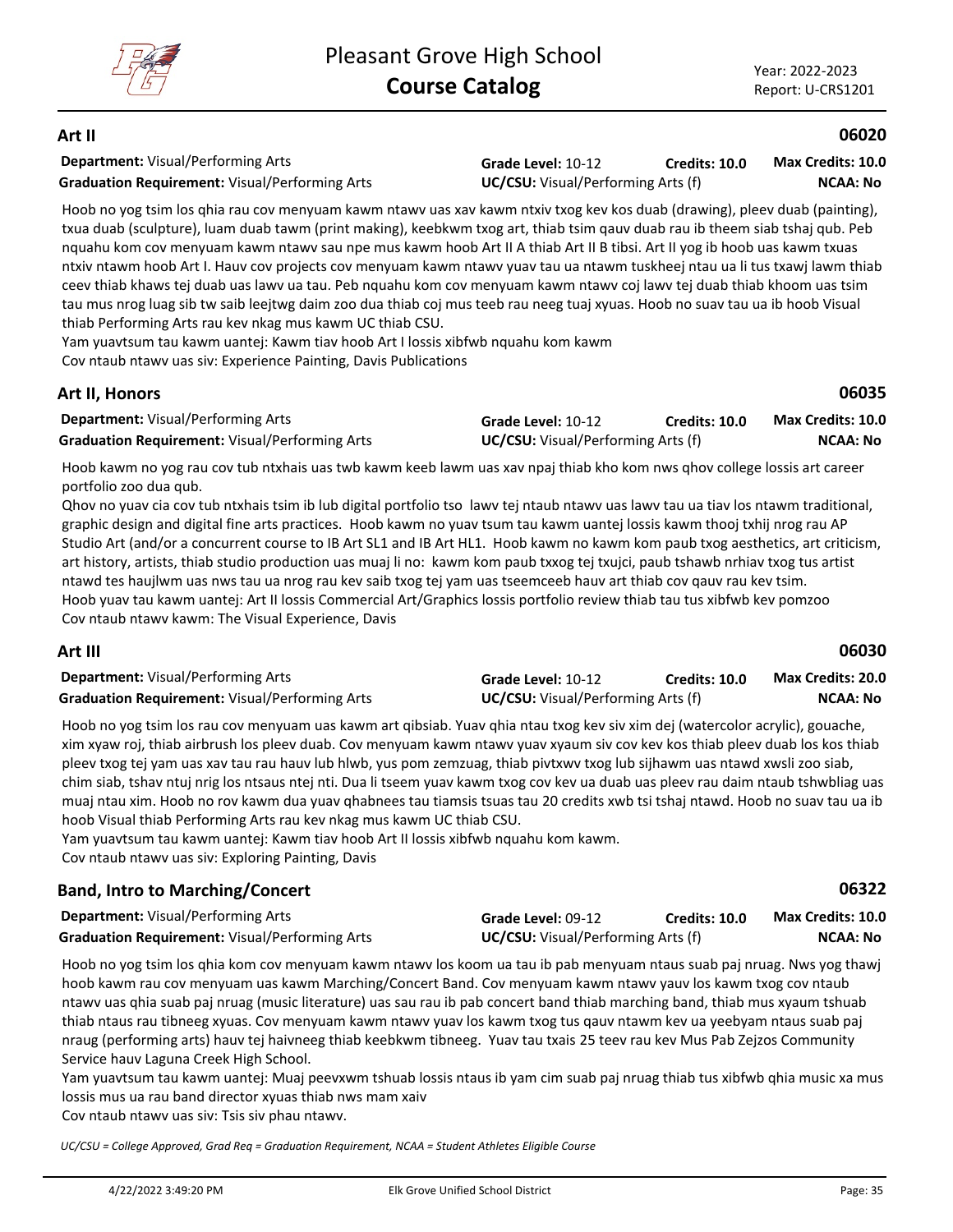## **Band, Jazz**

**Department:** Visual/Performing Arts **Graduation Requirement:** Visual/Performing Arts **UC/CSU:** Visual/Performing Arts (f)

**Grade Level:** 09-12 **Credits: 10.0**

**NCAA: No Max Credits: 40.0**

**06331**

Hoob no yog tsim los qhia ib pab neeg tshuab thiab ntaus suab paj nruag uas feem ntau yog jazz thiab rock styles, jazz articulations, thiab phrasing thiab yuavtsum tau kawm nrog hoob Marching/Concert Band (tsuas tshwj cov cim suab paj nruag (instruments) uas tsis siv rau hauv pab marching/concert band xwsli electric bass, guitar, thiab piano). Yuav los kawm txog kev tshuab thiab ntaus txuas ntxiv mus li yus hnov lub suab uantej. Yuav muaj kev mus tshuab thiab ntaus hauv cov concerts thiab jazz festivals. Hoob no rov kawm dua yuav qhabnees tau tiamsis tsuas tau 40 credits xwb tsi tshaj ntawd. Tau thiab suav tau nws ua ib hoob Visual thiab Performing Arts rau kev nkag mus kawm UC thiab CSU thiab rau kev kawm kom tiav high school. Yam yuavtsum tau kawm uantej: Muaj peevxwm tshuab lossis ntaus ib yam cim suab paj nruag rau band thiab tus xibfwb qhia music xa mus lossis mus ua rau band director hauv tsev kawm ntawv xyuas thiab kawm tas Introduction to Jazz Band Cov ntaub ntawv uas siv: Tsis siv phau ntawv

| <b>Ceramics I</b> |  |
|-------------------|--|
|                   |  |

**06110**

| <b>Department:</b> Visual/Performing Arts             | Grade Level: 09-12                        | <b>Credits: 10.0</b> | <b>Max Credits: 10.0</b> |
|-------------------------------------------------------|-------------------------------------------|----------------------|--------------------------|
| <b>Graduation Requirement: Visual/Performing Arts</b> | <b>UC/CSU:</b> Visual/Performing Arts (f) |                      | NCAA: No                 |

Hoob no qhia cov menyuam kawm ntawv txog cov qauv kev puab av xwsli xuas tes puab, siv lub rooj kiv (potter's wheel), pleev cov xim uas ci, thiab cov kev muab cub. Hoob no yog ib hoob pib hauv kev kawm puab av. Yuav kawm txog txoj kev puab pav hauv keebkwm art thiab tej uas cov kws tshiab tiam no (contemporary artists) puab. Hoob no suav tau ua ib hoob rau kev kawm kom tiav thiab ua ib hoob Visual thiab Performing Arts rau kev nkag mus kawm UC thiab CSU. Cov ntaub ntawv uas siv: Experience Clay, Second Edition, Davis Publications

| <b>Ceramics II</b>                                    |                                           |                      | 06120                    |
|-------------------------------------------------------|-------------------------------------------|----------------------|--------------------------|
| <b>Department:</b> Visual/Performing Arts             | Grade Level: 10-12                        | <b>Credits: 10.0</b> | <b>Max Credits: 10.0</b> |
| <b>Graduation Requirement:</b> Visual/Performing Arts | <b>UC/CSU:</b> Visual/Performing Arts (f) |                      | NCAA: No                 |

Hoob no yog ib hoob uas qhia txog theem siab ntawm kev siv lub rooj kiv (potter's wheel), theem siab ntawm kev xuas tes puab, theem siab ntawm kev pleev xim ci, thiab cov kev kos duab rau tej khoom uas xuas av puab rau kom zoo nkauj. Hoob no yog ib hoob kawm Ceramics theem nrab, uas kawm txuas ntxiv tej uas lawm tas los hauv hoob Ceramics I. Cov menyuam kawm ntawv yuav los kawm txog kev tov cov xim ci thiab cov kev muab cov khoom siv av puab rau hauv lub qhov-txos ci thiab kev thau lawv tawm los. Tseem yuav los kawm txog keebkwm art uas hais txog kev siv av los puab ua laujkaub tais diav ceramics. Peb nquahu kom cov menyuam kawm ntawv coj lawv tej khoom uas tsim tau los mus nrog luag sib tw saib leejtwg lub zoo dua thiab coj mus teeb rau neeg tuaj xyuas. Hoob no suav tau ua ib hoob rau kev kawm kom tiav thiab ua ib hoob Visual thiab Performing Arts rau kev nkag mus kawm UC thiab CSU.

Yam yuavtsum tau kawm uantej: Ceramics I Kuv muaj qib C los siab dua los xibfwb tsocai Cov ntaub ntawv uas siv: Beginning Sculpture, Davis Publications

| <b>Ceramics II, Honors</b>                            |                                           |               | 06150                    |  |
|-------------------------------------------------------|-------------------------------------------|---------------|--------------------------|--|
| <b>Department:</b> Visual/Performing Arts             | Grade Level: 10-12                        | Credits: 10.0 | <b>Max Credits: 10.0</b> |  |
| <b>Graduation Requirement: Visual/Performing Arts</b> | <b>UC/CSU:</b> Visual/Performing Arts (f) |               | <b>NCAA: No</b>          |  |

Nyob rau hoob kawm siab Ceremics no yuav kawm txog cov qauv saib ntsig txog kev uas puab tej yam khoom, los sojntsuam thiab saib txog yam khoom tsim ntawd, saib tej keebkwm rau art, thiab studio production. Cov tub ntxhais yuav kawm kom tiav 12 yam theme project uas yuav pom txog qhov txawv nyob rau cov art thiab yuav los saib txog tej yam art uas nyiam los ntawm kev tshawb nrhiav thiab sojntsuam txog tus tibneeg uas tsim yam khoom ntawd. Cov tub ntxhais yuav saib txog kev uas tsim tej yam zoo nkauj los ntawm ob txhais tes, tej txujci, vibthis ua licas, thiab ua tau zoo npaum licas. Nyob rau hauv cov kev kawm yuav los saib txog ib cov tibneeg uas txawj puas khoom, ceramic cultural art history, sau tej uas tshawb nrhiav tau los ntawm kev ua tib zoo sojntsuam, thiab tshab xo txog ib qhov genre, style, lossis keebkwm ntawd ib lub sijhawm, uas yuav qhia tau hais tias paub zoo npaum licas txog qib I tej uas kawm. EGUSD hoob kawm siab (honors) no yeej raug lees paub los ntawm UC/CSU thiab yeej kawm tau GPA mus rau ob qhov tibsi EGUSD thiab UC/CSU.

Qhov yuav tsum tau kawm uantej: Ceramics I

Cov ntaub ntawv siv los kawm: The Visual Experience, 3rd Edition, Davis Publications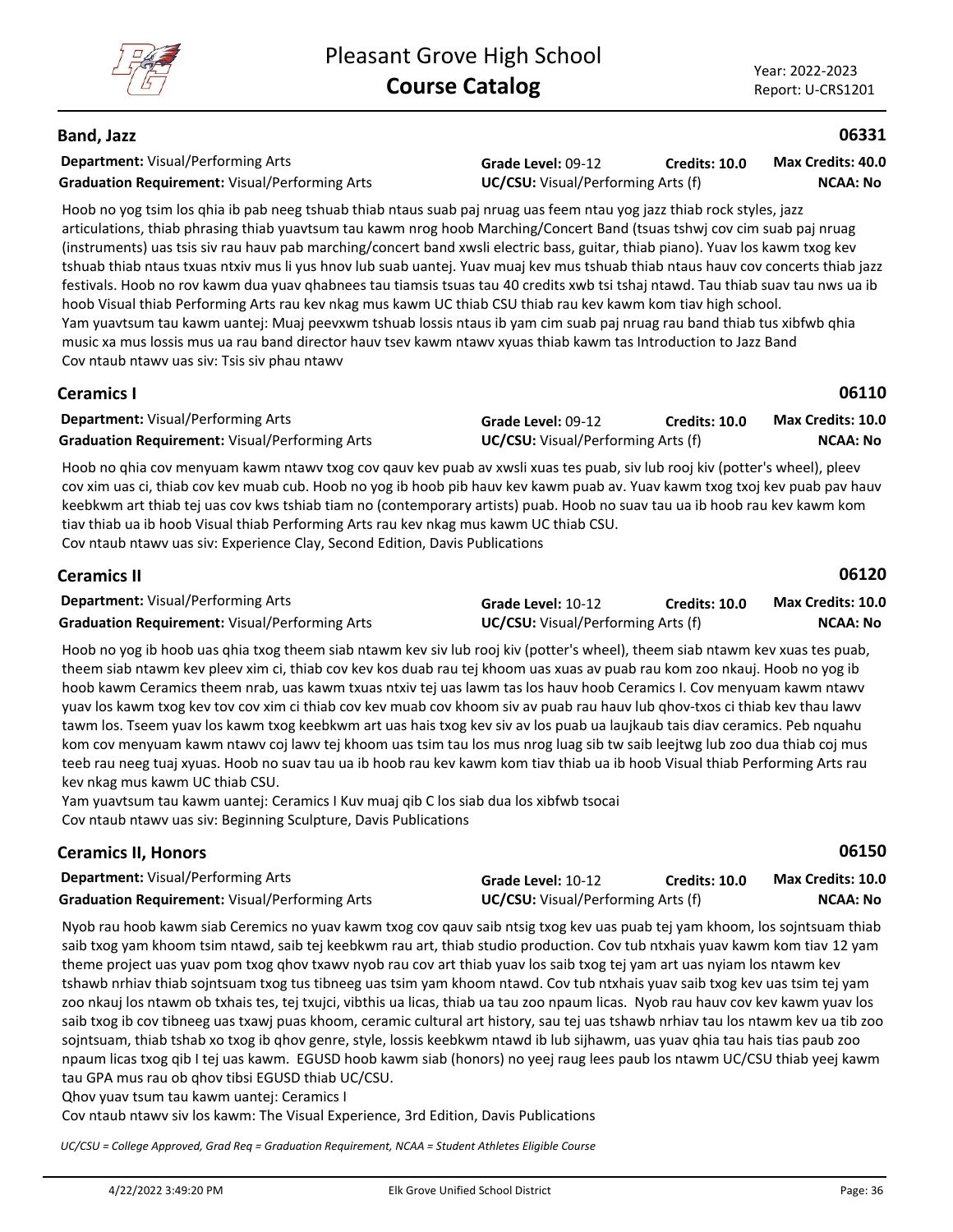## **Ceramics III**

**Department:** Visual/Performing Arts **Graduation Requirement:** Visual/Performing Arts **UC/CSU:** Visual/Performing Arts (f)

**Grade Level:** 10-12 **Credits: 10.0**

**NCAA: No Max Credits: 10.0**

**06130**

**06140**

**06461**

Hoob no yuav qhia tob txog kev puab laujkaub tais diav thiab theem siab txog kev kos duab rau kom zoo nkauj, thiab qhia tob txog kev tov xim thiab tsim lub qhov-txos. Cov menyuam uas kawm hoob no tsimnyog sau npe mus kawm rau hoob qhia thaum lub ciaj nplooj ntoos zeeg thiab hoob qhia thaum lub ciaj nplooj ntoos hlav tibsi. Cov menyuam kawm ntawv yuav kawm txog keebkwm art uas hais txog kev xuas av paub laujkaub tais diav (ceramics). Yuav kawm txog kev ua Raku. Yuav tau ua qee yam homework, tabsis feem ntau yog ua project puab kaujkaub tais tiav. Hoob no suav tau ua ib hoob rau kev kawm kom tiav thiab ua ib hoob Visual thiab Performing Arts rau kev nkag mus kawm UC thiab CSU.

Yam yuavtsum tau kawm uantej: Ceramics II Kuv muaj qib C los siab dua los xibfwb tsocai Cov ntaub ntawv uas siv: Clayworks, Form & Idea in Ceramic Design, Davis

## **Ceramics IV**

| <b>Department:</b> Visual/Performing Arts             | Grade Level: 11-12                        | <b>Credits: 10.0</b> | Max Credits: 20.0 |
|-------------------------------------------------------|-------------------------------------------|----------------------|-------------------|
| <b>Graduation Requirement: Visual/Performing Arts</b> | <b>UC/CSU:</b> Visual/Performing Arts (f) |                      | NCAA: No          |

Hoob no tsom txog kev kawm nyias li haujlwm thiab cov contemporary ceramic art tam sim no. Hoob no qhia tej yam dav thiab tob heev ntawm kev kwv yees thiab lij lim tswv yim nyob rau kev los siv av puab khoom uas txuas rau tus tub/ntxhais cov haujlwm. Cov tub ntxhais hluas uas xav kawm hoob no yuav tsum cuv npe rau ob lub sijhawm kawm tib si, xwsli lub caij fall thiab spring semesters. Hoob no pub sijhawm rau tus tub/ntxhais uas tau kawm tiav cov hoob Ceramics I, II, thiab III los mus ua nws li haujlwm hauv lub studio. Cov tub ntxhais yuav tau npaj thiab tawm suab txog tej yam muaj muag nyob rau hauv chaw daim khoom saib (gallery). Yuav tau ua ib cov homework tiam sis, tej project ua hauv hoob xwb. Pub siv cov credits rau kev cai lav ntawv Visual thiab Performing Arts graduation requirement. Hoob no rov kawm dua yuav qhabnees tau tiamsis tsuas tau 20 credits xwb tsi tshaj ntawd. Ua tau raws li CSU Visual thiab Performing Arts cov requirement thiab rau UC (g) elective requirement tib si.

Hoob kawm ua ntej mam kawm tau lwm hoob: Ceramics III kawm tau tus qhab nee C los yog zoo dua hauv hoob Cov ntaub ntawv uas siv: The Craft and Art of Clay, Prentice Hall

## **Dance Composition & Performance I**

| <b>Department: Visual/Performing Arts</b>             | Grade Level: 09-12                        | Credits: 10.0 | <b>Max Credits: 20.0</b> |
|-------------------------------------------------------|-------------------------------------------|---------------|--------------------------|
| <b>Graduation Requirement: Visual/Performing Arts</b> | <b>UC/CSU:</b> Visual/Performing Arts (f) |               | <b>NCAA: No</b>          |

Hoob no yog tsim los qhia tej tus menyuam kawm ntawv/neeg seevcev kom los ua tau ib tus ntawm ib pab tibneeg coob coob uas seevcev uake (performing troupe). Rhythmycal Maddness, Elk Grove High School, Master Peace, Florin High School, Infinite Motion, Franklin High School, Fusion Dance Company, Laguna Creek High School, Impulse, Monterey Trail High School, Soul Purpose, Pleasant Grove High School, thiab Universal Rhythm, Sheldon High School. Qib I yog qib pib hauv kev los xyaum seevcev uake raws li luag qhia (dance choreography). Cov menyuam kawm ntawv yuav los koom kev xyaum seevcev raws li ib tus menyuam kawm ntawv qhia, thiab los kawm txog ntau yam kev seevcev. Txhua tus menyuam yuavtsum tau koom rau txhua yam kev seevcev, xyaum seevcev, thiab mloog kev qhia txog kev seevcev. Hoob no suav tau ua ib hoob Visual thiab Performing Arts hauv kev kawm kom tiav. Hoob no suav tau ua ib hoob Visual thiab Performing Arts rau kev nkag mus kawm UC thiab CSU. Yam yuavtsum tau kawm uantej: Kawm tas Jazz Dance I thiab raug xaiv thaum ua rau luag xyuas. Cov ntaub ntawv uas siv: Dance Composition, Human Kinetics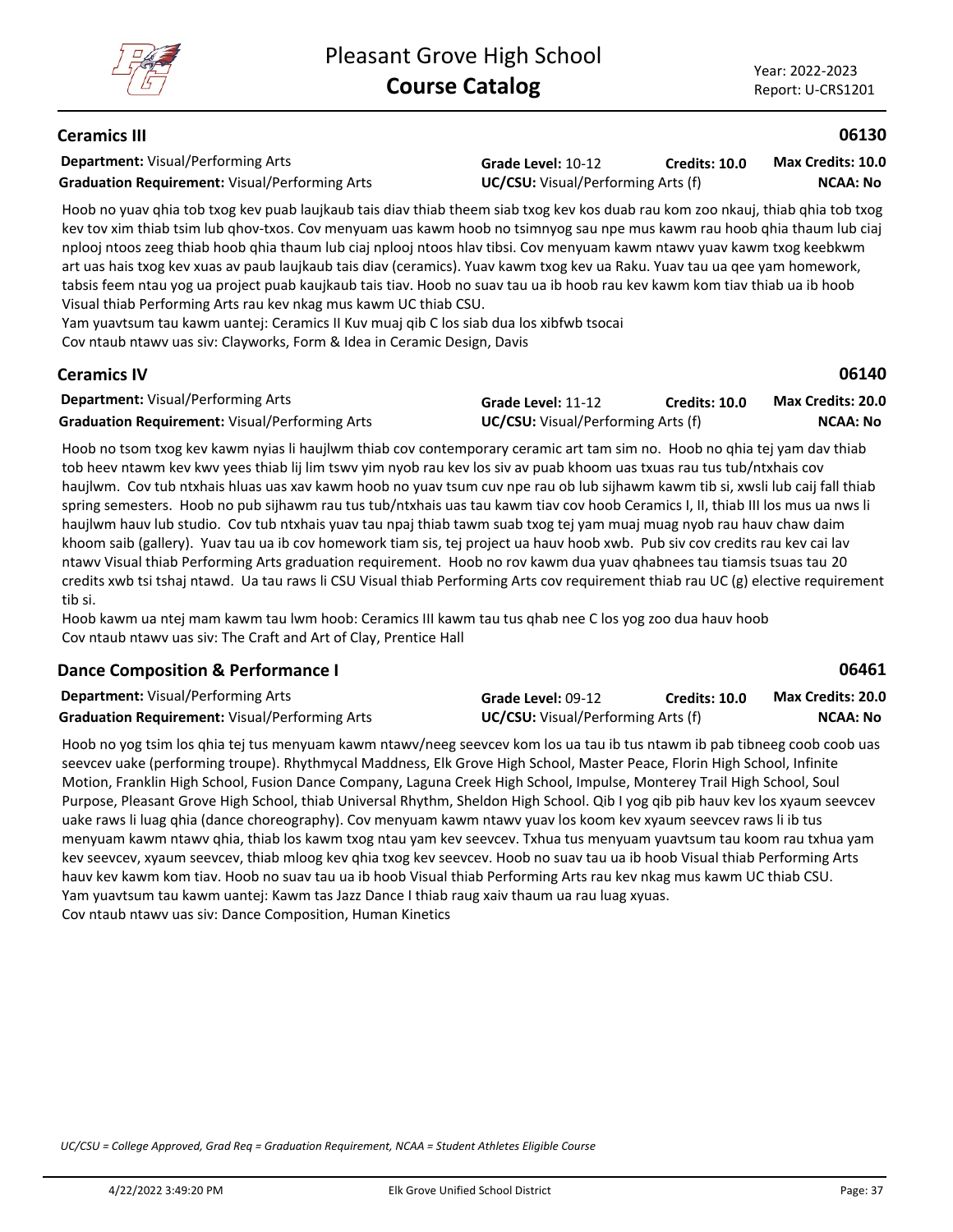## **Dance I, Beginning**

**Department:** Visual/Performing Arts **Graduation Requirement:** Visual/Performing Arts **UC/CSU:** Visual/Performing Arts (f)

**Grade Level:** 09-12 **Credits: 10.0**

**NCAA: No Max Credits: 10.0**

**06465**

**06440**

Hoob no yog pib qhia txog cov txujci rau kev seev cev thiab yuav seev licas. Yuav qhia cov tub ntxhais txog ntau hom kev seev cev, xws li ballet thiab modern dance, jazz thiab tap dance, social thiab cultural dance, thiab contemporary thiab hi-hop dance. Cov tub ntxhais yuav pom tias kev seev cev yog ib qhov art thiab yuav kawm cov txujci rau kev seev cev kom yuav mus nrhiav tau cov haujlwm uas muaj rau kev seev cev. Hoob no muaj kev xyaum seev cev thiab yuav qhia txog tej uas yuav siv rau kev seev cev, yuav kawm txog keeb kwm thiab seb kev seev cev no hloov licas ua ntu zus los, thiab kev tshawb nrhiav txog tej haujlwm seev cev. Hoob kawm no ncav cuag VAPA qhov uas yuav tsum tau kawm thiaj kawm tiav (graduation requirement). Cov ntaub ntawv uas siv: Discovering Dance, Human Kinetics

## **Drama Production I and II/Stagecraft**

| <b>Department:</b> Visual/Performing Arts             | Grade Level: 10-12                        | Credits: 5.0 | Max Credits: 30.0 |
|-------------------------------------------------------|-------------------------------------------|--------------|-------------------|
| <b>Graduation Requirement: Visual/Performing Arts</b> | <b>UC/CSU:</b> Visual/Performing Arts (f) |              | <b>NCAA: No</b>   |

Hoob no qhia txog qhov kev npaj ua yeebyam. Cov menyuam kawm ntawv yuav los tshuaj zaj yeebyam thiab los xam tias yuav teeb dabtsi rau, hnav khaub-ncaws licas, taws teeb thiab pleev plu licas. Yuav muaj cov kev ua xwsli kos tus qauv, tsim thiab pleev xim rau daim ntaub lo tomqab thiab tej khoom saum lub samthiaj. Yuav muaj cov kev xeem thiab cov menyuam kawm ntawv yuavtsum tau ua lawv tej projects kom tiav. Rov kawm cov hoob no yuav credit tau. Suav tau nws cov credits ua ib hoob Visual thiab Performing Arts hauv kev kawm kom tiav. Hoob no suav tau ua ib hoob rau kev nkag mus kawm UC thiab CSU. Hoob no rov kawm dua yuav qhabnees tau tiamsis tsuas tau 30 credits xwb tsi tshaj ntawd.

Cov ntaub ntawv uas siv: Play Productions Today or Theatrical Design & Production, McGraw-Hill

| <b>Guitar Workshop I</b>                              |                                           |               | 06310                    |
|-------------------------------------------------------|-------------------------------------------|---------------|--------------------------|
| <b>Department:</b> Visual/Performing Arts             | Grade Level: 09-12                        | Credits: 10.0 | <b>Max Credits: 20.0</b> |
| <b>Graduation Requirement:</b> Visual/Performing Arts | <b>UC/CSU:</b> Visual/Performing Arts (f) |               | NCAA: No                 |
|                                                       |                                           |               |                          |

Hoob no yog qhia cov nyuam qhuav pib thiab txawj pesnrav hauv kev ntaus guitar ntoo. Cov menyuam kawm ntawv yuav xyaum ntawm tuskheej lossis xyaum ua tej pab meme. Yuav kawm ntau txog cov cim suab (chords), ua ntiv-tes (finger patterns), thiab nyeem cov cim suab nkauj. Hoob no rov kawm dua yuav qhabnees tau tiamsis tsuas tau 20 credits xwb tsi tshaj ntawd. Hoob no suav tau ua ib hoob Visual thiab Performing Arts hauv kev kawm kom tiav.

Yam yuav tsum tau kawm uantej: Nyob rau Sheldon High School, yuavtsum tau kawm ob hoob A/B sib txuas; kawm yuav credit tau txog ob zaug nkaus xwb thiab cov menyuam kawm ntawv yuavtsum tau muaj lawv ib lub guitar ntoo. Cov ntaub ntawv uas siv: Guitar School: Method Book 1, Alfred's

| Jazz Dance I                                          |                                           |                      | 06471                    |
|-------------------------------------------------------|-------------------------------------------|----------------------|--------------------------|
| <b>Department:</b> Visual/Performing Arts             | Grade Level: 09-12                        | <b>Credits: 10.0</b> | <b>Max Credits: 10.0</b> |
| <b>Graduation Requirement: Visual/Performing Arts</b> | <b>UC/CSU:</b> Visual/Performing Arts (f) |                      | NCAA: No                 |

Hoob no qhia txog keebkwm kev seevcev nrog jazz thiab cov qauv kev seevcev. Cov menyuam kawm ntawv yuav kawm tau cov lus uas siv rau hauv kev seevcev thiab tej hom kev seevcev nrog jazz. Nws yuav yog ib lub sijhawm rau cov menyuam kawm ntawv los ntxiv lawv txoj kev txawj, kawm txog thiab xyaum ua tej yam kev seevcev uas neeg tau ua ntau tiam dhau los, nws hom kev seevcev thiab cov kev hloov, nrog rau muaj sijhawm los qhia tej pab neeg seevcev thiab nrog lawv seevcev. Hoob no suav tau ua ib hoob Visual thiab Performing Arts hauv kev kawm kom tiav. Hoob no suav tau ua ib hoob Visual thiab Performing Arts rau kev nkag mus kawm UC thiab CSU.

Cov ntaub ntawv uas siv: Discovering Dance, Human Kinetics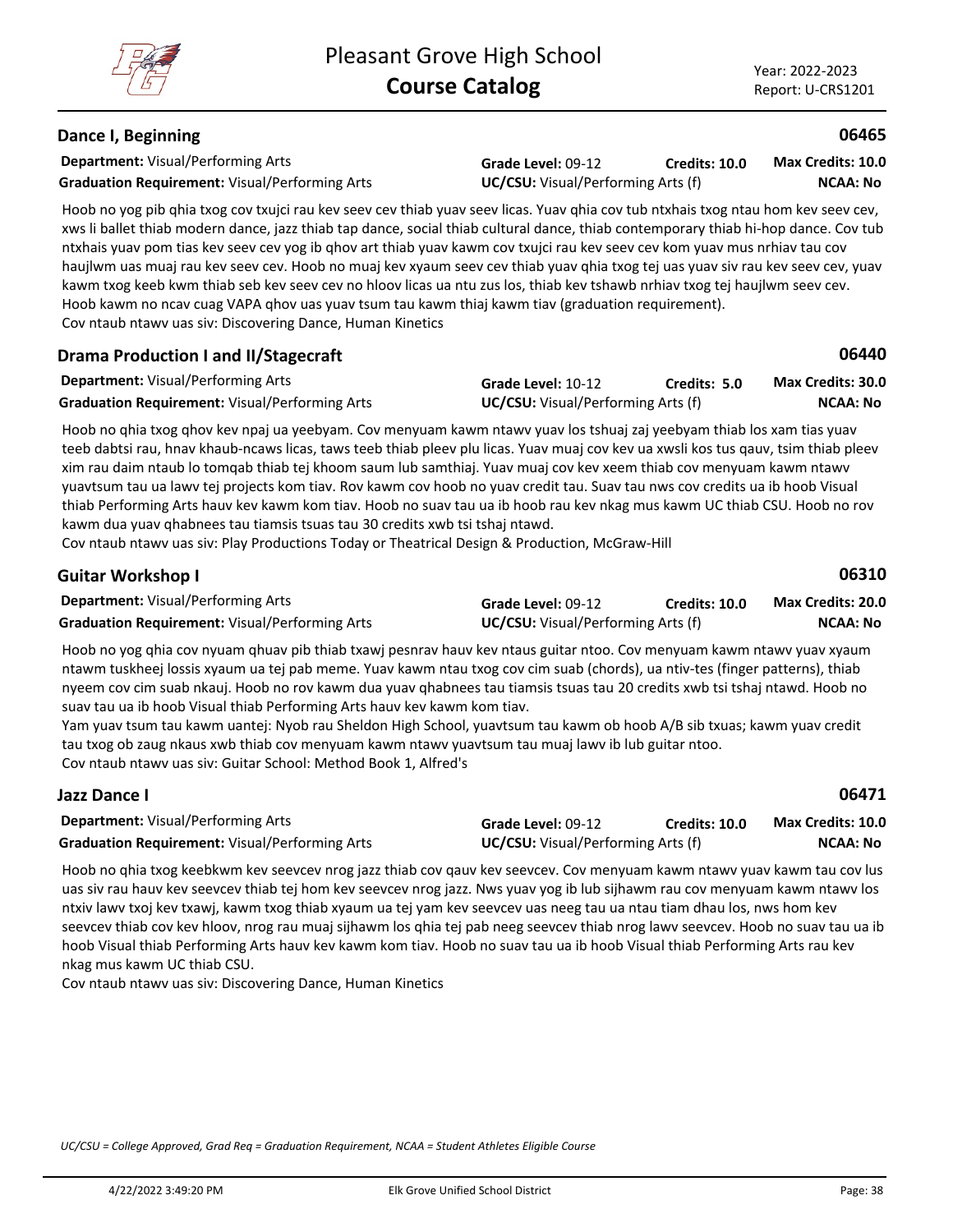## **Photography I**

**Department:** Visual/Performing Arts **Graduation Requirement:** Visual/Performing Arts **UC/CSU:** Visual/Performing Arts (f)

**Grade Level:** 09-12 **Credits: 10.0**

**NCAA: No Max Credits: 10.0**

**06210**

**06220**

**06225**

Hoob no qhia keebkwm hauv kev thaij duab photography, qauv ke thaij duab, cov koob thaij duab; pinhole, simple, thiab single lens reflex, tej hom film, kev ntxuav duab xim dab thiab dawb nkaus xwb, composition, duab tso xyuas thiab thaij duab luam tawm; thaj tibneeg, duab uasi (action), thaij ze thiab nyob twbywm, siv cov lithographic films rau graphic arts, luam cov duab los lo rau neeg xyuas, thiab subject treatment. Yuav muaj kev kawm txog ntau yam kev ua hvu lab thiab cov kev siv cov chemical kom cobphum. Hoob no suav tau ua ib hoob rau kev kawm kom tiav thiab ua ib hoob Visual thiab Performing Arts rau kev nkag mus kawm CSU thiab UC.

Cov ntaub ntawv uas siv: Focus on Photography, 2nd Edition, Davis Publications

## **Photography II**

| <b>Department:</b> Visual/Performing Arts             | Grade Level: 10-12                        | <b>Credits: 10.0</b> | <b>Max Credits: 20.0</b> |
|-------------------------------------------------------|-------------------------------------------|----------------------|--------------------------|
| <b>Graduation Requirement: Visual/Performing Arts</b> | <b>UC/CSU:</b> Visual/Performing Arts (f) |                      | NCAA: No                 |

Hoob no yog tsim los qhia txuas ntxiv cov uas kawm tas los lawm txog kev tsom thiab thaij (composing and shooting), kev ntxuav thiab luam duab, los thiab npaj los rau neeg xyuas. Hoob Photography II yog qhia txuas ntxiv cov uas lawm tas lawm hauv hoob Photography I. Lawv yuav kawm txog ib cov kev ntxuav duab tshiab hauv lab thiab coj los siv. Lawm yuav kawm txog kev siv ntau hom lenses xwsli micro, zoom thiab telephoto. Lawv yuav kawm txog cov kws thaij duab yav tas los thiab tamsim no thiab qhov uas lawv tau hoob txoj kev thaij duab (art of photography). Lawv yuav los kawm txog thiab siv cov kev thaij xwsli texture screens, combination printing, polarizations, high contrast printing, toning, hand coloring vignetting, thiab tswj kev uazog. Peb nquahu kom cov menyuam kawm ntawv coj lawv tej duab uas thaij tau los mus nrog luag sib tw saib leejtwg lthaij tau zoo dua thiab coj mus teeb rau neeg tuaj xyuas. Hoob no rov kawm dua yuav qhabnees tau tiamsis tsuas tau 20 credits xwb tsi tshaj ntawd. Hoob no suav tau ua ib hoob rau kev kawm kom tiav thiab ua ib hoob Visual thiab Performing Arts rau kev nkag mus kawm CSU thiab UC.

Yam yuavtsum tau kawm uantej: Kawm tas Photography I thiab tau qhab-nees C los siab dua, thiab/los xibfwb xa mus Cov ntaub ntawv uas siv: Photography, 12th Edition, Pearson

| <b>Photography II Honors</b> |  |
|------------------------------|--|
|------------------------------|--|

**Department:** Visual/Performing Arts **Grade Level:** 10-12 Graduation Requirement: Visual/Performing Arts **UC/CSU:** Visual/Performing Arts (f) **Credits: 10.0 NCAA: No Max Credits: 10.0**

Hoob kawm no yog rau cov tub ntxhais uas twb kawm keej rau kev thaij duab thiab xav tsim ib qhov portfolio txog nws tus kheej tej uas nws tau thaij los ntawm kev siv lub koob thaij duab li ib txwm ua thiab siv digital los thaij duab. Hoob kawm no tshwjxeeb yog phim rau cov tub ntxhais uas xav kawm mus rau AP Studio Art: 2-D Design with a photography emphasis. Hoob kawm no muaj nyob rau hauv aesthetics, art criticism, art history, thiab studio production. EGUSD hoob kawm siab (honors) no yeej raug lees paub los ntawm UC/CSU thiab yeej kawm tau GPA mus rau ob qhov tibsi EGUSD thiab UC/CSU.

Cov tub ntxhais yuav ua lawv tes haujlwm los ntawm kev uas qhia txog qhov style thiab seb qhov artistic no hloov licas los ntawm kev tshawb nrhiav thiab sojtnsuam txog tus uas thaij duab ntawd tes haujlwm nrog rau tej uas tseemceeb thiab tus qauv uas nws tau tsim.

Hoob yuav tsum tau kawm uantej: Photography I

Cov ntaub ntawv siv los kawm: Photography, 12th Edition, Pearson Education, Inc.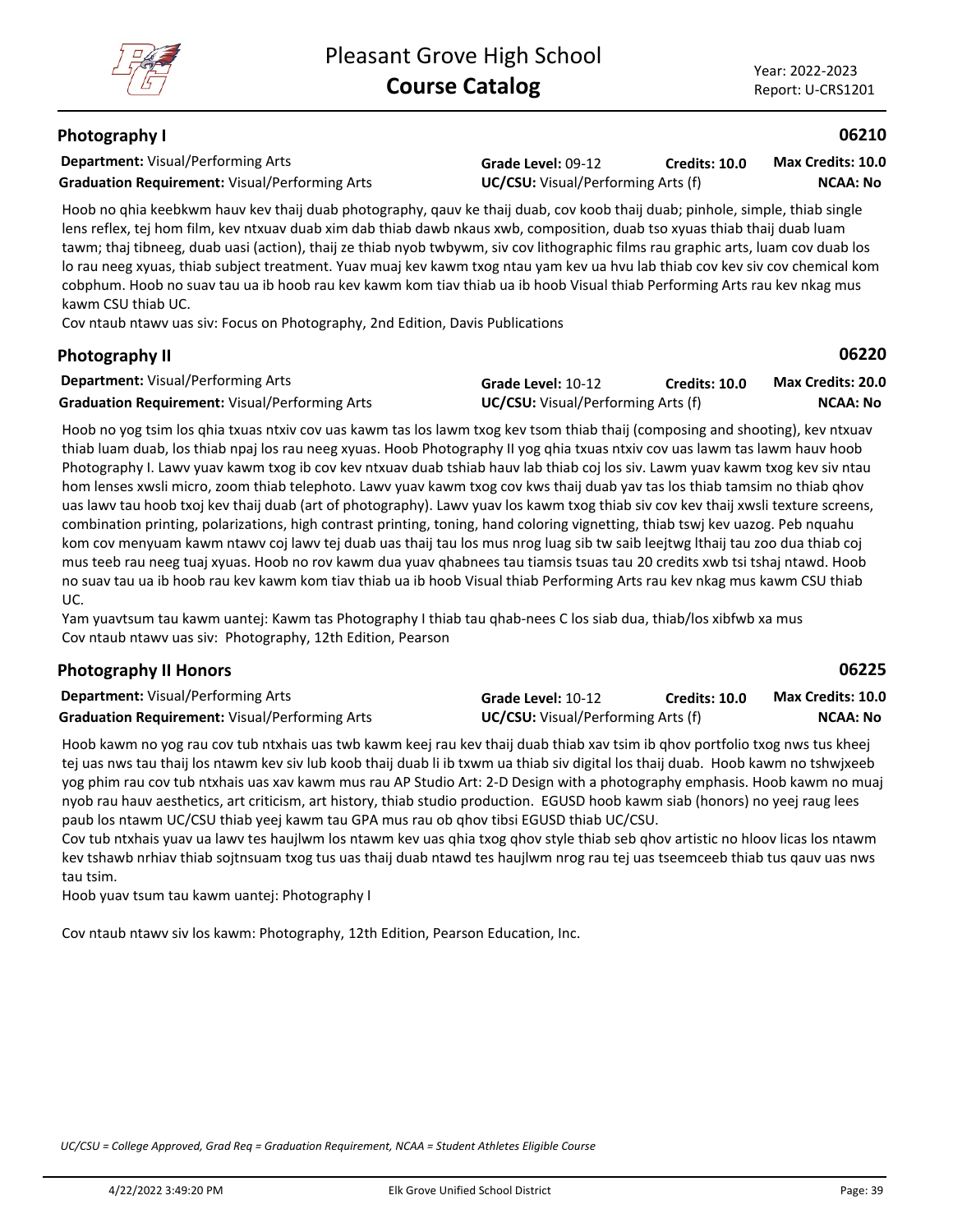# **Photography III**

**Department:** Visual/Performing Arts **Graduation Requirement:** Visual/Performing Arts **UC/CSU:** Visual/Performing Arts (f)

**Grade Level:** 11-12 **Credits: 10.0**

**NCAA: No Max Credits: 10.0**

**06230**

**06410**

Hoob no yog kawm txuas ntxiv tej uas kawm tau hauv hoob Photography I thiab II. Yuav qhia kom txawj xyaum yus tuskheej thaj. Txhua tus menyuam kawm ntawv yuav tau npaj ib phau duab ua muaj I0 daim duab uas ib daim luam ob daig txhua lub semester. Cov menyuam kawm ntawv yuav los kawm tob txog cov kws thaij duab Amelikas uas thaij tau zoo thiab lawv cov duab thiab xyaum siv lawv cov kev thaij duab. Hoob no suav tau ua ib hoob rau kev kawm kom tiav thiab ua ib hoob Visual thiab Performing Arts rau kev nkag mus kawm CSU thiab UC.

Yam yuavtsum tau kawm uantej: Kawm tas Photography I, II thiab tau qhab-nees C los siab dua, thiab/los xibfwb xa mus Cov ntaub ntawv uas siv: Tsis siv phau ntawv.

## **Theatre I**

| <b>Department: Visual/Performing Arts</b>             | Grade Level: 09-12                        | <b>Credits: 10.0</b> | <b>Max Credits: 10.0</b> |
|-------------------------------------------------------|-------------------------------------------|----------------------|--------------------------|
| <b>Graduation Requirement: Visual/Performing Arts</b> | <b>UC/CSU:</b> Visual/Performing Arts (f) |                      | NCAA: No                 |

Hoob no yog tsim los qhia cov menyuam kawm ntawv mentsis txog kev ua Yeebyam (Theatre). Lub samthiaj, kev npuaj-tes, rub daim ntaub thaiv...leejtwg yuav paub tias muaj dabtsi ntxiv thiab? Tej zaum peb yuav pom koj lub npe sau ua teeb ci nra-iab! Hoob no yuav qhia txog kev uasi thiab xyaum txog Yeebyam, seevcev txog ib zaj yeebyam thiab kev yoj lub cev, ua txuas lwm tus ntxiv mus (improvisation), nyeem ntawv txog cov kev ua yeebyam, thiab ua yeebyam txog ib yam uas tshwmsim. Hoob no suav tau ua ib feem Visual thiab Performing Arts hauv kev kawm kom tiav. Hoob no suav tau ua ib hoob rau kev nkag mus kawm UC thiab CSU.

Cov ntaub ntawv uas siv: Basic Drama Projects, Perfection Learning

| <b>Theatre II</b>                                     |                                           |                      | 06420             |
|-------------------------------------------------------|-------------------------------------------|----------------------|-------------------|
| <b>Department:</b> Visual/Performing Arts             | Grade Level: 09-12                        | <b>Credits: 10.0</b> | Max Credits: 10.0 |
| <b>Graduation Requirement:</b> Visual/Performing Arts | <b>UC/CSU:</b> Visual/Performing Arts (f) |                      | <b>NCAA: No</b>   |

Hoob no yog tsim los qhia ntxiv rau cov menyuam kawm ntawv uas twb kawm tas hoob Theatre I lawm lossis cov uas twb ua d Theatre lawm. Hoob no yuav kawm ntxiv txog thiab txhinkho cov kev ua yeebyam uas kawm tauhauv hoob Theatre I thiab yua los kawm txog kev ua tej qhov yeebyam thiab ua cov yeebyam luv luv (one-act plays). Hoob no suav tau ua ib hoob Visual thiab Performing Arts hauv kev kawm kom tiav. Hoob no suav tau ua ib hoob rau kev nkag mus kawm UC thiab CSU. Yam yuavtsum tau kawm uantej: kawm dhau Theatre I (I0 credit High School course) los xibfwb tsocai Cov ntaub ntawv uas siv: Drama for Reading & Performance, Perfection Learning

| Theatre, Advanced                                     |                                           |               | 06434             |
|-------------------------------------------------------|-------------------------------------------|---------------|-------------------|
| <b>Department:</b> Visual/Performing Arts             | Grade Level: 10-12                        | Credits: 10.0 | Max Credits: 30.0 |
| <b>Graduation Requirement: Visual/Performing Arts</b> | <b>UC/CSU:</b> Visual/Performing Arts (f) |               | NCAA: No          |

Hoob no yog ib hoob uas ua los rau neeg xyuas NKAUS XWB thiab yog tsim los rau cov menyuam uas rau siab thiab mob siab rau kev ua Yeebyam. Nws yog ib hoob uas ua yeebyam nkaus xwb, uas cov menyuam kawm ntawv yog cov xaiv tej zaj dabneeg thiab qhia tibneeg los xyaum ua. Hoob no suav tau ua ib hoob Visual thiab Performing Arts hauv kev kawm kom tiav. Hoob no suav tau ua ib hoob rau kev nkag mus kawm UC thiab CSU. Hoob no rov kawm dua yuav qhabnees tau tiamsis tsuas tau 30 credits xwb tsi tshaj ntawd

Yam yuavtsum tau kawm uantej: Ua rau tus xibfwb saib uantej Cov ntaub ntawv uas siv: Introduction to Theatre & Drama, NTC



| dua |  |  |
|-----|--|--|
| av  |  |  |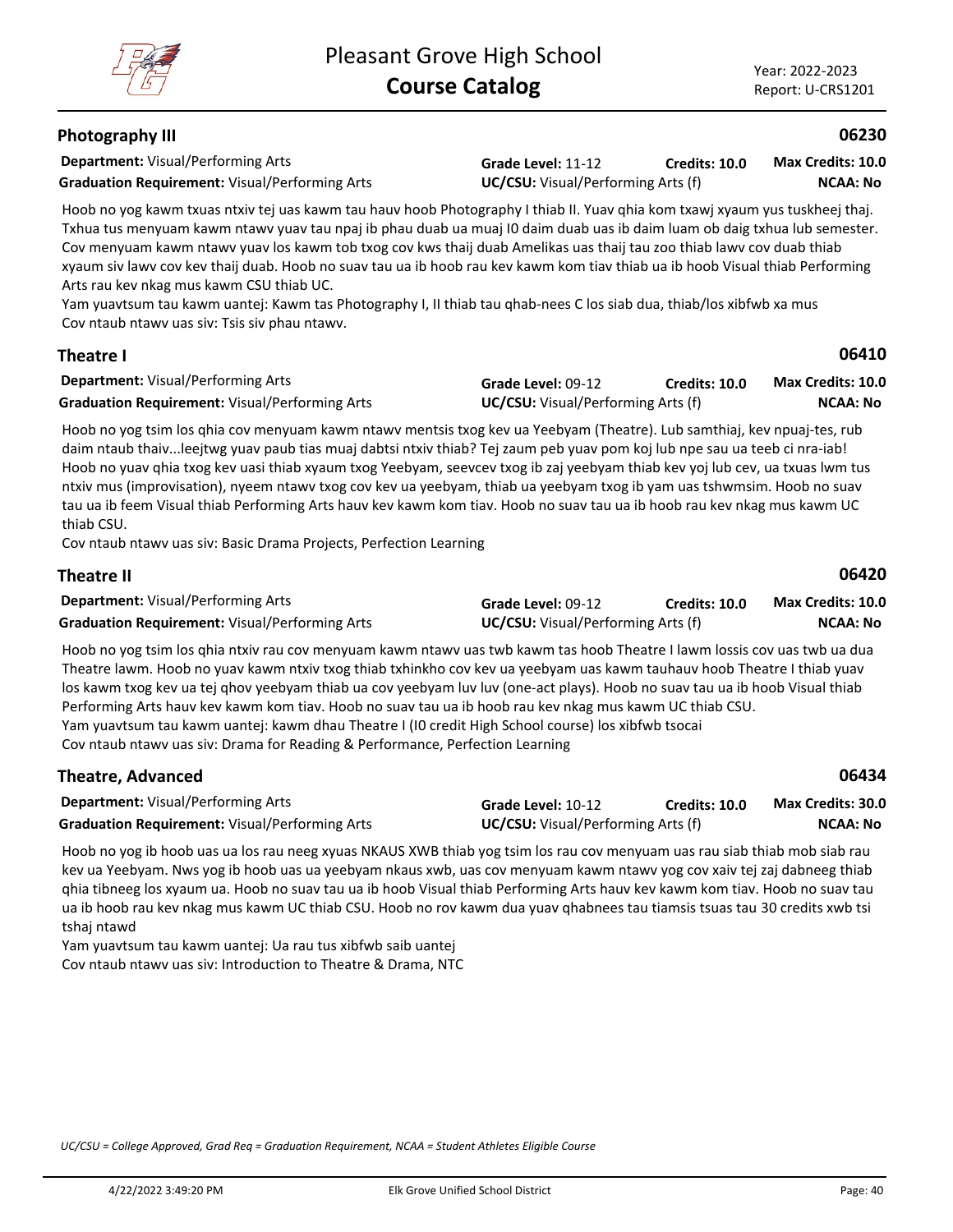

**Japanese I**

#### **World Language**

| Japanese I                                      |                                     |               | 05310             |
|-------------------------------------------------|-------------------------------------|---------------|-------------------|
| <b>Department:</b> World Language               | Grade Level: 07-12                  | Credits: 10.0 | Max Credits: 10.0 |
| <b>Graduation Requirement: World Language I</b> | <b>UC/CSU:</b> World Language I (e) |               | <b>NCAA: Yes</b>  |

Hoob no qhia txog kev sib txuas lus los ntawm kev hais lus, nyeem ntawv, sau ntawv, thiab totaub txog cov lus uas hais thiab sau ua lus Nyijpooj (Japanese). Cov menyuam kawm ntawv yuav kawm txog cov tebchaws thiab kev coj noj coj ua hauv cov tebchaws uas hais lus Nyijpooj thiab yuav muab piv rau lawv yam lus thiab cov kev coj noj coj ua. Hoob no yuav qhia ua lus Nyijpooj feem ntau. Yuav muaj homework txhua hnub. Hoob no Suav tau qhov credits rau lub district hoob World Language rau kev kawm ntawv tiav.

Cov ntaub ntawv uas siv: Adventures in Japanese 1, 4th Edition; Copyright 2016, Cheng & Tsui

| Japanese II                                   |                                   |                      | 05320                    |
|-----------------------------------------------|-----------------------------------|----------------------|--------------------------|
| <b>Department: World Language</b>             | Grade Level: 08-12                | <b>Credits: 10.0</b> | <b>Max Credits: 10.0</b> |
| <b>Graduation Requirement: World Language</b> | <b>UC/CSU:</b> World Language (e) |                      | NCAA: Yes                |
|                                               |                                   |                      |                          |

Hoob kawm no yuav qhia ntxiv kom muaj kev totaub, paub hais lus, paub nyeem ntawv, thiab paub sau ntawv Japanese. Cov tub ntxhais yuav kawm kom paub sis txuas lus zoo, txawj hais lus tim ntsej tim muag sawvdaws thaum los ua tej yam activities. Hoob kawm rau Japanese II yog qhia ua lus Japanese xwb. Yuav muaj kawm ua ntu zus txog kev coj noj coj ua ntawm haivneeg Japanese thiab. Homework yeej muaj ua txhua hnub.

Hoob yuav tsum tau kawm uantej: Japanese I thiab yuav tsum tau tus C lossis zoo dua

Cov ntaub ntawv uas siv: Adventures in Japanese 2, 4th Edition; Copyright 2016, Cheng & Tsui

| Japanese III                                  |                                   |                      | 05330             |
|-----------------------------------------------|-----------------------------------|----------------------|-------------------|
| <b>Department: World Language</b>             | Grade Level: 09-12                | <b>Credits: 10.0</b> | Max Credits: 10.0 |
| <b>Graduation Requirement: World Language</b> | <b>UC/CSU:</b> World Language (e) |                      | NCAA: Yes         |

Hoob no yuav kawm kom paub mloog lus, hais lus, sau ntawv, thiab nyeem ntawv Japanese. Cov tub ntxhais yuav sis txuas lus ua lus Japanese. Cov ub ntxhais yuav kawm ua ntu zus kom paub toj dua txog lawv kev coj noj coj ua. Hoob no yuav qhia ua lus Japanese xwb. Homework yeej muaj ua txhua hnub.

Hoob yuav tsum tau kawm uantej: Japanese II thiab yuav tsum tau tus C lossis zoo dua

Cov ntaub ntawv siv los kawm: Genki II, Second Edition, The Japan Times, Ltd.

| Japanese IV                                                                        |                                                         |                      | 05340                                 |
|------------------------------------------------------------------------------------|---------------------------------------------------------|----------------------|---------------------------------------|
| <b>Department: World Language</b><br><b>Graduation Requirement: World Language</b> | Grade Level: 10-12<br><b>UC/CSU:</b> World Language (e) | <b>Credits: 10.0</b> | Max Credits: 10.0<br><b>NCAA: Yes</b> |
|                                                                                    |                                                         |                      |                                       |

Hoob no yuav kawm txog kev sis txuas lus, kom muaj kev totaub,

 paub hais lus, paub nyeem ntawv, thiab paub sau ntawv Japanese. Yuav kawm grammar nrog rau kev kawm txog kev coj noj coj ua thiab yuav los saib txog tej ntaub ntawv sau. Lub homphiaj rau hoob no yog kom cov tub ntxhais paub lus paub ntawv zoo. Hoob kawm no yuav qhia ua lus Japanese xwb. Homework yeej muaj ua txhua hnub. Hoob yuav tsum tau kawm uantej: Japanese III thiab yuav tsum tau tus C lossis zoo dua

Cov ntaub ntawv siv los kawm: Dekiru!, 1st Edition; Copyright 2017, Cheng & Tsui